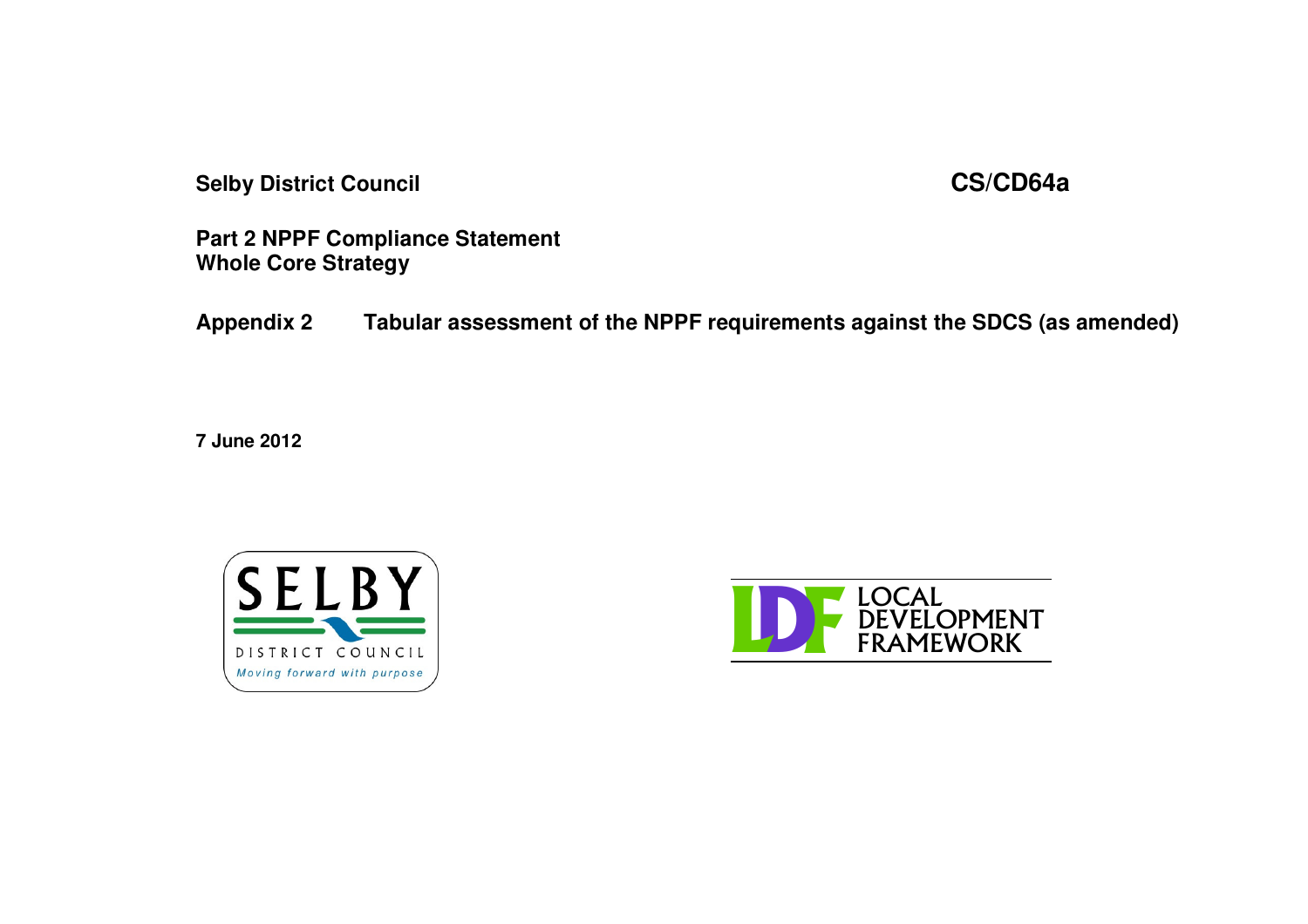## **Appendix 2**

|         | <b>Relevant elements of NPPF Paragraphs</b><br>(please refer to NPPF for full text)                                                                                                                                             | <b>Consistent?</b>    | <b>Comments and relevant Core Strategy</b><br><b>Policies / Paragraphs</b><br>(not exhaustive)                                             | <b>Further</b><br>changes<br>required? |
|---------|---------------------------------------------------------------------------------------------------------------------------------------------------------------------------------------------------------------------------------|-----------------------|--------------------------------------------------------------------------------------------------------------------------------------------|----------------------------------------|
| $1 - 5$ | <b>Introduction</b>                                                                                                                                                                                                             | $\blacktriangleright$ |                                                                                                                                            |                                        |
|         | Achieving sustainable development                                                                                                                                                                                               |                       |                                                                                                                                            |                                        |
| 6.      | The purpose of the planning system is to contribute to the<br>achievement of sustainable development.                                                                                                                           |                       |                                                                                                                                            |                                        |
| 7.      | There are three dimensions to sustainable development:<br>economic, social and environmental.                                                                                                                                   | $\blacktriangleright$ | Core Strategy considers these elements                                                                                                     |                                        |
| 8.      | These roles should not be undertaken in isolation because<br>they are mutually dependent – gains should be sought jointly.<br>The planning system should play an active role in guiding<br>development to sustainable solutions | ✔                     | Core Strategy provides a joined up approach<br>running though the whole plan                                                               | $\boldsymbol{\mathsf{X}}$              |
| 9.      | Planning for sustainable development involves seeking<br>positive improvements in the quality of the built, natural and<br>historic environment as well as people quality of life                                               | $\blacktriangleright$ | Core Strategy provides a range of aims,<br>objectives and strategic policies which seek<br>positive improvements relating to these topics. | $\boldsymbol{\times}$                  |
|         | Making it easier for jobs to be created in towns, cities,<br>$\circ$<br>villages                                                                                                                                                |                       | (see below for proposed changes o specific<br>policies regarding individual themes)                                                        |                                        |
|         | Moving form net loss to net gains for nature<br>$\circ$                                                                                                                                                                         |                       |                                                                                                                                            |                                        |
|         | Replacing poor design with better design<br>$\circ$                                                                                                                                                                             |                       |                                                                                                                                            |                                        |
|         | Improving conditions in which people live. Work etc<br>$\circ$                                                                                                                                                                  |                       |                                                                                                                                            |                                        |
|         | Widening choice of high quality homes<br>$\circ$                                                                                                                                                                                |                       |                                                                                                                                            |                                        |
| 10.     | Plans and decisions need to take local circumstances into<br>account, so that they respond to the different opportunities<br>for achieving sustainable development in different areas.                                          | ✔                     | Core Strategy, based on robust evidence and<br>identifying the key issues and challenges,<br>provides a range of aims, objectives and      | $\boldsymbol{\times}$                  |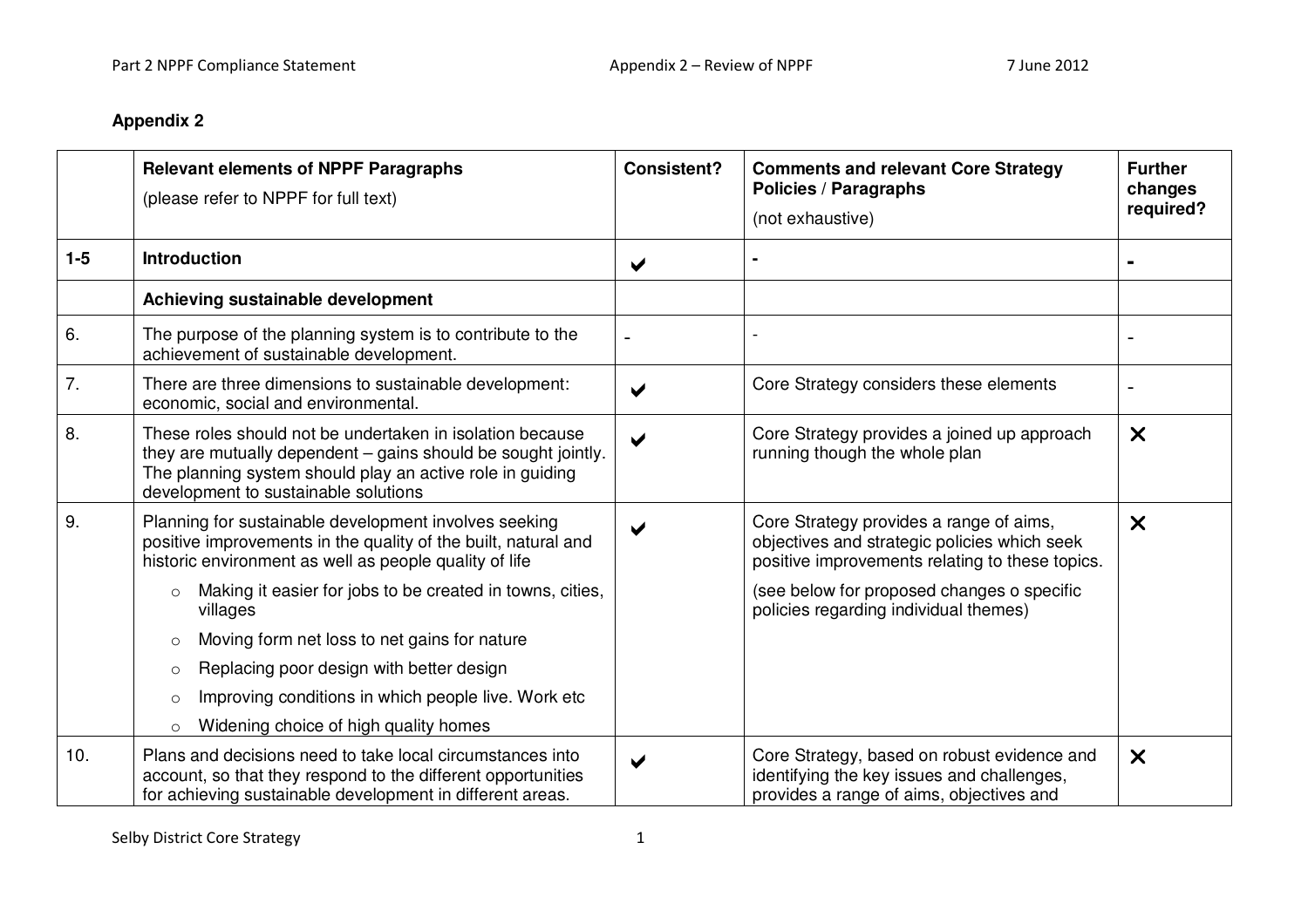|     | <b>Relevant elements of NPPF Paragraphs</b><br>(please refer to NPPF for full text)                                                                                                                                  | <b>Consistent?</b>    | <b>Comments and relevant Core Strategy</b><br><b>Policies / Paragraphs</b><br>(not exhaustive)                                            | <b>Further</b><br>changes<br>required? |
|-----|----------------------------------------------------------------------------------------------------------------------------------------------------------------------------------------------------------------------|-----------------------|-------------------------------------------------------------------------------------------------------------------------------------------|----------------------------------------|
|     |                                                                                                                                                                                                                      |                       | strategic policies which provide a place based<br>approach to planning for sustainable<br>development in different parts of the District. |                                        |
|     | The presumption in favour of sustainable development                                                                                                                                                                 |                       |                                                                                                                                           |                                        |
| 11. | Planning law requires that applications for planning<br>permission must be determined in accordance with the<br>development plan unless material considerations indicate<br>otherwise.                               |                       | Development Management                                                                                                                    |                                        |
| 12. | It is highly desirable that local planning authorities should<br>have an up-to-date plan in place.                                                                                                                   | $\blacktriangledown$  |                                                                                                                                           |                                        |
| 13. | The National Planning Policy Framework constitutes<br>guidance for local planning authorities and decision-takers<br>both in drawing up plans and as a material consideration in<br>determining applications.        |                       |                                                                                                                                           |                                        |
| 14. | At the heart of the National Planning Policy Framework is a<br>presumption in favour of sustainable development, which<br>should be seen as a golden thread running through both<br>plan-making and decision-taking. | $\blacktriangleright$ | Policies CP2, CP3, CP9                                                                                                                    | $\boldsymbol{\mathsf{x}}$              |
|     | For plan-making this means that:                                                                                                                                                                                     |                       |                                                                                                                                           |                                        |
|     | local planning authorities should positively seek<br>opportunities to meet the development needs of their<br>area;                                                                                                   |                       |                                                                                                                                           |                                        |
|     | Local Plans should meet objectively assessed needs,<br>with sufficient flexibility to adapt to rapid change,<br>unless:                                                                                              |                       |                                                                                                                                           |                                        |
|     | any adverse impacts of doing so would                                                                                                                                                                                |                       |                                                                                                                                           |                                        |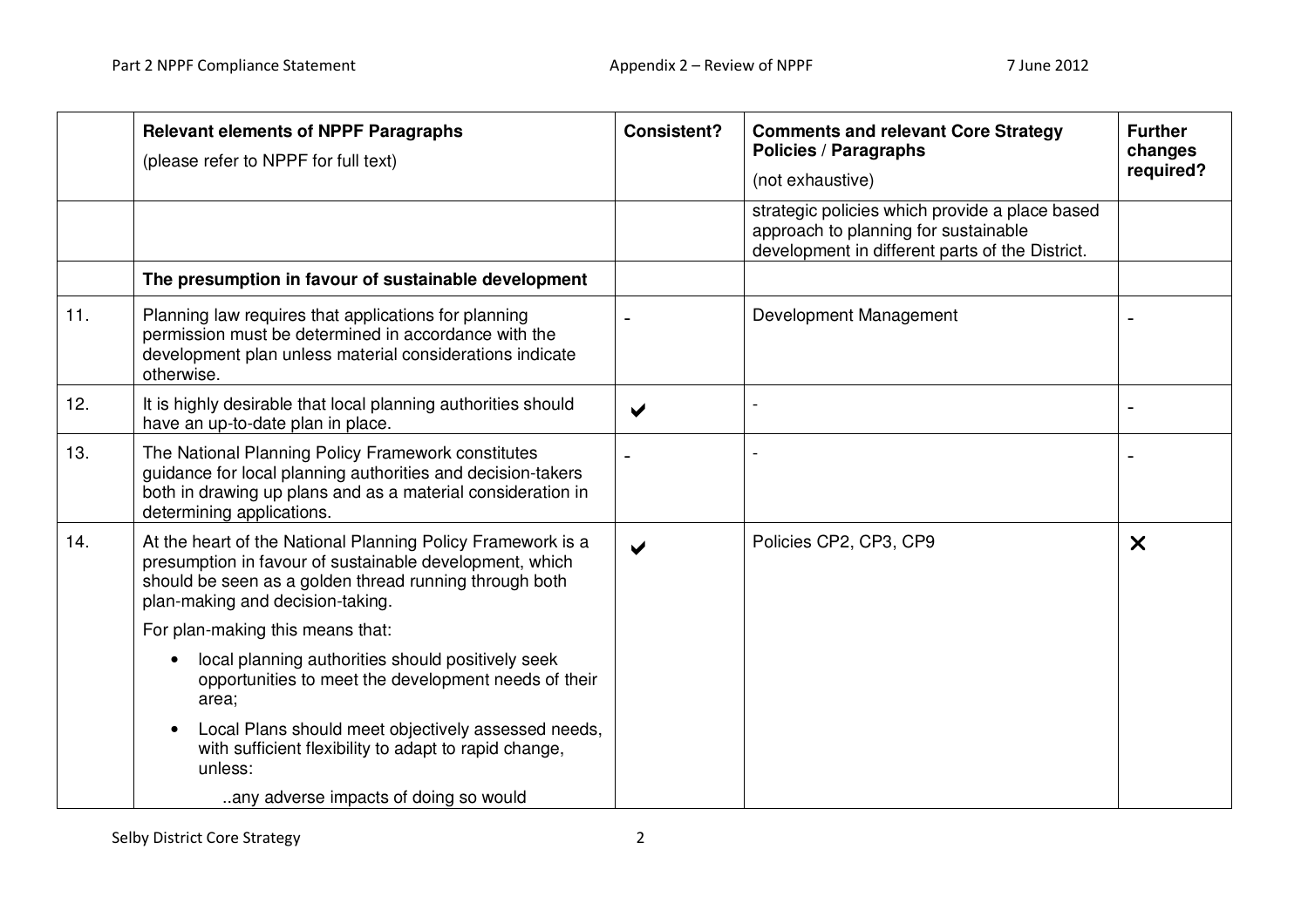|     | <b>Relevant elements of NPPF Paragraphs</b><br>(please refer to NPPF for full text)                                                                                                                                                                                                                                                                                                                      | <b>Consistent?</b>        | <b>Comments and relevant Core Strategy</b><br><b>Policies / Paragraphs</b><br>(not exhaustive)                                                                               | <b>Further</b><br>changes<br>required? |
|-----|----------------------------------------------------------------------------------------------------------------------------------------------------------------------------------------------------------------------------------------------------------------------------------------------------------------------------------------------------------------------------------------------------------|---------------------------|------------------------------------------------------------------------------------------------------------------------------------------------------------------------------|----------------------------------------|
|     | significantly and demonstrably outweigh the<br>benefits, when assessed against the policies in<br>this Framework taken as a whole; or                                                                                                                                                                                                                                                                    |                           |                                                                                                                                                                              |                                        |
|     | specific policies in this Framework indicate<br>development should be restricted.                                                                                                                                                                                                                                                                                                                        |                           |                                                                                                                                                                              |                                        |
| 15. | Policies in Local Plans should follow the approach of the<br>presumption in favour of sustainable development so that it is<br>clear that development which is sustainable can be approved<br>without delay. All plans should be based upon and reflect the<br>presumption in favour of sustainable development, with clear<br>policies that will guide how the presumption should be<br>applied locally | $\boldsymbol{\mathsf{x}}$ | Need to update core strategy to reflect this<br>specific requirement                                                                                                         | $\blacktriangleright$                  |
| 16. | Communities engagement in neighbourhood planning.<br>Neighbourhoods should:                                                                                                                                                                                                                                                                                                                              |                           | Not a Core Strategy issue but would be useful<br>to include reference to neighbourhood plans                                                                                 | ✔                                      |
|     | Develop plans that support strategic needs of Local<br>$\bullet$<br>Plans                                                                                                                                                                                                                                                                                                                                |                           |                                                                                                                                                                              |                                        |
|     | Plan to support development<br>$\bullet$                                                                                                                                                                                                                                                                                                                                                                 |                           |                                                                                                                                                                              |                                        |
|     | Identify opportunities to use Neighbourhood<br>$\bullet$<br>Development Order                                                                                                                                                                                                                                                                                                                            |                           |                                                                                                                                                                              |                                        |
|     | <b>Core planning principles</b>                                                                                                                                                                                                                                                                                                                                                                          |                           |                                                                                                                                                                              |                                        |
| 17. | These 12 principles are that planning should:<br>Plan led, kept up to date, be based on joint working<br>$\bullet$<br>and cooperation to address larger than local issues<br>Not scrutiny but creative<br>$\bullet$                                                                                                                                                                                      | ✔                         | The Core Strategy is supported by up to date<br>evidence, which will be reviewed as and when<br>appropriate.<br>Developed in cooperation to address cross<br>boundary issues | ✔                                      |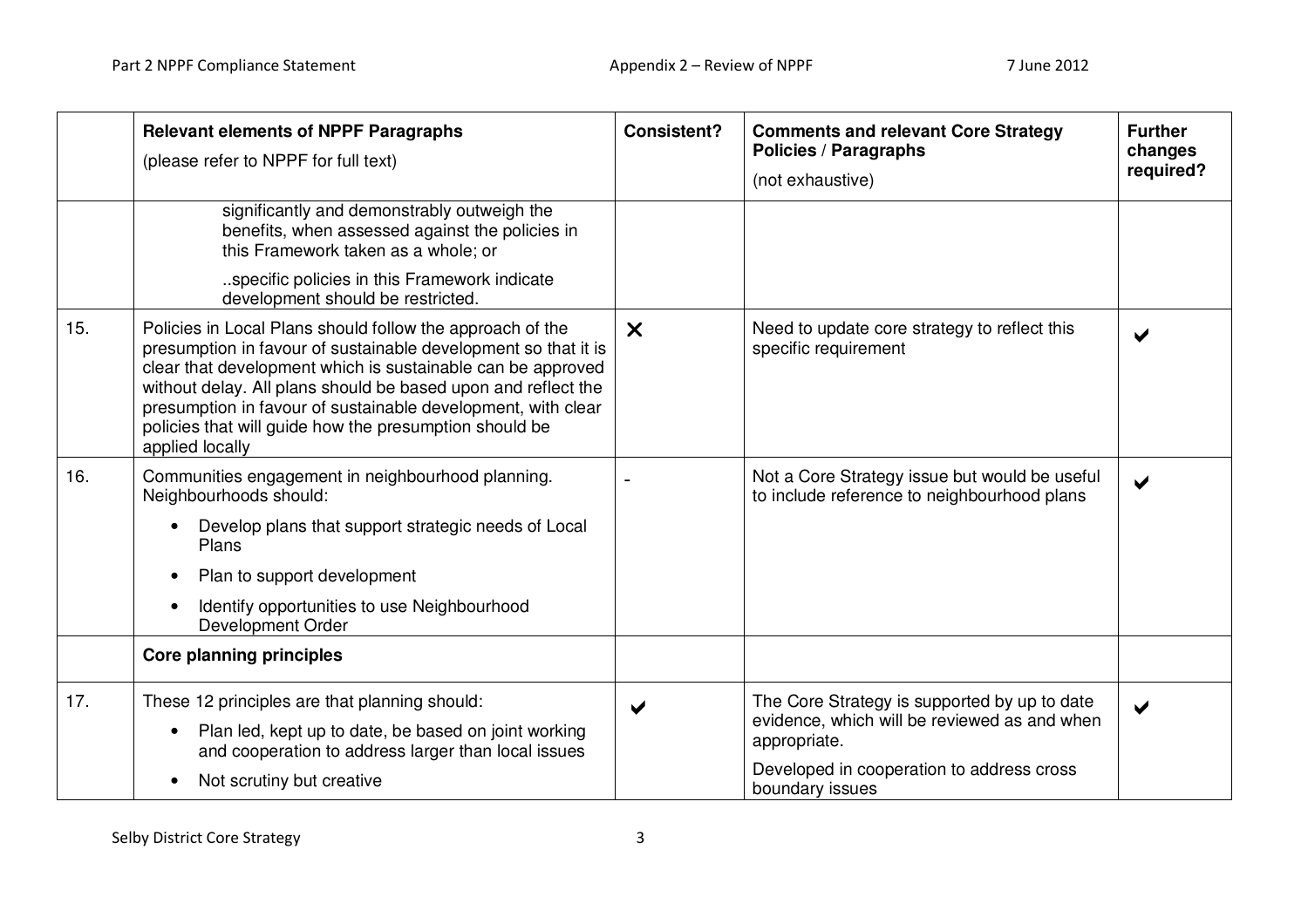| <b>Relevant elements of NPPF Paragraphs</b><br>(please refer to NPPF for full text)                                                                                                                                                                                                                                                                                                                                                                                                                                                                                                                                   | <b>Consistent?</b> | <b>Comments and relevant Core Strategy</b><br><b>Policies / Paragraphs</b><br>(not exhaustive)                                                                                                                                                                      | <b>Further</b><br>changes<br>required? |
|-----------------------------------------------------------------------------------------------------------------------------------------------------------------------------------------------------------------------------------------------------------------------------------------------------------------------------------------------------------------------------------------------------------------------------------------------------------------------------------------------------------------------------------------------------------------------------------------------------------------------|--------------------|---------------------------------------------------------------------------------------------------------------------------------------------------------------------------------------------------------------------------------------------------------------------|----------------------------------------|
| Objectively identify and then meet the housing,<br>business and other development needs of an area,<br>and respond positively to wider opportunities for<br>growth. Take account of market signals, set out a<br>clear strategy for allocating sufficient land which is<br>suitable for development in their area, taking account<br>of the needs of the residential and business<br>communities;<br>Seek high quality design<br>$\bullet$<br>take account of the different roles and character of<br>different areas, promoting the vitality of main urban<br>areas, protecting the Green Belts, intrinsic character |                    | Principles covered by the Aims and Objectives<br>And cross-cuts through most policies -<br>particularly CP1, CP8, CP12, CP15, CP16.<br>Propose changes to ensure closer alignment to<br>some specifics - Objective 7 and CP12<br>Proposed changes to strengthen CP8 |                                        |
| and beauty of the countryside and supporting thriving<br>rural communities within it:<br>support transition to a low carbon future, flood risk, re-<br>use of resources                                                                                                                                                                                                                                                                                                                                                                                                                                               |                    |                                                                                                                                                                                                                                                                     |                                        |
| Allocations of land for development should prefer land<br>of lesser environmental value                                                                                                                                                                                                                                                                                                                                                                                                                                                                                                                               |                    |                                                                                                                                                                                                                                                                     |                                        |
| encourage the effective use of land by reusing land<br>that has been previously developed (brownfield land);                                                                                                                                                                                                                                                                                                                                                                                                                                                                                                          |                    |                                                                                                                                                                                                                                                                     |                                        |
| promote mixed use developments                                                                                                                                                                                                                                                                                                                                                                                                                                                                                                                                                                                        |                    |                                                                                                                                                                                                                                                                     |                                        |
| conserve heritage assets<br>$\bullet$                                                                                                                                                                                                                                                                                                                                                                                                                                                                                                                                                                                 |                    |                                                                                                                                                                                                                                                                     |                                        |
| actively manage patterns of growth to make the fullest<br>possible use of public transport, walking and cycling,<br>and focus significant development in locations which<br>are or can be made sustainable; and                                                                                                                                                                                                                                                                                                                                                                                                       |                    |                                                                                                                                                                                                                                                                     |                                        |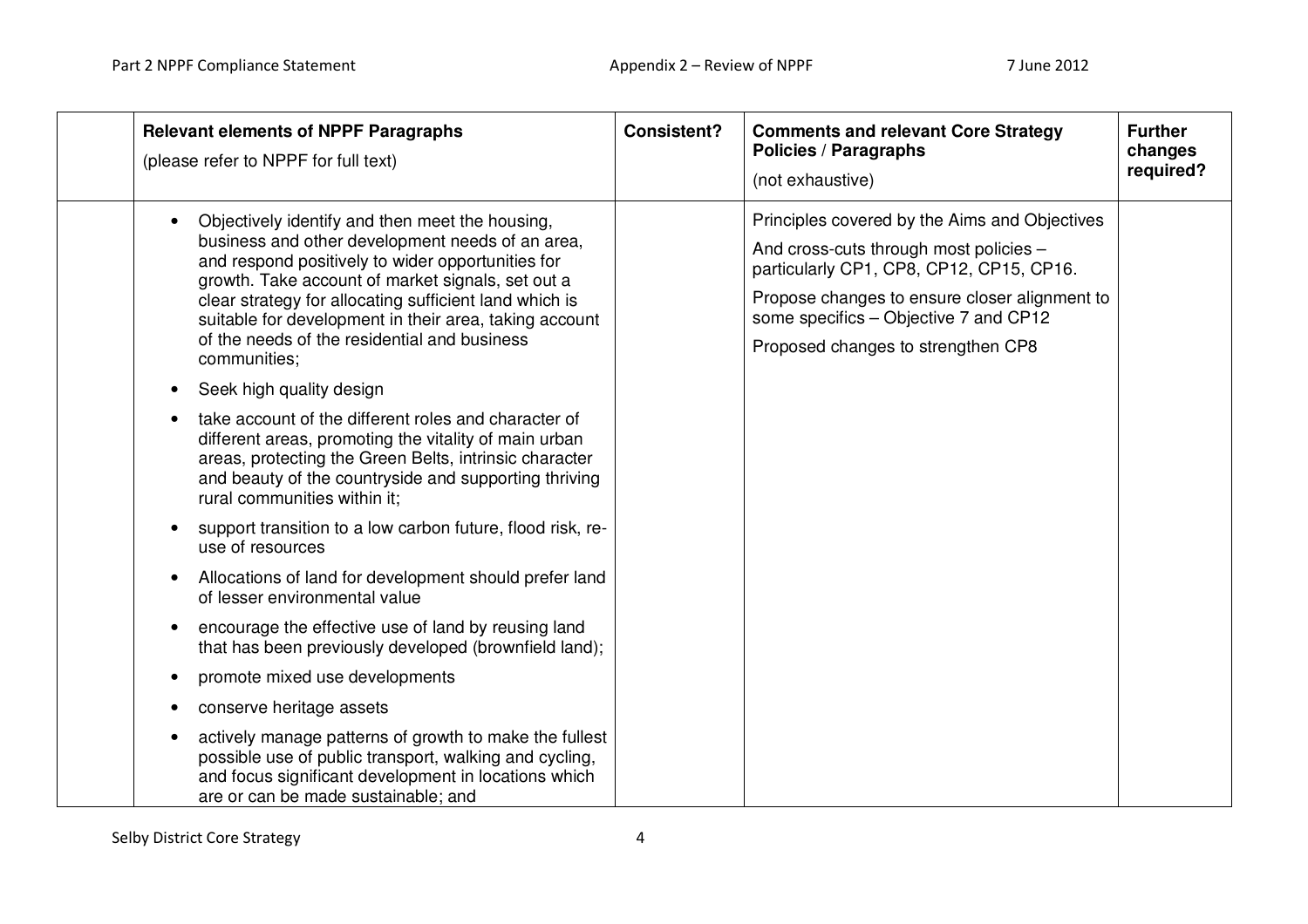|     | <b>Relevant elements of NPPF Paragraphs</b><br>(please refer to NPPF for full text)                                                                                                                                                                                                                                                                                                                                                                                                                                                                                                                                                                                                       | <b>Consistent?</b>   | <b>Comments and relevant Core Strategy</b><br><b>Policies / Paragraphs</b><br>(not exhaustive)                                                                                                                                                                                                                                      | <b>Further</b><br>changes<br>required? |
|-----|-------------------------------------------------------------------------------------------------------------------------------------------------------------------------------------------------------------------------------------------------------------------------------------------------------------------------------------------------------------------------------------------------------------------------------------------------------------------------------------------------------------------------------------------------------------------------------------------------------------------------------------------------------------------------------------------|----------------------|-------------------------------------------------------------------------------------------------------------------------------------------------------------------------------------------------------------------------------------------------------------------------------------------------------------------------------------|----------------------------------------|
|     | take account of and support local strategies to<br>improve health, social and cultural wellbeing for all,<br>and deliver sufficient community and cultural facilities<br>and services to meet local needs.                                                                                                                                                                                                                                                                                                                                                                                                                                                                                |                      |                                                                                                                                                                                                                                                                                                                                     |                                        |
|     | Delivering sustainable development                                                                                                                                                                                                                                                                                                                                                                                                                                                                                                                                                                                                                                                        |                      |                                                                                                                                                                                                                                                                                                                                     |                                        |
|     | 1. Building a strong, competitive economy                                                                                                                                                                                                                                                                                                                                                                                                                                                                                                                                                                                                                                                 |                      |                                                                                                                                                                                                                                                                                                                                     |                                        |
| 18. | Commitment to economic growth through planning system                                                                                                                                                                                                                                                                                                                                                                                                                                                                                                                                                                                                                                     |                      |                                                                                                                                                                                                                                                                                                                                     |                                        |
| 19. | Significant weight should be placed on the need to support<br>economic growth through the planning system                                                                                                                                                                                                                                                                                                                                                                                                                                                                                                                                                                                 | ✔                    | Objective 9<br>CP2, CP9, CP11                                                                                                                                                                                                                                                                                                       | $\boldsymbol{\times}$                  |
| 20. | Should plan proactively to meet the development needs of<br>business and support an economy fit for the 21st century                                                                                                                                                                                                                                                                                                                                                                                                                                                                                                                                                                      | $\blacktriangledown$ | Objective 9, CP1, CP2, Para 6.11, CP9                                                                                                                                                                                                                                                                                               | $\boldsymbol{\mathsf{x}}$              |
| 21. | Recognise and seek to address potential barriers to<br>investment, poor environment or any lack of infrastructure,<br>services or housing. In drawing up Local Plans, local<br>planning authorities should:<br>• • set out a clear economic vision and strategy for their<br>area which positively and proactively encourages<br>sustainable economic growth<br>• • set criteria, or identify strategic sites, for local and<br>inward investment to match the strategy and to meet<br>anticipated needs over the plan period;<br>• • support existing business sectors, identify and plan<br>for new or emerging sectors. Policies should be<br>flexible enough to accommodate needs not | ✔                    | Objectives 9, 10<br>CP2A, CP9<br>Objective 10 covers infrastructure along with<br>text to and CP8<br>Proposed changes to strengthen<br>CP <sub>8</sub><br>Some elements not appropriate for strategic<br>level plan and will be taken into account in<br>further development management and / or site<br>specific parts of the plan | $\blacktriangleright$                  |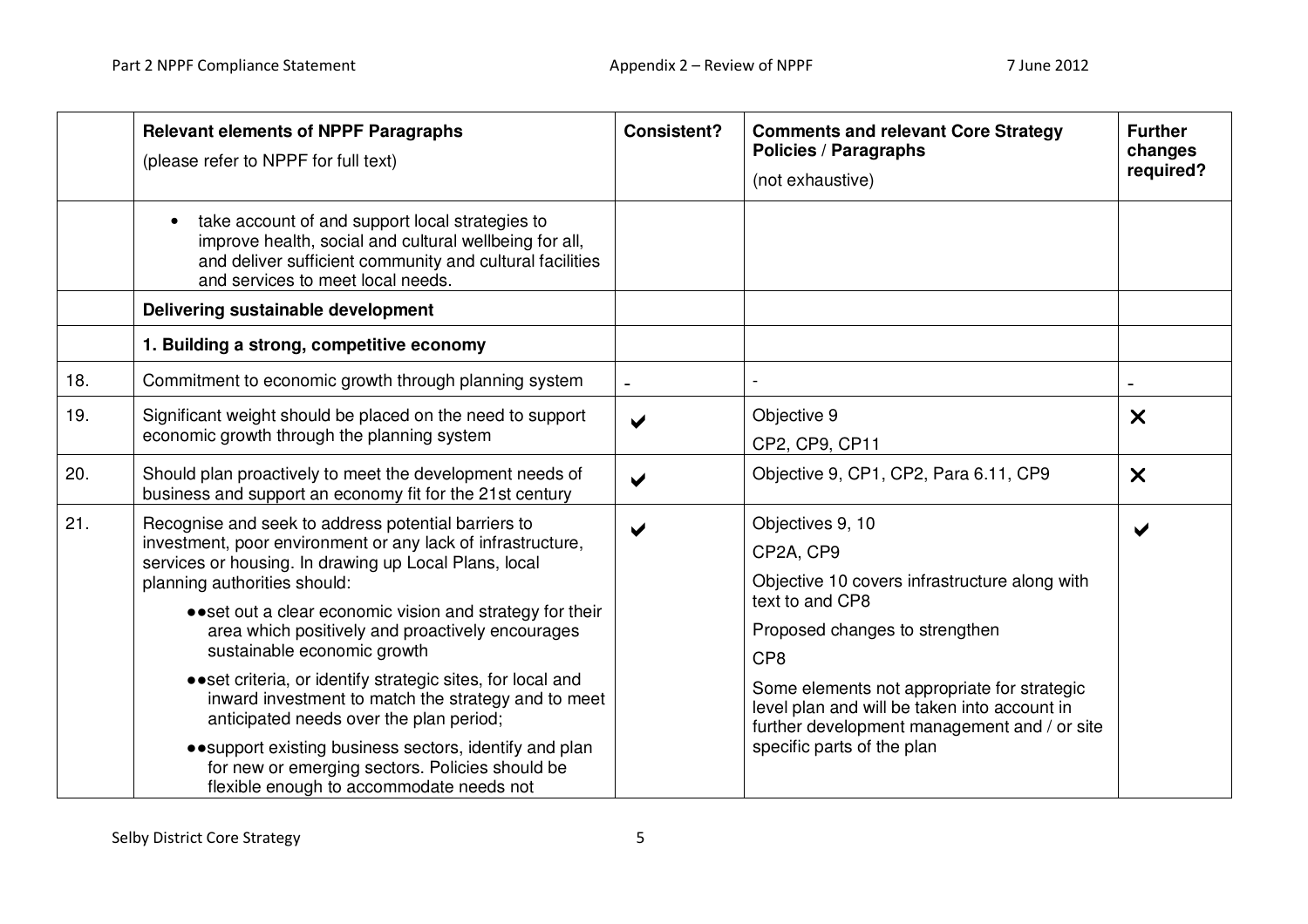|     | <b>Relevant elements of NPPF Paragraphs</b><br>(please refer to NPPF for full text)                                                                                                                                                                                                                                                                                                                                                                                                                                                                            | <b>Consistent?</b>        | <b>Comments and relevant Core Strategy</b><br><b>Policies / Paragraphs</b><br>(not exhaustive)                                                                                                                                                          | <b>Further</b><br>changes<br>required? |
|-----|----------------------------------------------------------------------------------------------------------------------------------------------------------------------------------------------------------------------------------------------------------------------------------------------------------------------------------------------------------------------------------------------------------------------------------------------------------------------------------------------------------------------------------------------------------------|---------------------------|---------------------------------------------------------------------------------------------------------------------------------------------------------------------------------------------------------------------------------------------------------|----------------------------------------|
|     | anticipated in the plan and to allow a rapid response<br>to changes in economic circumstances;                                                                                                                                                                                                                                                                                                                                                                                                                                                                 |                           |                                                                                                                                                                                                                                                         |                                        |
|     | • • plan positively for the location, promotion and<br>expansion of clusters or networks of knowledge<br>driven, creative or high technology industries;                                                                                                                                                                                                                                                                                                                                                                                                       |                           |                                                                                                                                                                                                                                                         |                                        |
|     | • identify priority areas for economic regeneration,<br>infrastructure provision and environmental<br>enhancement; and                                                                                                                                                                                                                                                                                                                                                                                                                                         |                           |                                                                                                                                                                                                                                                         |                                        |
|     | • facilitate flexible working practices such as the<br>integration of residential and commercial uses within the<br>same unit.                                                                                                                                                                                                                                                                                                                                                                                                                                 |                           |                                                                                                                                                                                                                                                         |                                        |
| 22. | Planning policies should avoid the long term protection of<br>sites allocated for employment use where there is no<br>reasonable prospect of a site being used for that purpose.<br>Land allocations should be regularly reviewed. Where there<br>is no reasonable prospect of a site being used for the<br>allocated employment use, applications for alternative uses<br>of land or buildings should be treated on their merits having<br>regard to market signals and the relative need for different<br>land uses to support sustainable local communities | $\boldsymbol{\mathsf{x}}$ | New wording being proposed to CP9 regarding<br>protected employment sites.<br>Some elements not appropriate for strategic<br>level plan and will be taken into account in<br>further development management and / or site<br>specific parts of the plan | $\blacktriangleright$                  |
|     | 2. Ensuring the vitality of town centres                                                                                                                                                                                                                                                                                                                                                                                                                                                                                                                       |                           |                                                                                                                                                                                                                                                         |                                        |
| 23. | Planning policies should be positive, promote competitive<br>town centre environments and set out policies for the<br>management and growth of centres over the plan period. In<br>drawing up Local Plans, local planning authorities should:                                                                                                                                                                                                                                                                                                                  | $\blacktriangledown$      | Objective 1<br><b>CP11</b><br>CP2 - Supports the case for new development<br>in Selby and LSCs to support vitality                                                                                                                                      | $\blacktriangledown$                   |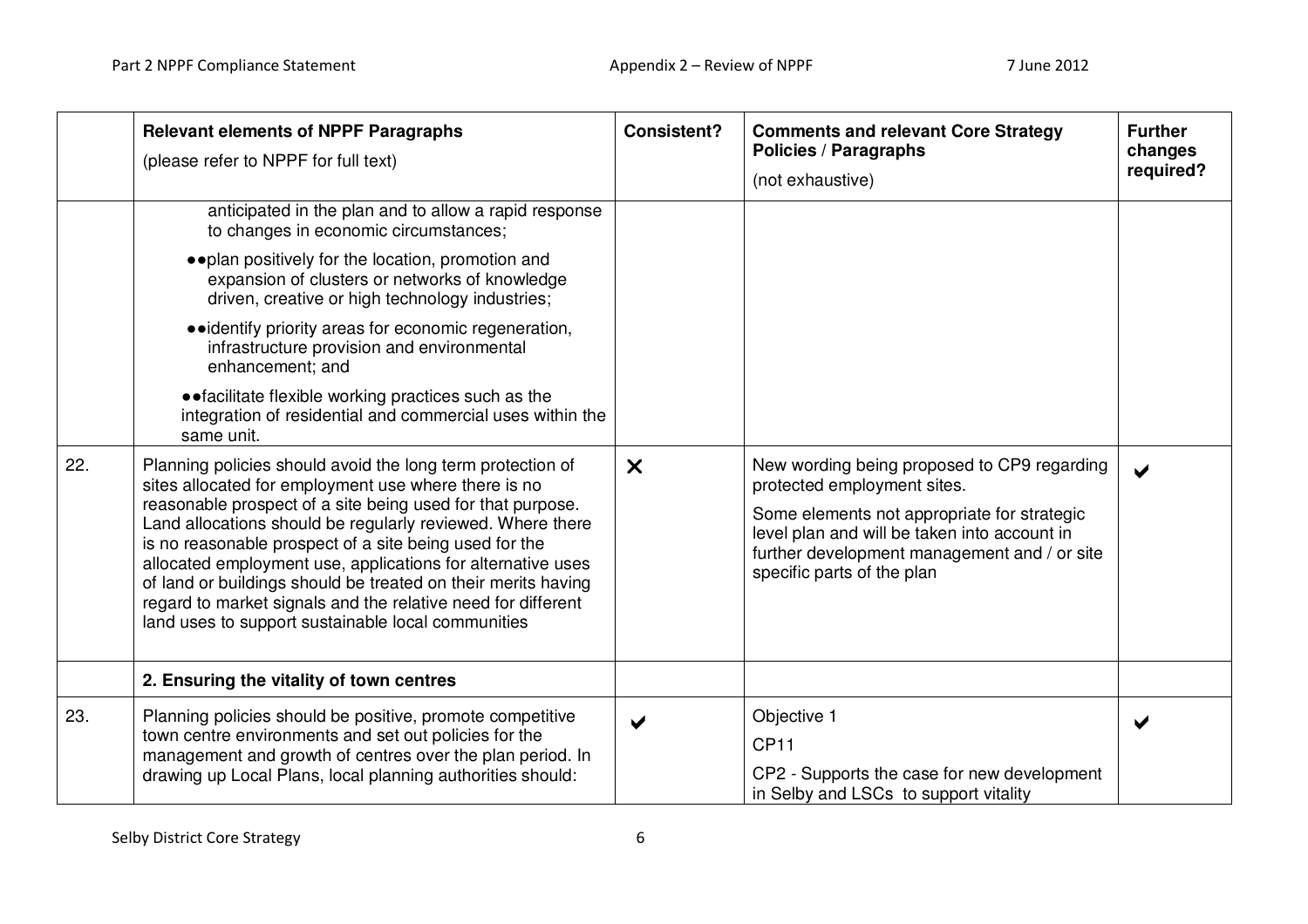| <b>Relevant elements of NPPF Paragraphs</b><br>(please refer to NPPF for full text)                                                                                                                                                                                                                                                                                                                                                                                                                                                                                                                                                                                                                                                                                                                                                                                                                                                                                                                                                                                                                                                                                                                                                            | <b>Consistent?</b> | <b>Comments and relevant Core Strategy</b><br><b>Policies / Paragraphs</b><br>(not exhaustive)                                                                                                 | <b>Further</b><br>changes<br>required? |
|------------------------------------------------------------------------------------------------------------------------------------------------------------------------------------------------------------------------------------------------------------------------------------------------------------------------------------------------------------------------------------------------------------------------------------------------------------------------------------------------------------------------------------------------------------------------------------------------------------------------------------------------------------------------------------------------------------------------------------------------------------------------------------------------------------------------------------------------------------------------------------------------------------------------------------------------------------------------------------------------------------------------------------------------------------------------------------------------------------------------------------------------------------------------------------------------------------------------------------------------|--------------------|------------------------------------------------------------------------------------------------------------------------------------------------------------------------------------------------|----------------------------------------|
| recognise town centres as the heart of their<br>communities and pursue policies to support their<br>viability and vitality;<br>define a network and hierarchy of centres;<br>$\bullet$<br>define the extent of town centres and primary<br>shopping areas;<br>promote competitive town centres that provide<br>customer choice and a diverse retail offer and which<br>reflect the individuality of town centres;<br>retain and enhance existing markets and, create new<br>ones;<br>allocate a range of suitable sites to meet the scale<br>and type of retail, leisure, commercial, office, tourism,<br>cultural, community and residential development<br>needed in town centres.<br>allocate appropriate edge of centre sites for main<br>town centre uses that are well connected to the town<br>centre where suitable and viable town centre sites are<br>not available. set policies for the consideration of<br>proposals for main town centre uses which cannot be<br>accommodated in or adjacent to town centres;<br>recognise that residential development can play an<br>$\bullet$<br>important role in ensuring the vitality of centres and<br>set out policies to encourage residential development<br>on appropriate sites; and |                    | CP <sub>2</sub> A<br>Some elements not appropriate for strategic<br>level plan and will be taken into account in<br>further development management and / or site<br>specific parts of the plan |                                        |
| where town centres are in decline, local planning                                                                                                                                                                                                                                                                                                                                                                                                                                                                                                                                                                                                                                                                                                                                                                                                                                                                                                                                                                                                                                                                                                                                                                                              |                    |                                                                                                                                                                                                |                                        |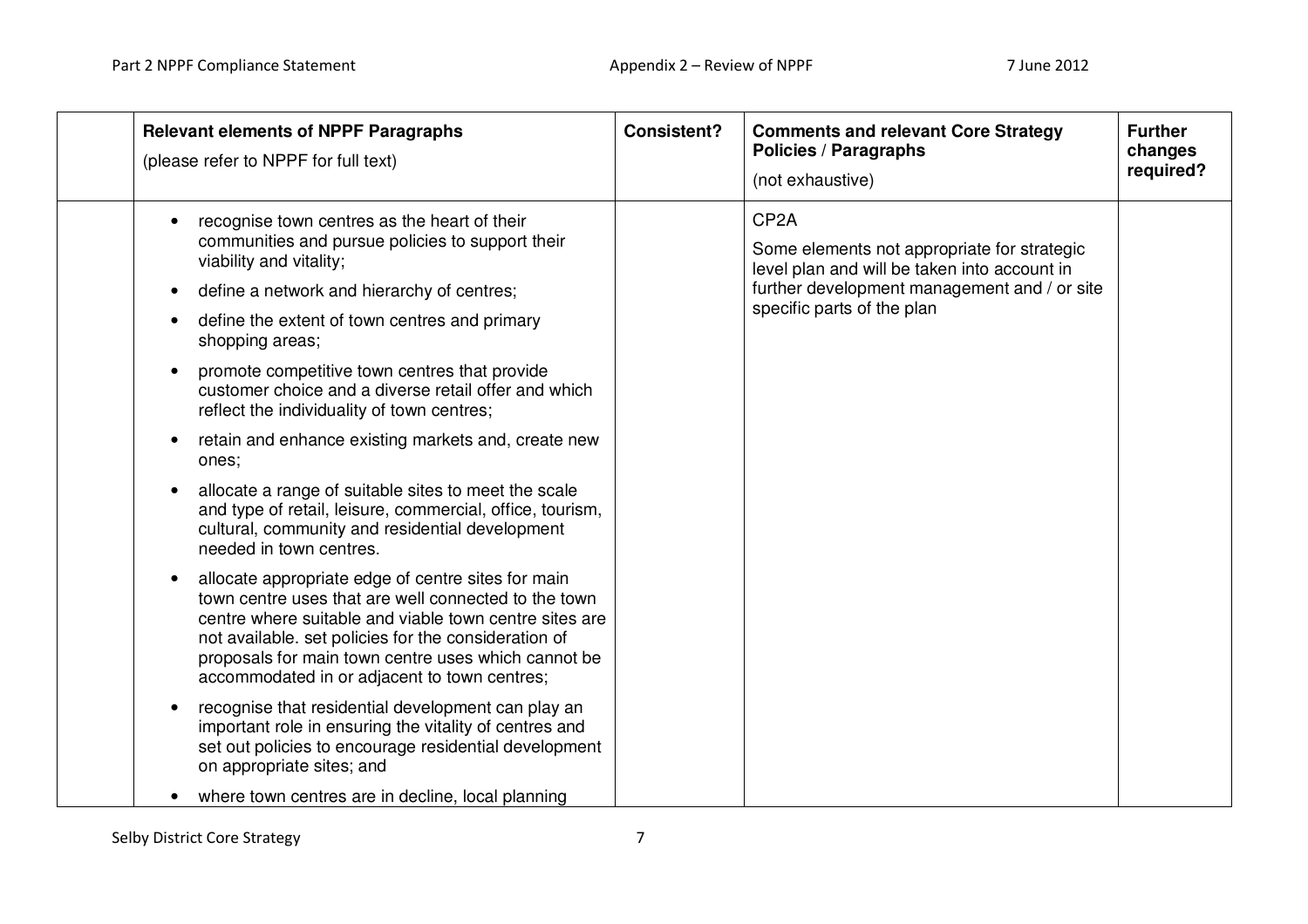|     | <b>Relevant elements of NPPF Paragraphs</b><br>(please refer to NPPF for full text)<br>authorities should plan positively for their future to<br>encourage economic activity.                                                                                                                                                                                                                                                                                                                                                                                                                                                                                                                                                    | <b>Consistent?</b>    | <b>Comments and relevant Core Strategy</b><br><b>Policies / Paragraphs</b><br>(not exhaustive)                                                                                                                                                                                           | <b>Further</b><br>changes<br>required? |
|-----|----------------------------------------------------------------------------------------------------------------------------------------------------------------------------------------------------------------------------------------------------------------------------------------------------------------------------------------------------------------------------------------------------------------------------------------------------------------------------------------------------------------------------------------------------------------------------------------------------------------------------------------------------------------------------------------------------------------------------------|-----------------------|------------------------------------------------------------------------------------------------------------------------------------------------------------------------------------------------------------------------------------------------------------------------------------------|----------------------------------------|
| 24. | Local planning authorities should apply a sequential test to<br>planning applications for main town centre uses that are not<br>in an existing centre and are not in accordance with an up-to-<br>date Local Plan. They should require applications for main<br>town centre uses to be located in town centres, then in edge<br>of centre locations and only if suitable sites are not available<br>should out of centre sites be considered. When considering<br>edge of centre and out of centre proposals, preference<br>should be given to accessible sites that are well connected to<br>the town centre. Applicants and local planning authorities<br>should demonstrate flexibility on issues such as format and<br>scale | $\blacktriangleright$ | DM but note that CP11 requires proposals to<br>accord with national policy<br>It also says offices should be in town centre or<br>office park locations subject to sequential<br>approach in PPS 4 (which can be can be<br>updated to refer to NPPF) and easily update to<br><b>NPPF</b> | $\blacktriangleright$                  |
| 25. | This sequential approach should not be applied to<br>applications for small scale rural offices or other small scale<br>rural development.                                                                                                                                                                                                                                                                                                                                                                                                                                                                                                                                                                                       |                       | DM not a Core Strategy consistency issue.<br>Note however that proposed changes to CP9<br>now incorporates rural economic issues which<br>would cover this                                                                                                                               |                                        |
| 26. | When assessing applications for retail, leisure and office<br>development outside of town centres, ETC                                                                                                                                                                                                                                                                                                                                                                                                                                                                                                                                                                                                                           |                       | Development Management issue                                                                                                                                                                                                                                                             |                                        |
| 27. | Where an application fails to satisfy the sequential test or is<br>likely to have significant adverse impact on one or more of<br>the above factors, it should be refused.                                                                                                                                                                                                                                                                                                                                                                                                                                                                                                                                                       |                       | Development Management issue.                                                                                                                                                                                                                                                            |                                        |
|     | 3. Supporting a prosperous rural economy                                                                                                                                                                                                                                                                                                                                                                                                                                                                                                                                                                                                                                                                                         |                       |                                                                                                                                                                                                                                                                                          |                                        |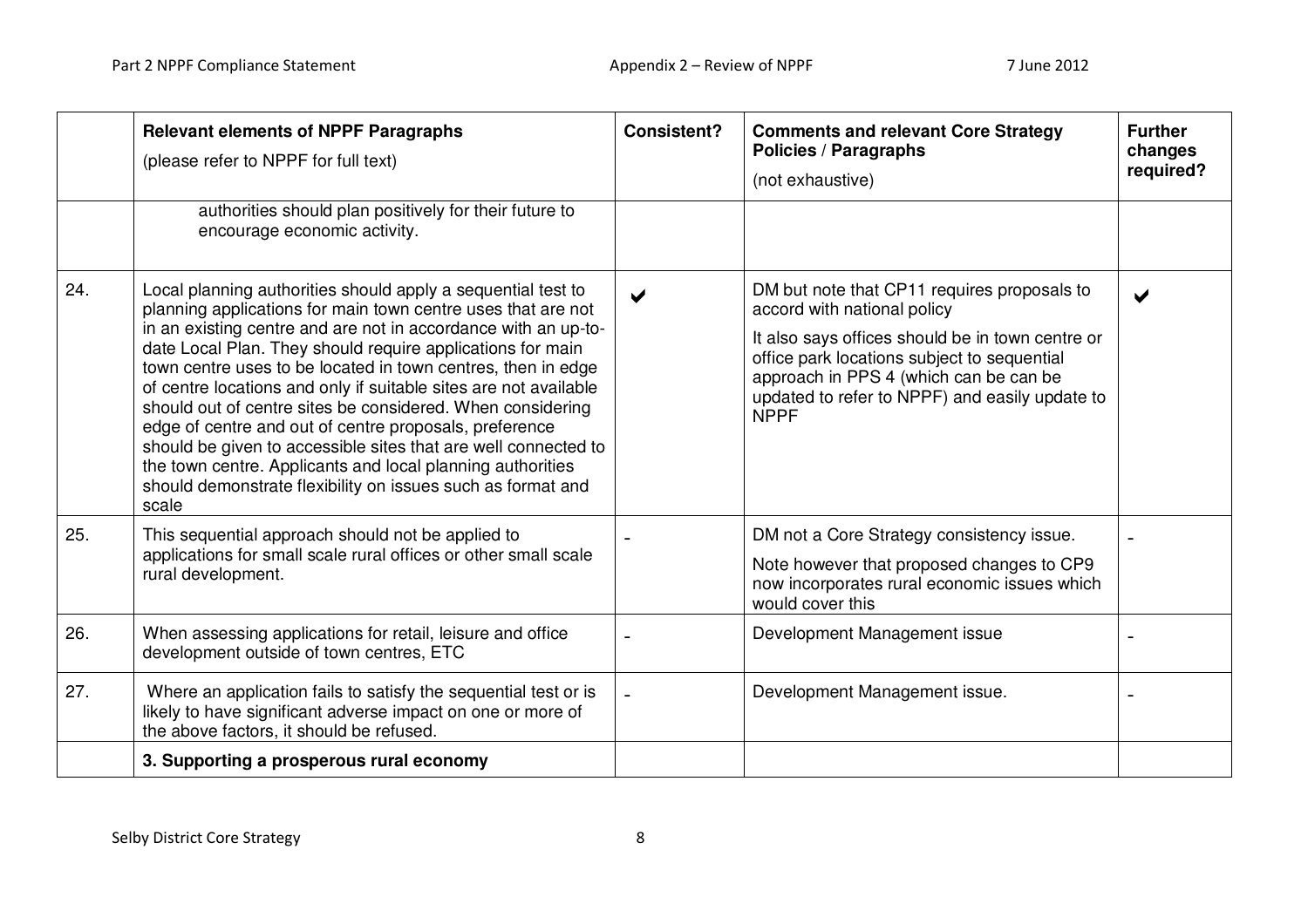|     | <b>Relevant elements of NPPF Paragraphs</b><br>(please refer to NPPF for full text)                                                                                                                                                                                                                                                                                                                                                                                                                                                                                                                                                                                     | <b>Consistent?</b>    | <b>Comments and relevant Core Strategy</b><br>Policies / Paragraphs<br>(not exhaustive)                                                                                                                                                                                                                                                                                       | <b>Further</b><br>changes<br>required? |
|-----|-------------------------------------------------------------------------------------------------------------------------------------------------------------------------------------------------------------------------------------------------------------------------------------------------------------------------------------------------------------------------------------------------------------------------------------------------------------------------------------------------------------------------------------------------------------------------------------------------------------------------------------------------------------------------|-----------------------|-------------------------------------------------------------------------------------------------------------------------------------------------------------------------------------------------------------------------------------------------------------------------------------------------------------------------------------------------------------------------------|----------------------------------------|
| 28. | Planning policies should support economic growth in rural<br>areas in order to create jobs and prosperity by taking a<br>positive approach to sustainable new development. To<br>promote a strong rural economy, local and neighbourhood<br>plans should:<br>• • support the sustainable growth and expansion of all types<br>of business and enterprise in rural areas,;<br>• • promote the development and diversification of agricultural<br>and other land-based rural businesses;<br>• • support sustainable rural tourism and leisure<br>developments; and<br>• • promote the retention and development of local services<br>and community facilities in villages |                       | Objective 2 and 9<br>CP1 covers rural locations<br>CP9 states that rural allocations will be made<br>in SADPD, supports re-use of mine sites. But<br>CP9 proposed to be expanded to encompass<br>NPPF elements.<br>CP10 supports rural diversification but is<br>relatively narrow in scope. Propose to delete<br>CP10 and expand CP9 to cover wider rural<br>economy issues. |                                        |
|     | 4. Promoting sustainable transport                                                                                                                                                                                                                                                                                                                                                                                                                                                                                                                                                                                                                                      |                       |                                                                                                                                                                                                                                                                                                                                                                               |                                        |
| 29. | Government views -transport policies have an important role<br>to play in facilitating sustainable development etc.                                                                                                                                                                                                                                                                                                                                                                                                                                                                                                                                                     |                       |                                                                                                                                                                                                                                                                                                                                                                               |                                        |
| 30. | In preparing Local Plans, local planning authorities should<br>support a pattern of development which, facilitates the use of<br>sustainable modes of transport                                                                                                                                                                                                                                                                                                                                                                                                                                                                                                         | $\blacktriangleright$ | Objectives 1, 3, 8<br>CP <sub>1</sub>                                                                                                                                                                                                                                                                                                                                         | $\boldsymbol{\mathsf{x}}$              |
| 31. | Local authorities should work with neighbouring authorities<br>and transport providers to develop strategies for the provision<br>of viable infrastructure necessary to support sustainable<br>development, including large scale facilities such as rail<br>freight interchanges, roadside facilities for motorists or<br>transport investment necessary to support strategies for the<br>growth of ports, airports or other major generators of travel                                                                                                                                                                                                                | $\blacktriangleright$ | Objective 10<br>Preparation issue rather than policy.<br>However new text proposed to be added to<br>demonstrate how plan prepared in a<br>cooperative manner and text to support CP8<br>(para 5.126) amended regarding infrastructure.                                                                                                                                       | $\blacktriangleright$                  |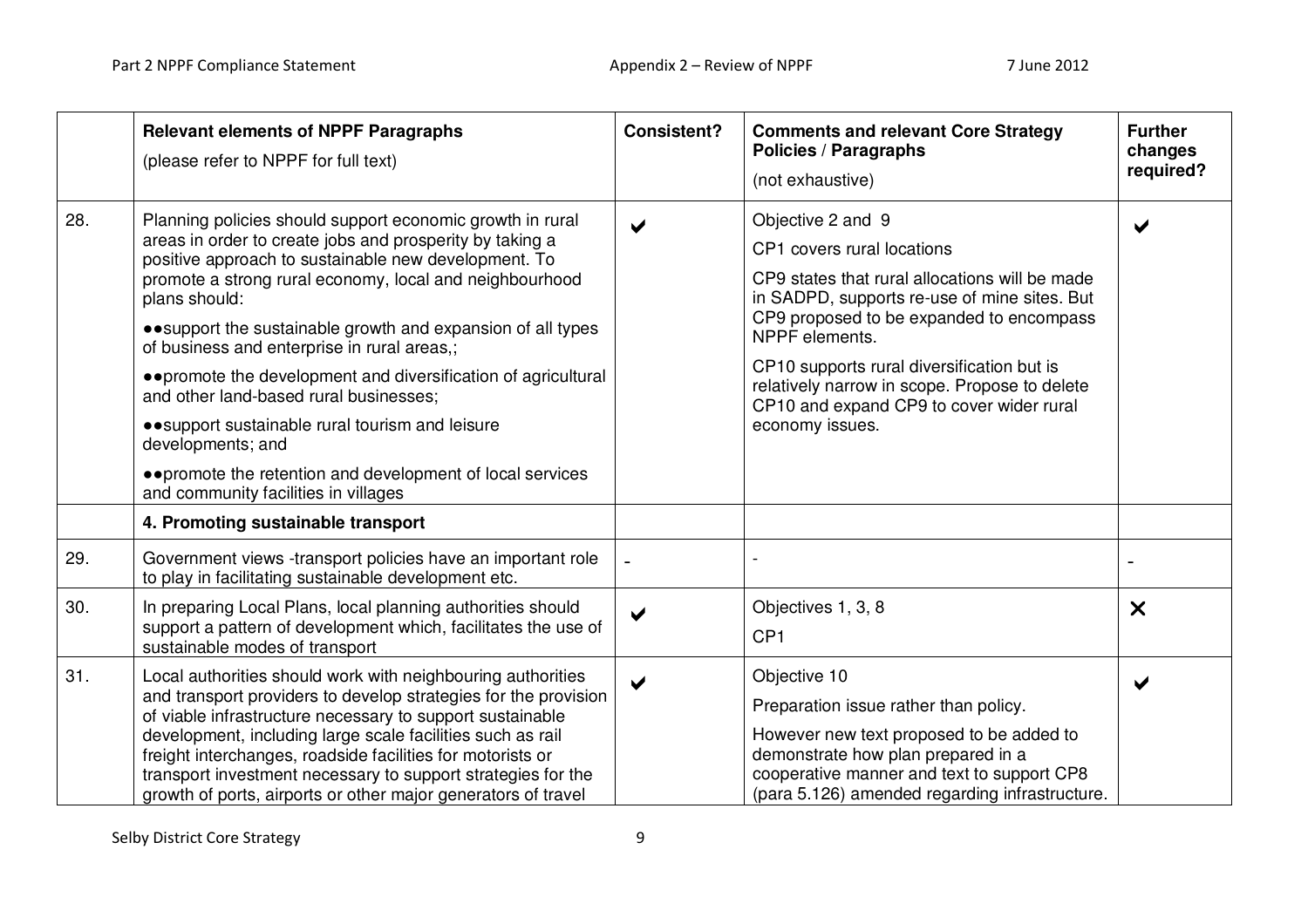|     | <b>Relevant elements of NPPF Paragraphs</b><br>(please refer to NPPF for full text)                                                                                                                                                                                                                                                                                                                | <b>Consistent?</b>    | <b>Comments and relevant Core Strategy</b><br><b>Policies / Paragraphs</b><br>(not exhaustive)                                                                                     | <b>Further</b><br>changes<br>required? |
|-----|----------------------------------------------------------------------------------------------------------------------------------------------------------------------------------------------------------------------------------------------------------------------------------------------------------------------------------------------------------------------------------------------------|-----------------------|------------------------------------------------------------------------------------------------------------------------------------------------------------------------------------|----------------------------------------|
|     | demand in their areas. The primary function of roadside<br>facilities for motorists should be to support the safety and<br>welfare of the road user.                                                                                                                                                                                                                                               |                       |                                                                                                                                                                                    |                                        |
| 32. | All developments that generate significant amounts of<br>movement should be supported by a Transport Statement or<br><b>Transport Assessment.</b>                                                                                                                                                                                                                                                  | $\blacktriangleright$ | CP <sub>2</sub> A<br><b>CP12</b>                                                                                                                                                   | $\boldsymbol{\mathsf{x}}$              |
| 33. | When planning for ports, airports and airfields etc                                                                                                                                                                                                                                                                                                                                                |                       |                                                                                                                                                                                    |                                        |
| 34. | Plans and decisions should ensure developments that<br>generate significant movement are located where the need to<br>travel will be minimised and the use of sustainable transport<br>modes can be maximised.                                                                                                                                                                                     | ✔                     | CP1 directs development to towns and more<br>sustainable villages in light of the locations<br>principles set out in the text e.g.<br>accessibility/sustainable modes of transport | $\boldsymbol{\mathsf{x}}$              |
| 35. | Plans should protect and exploit opportunities for the use of<br>sustainable transport modes for the movement of goods or<br>people. Therefore, developments should be located and<br>designed where practical to                                                                                                                                                                                  | $\blacktriangleright$ | CP1 as above<br><b>CP12</b><br><b>CP16</b>                                                                                                                                         |                                        |
|     | accommodate the efficient delivery of goods and<br>supplies;<br>give priority to pedestrian and cycle movements, and<br>$\bullet$<br>have access to high quality public transport facilities;<br>create safe and secure layouts which minimise<br>$\bullet$<br>conflicts between traffic and cyclists or pedestrians,<br>avoiding street clutter and where appropriate<br>establishing home zones; |                       | Further minor amendments to CP12 and CP16<br>proposed to include more specific references<br>to reflect this paragraph                                                             |                                        |
|     | incorporate facilities for charging plug-in and other<br>ultra-low emission vehicles; and                                                                                                                                                                                                                                                                                                          |                       |                                                                                                                                                                                    |                                        |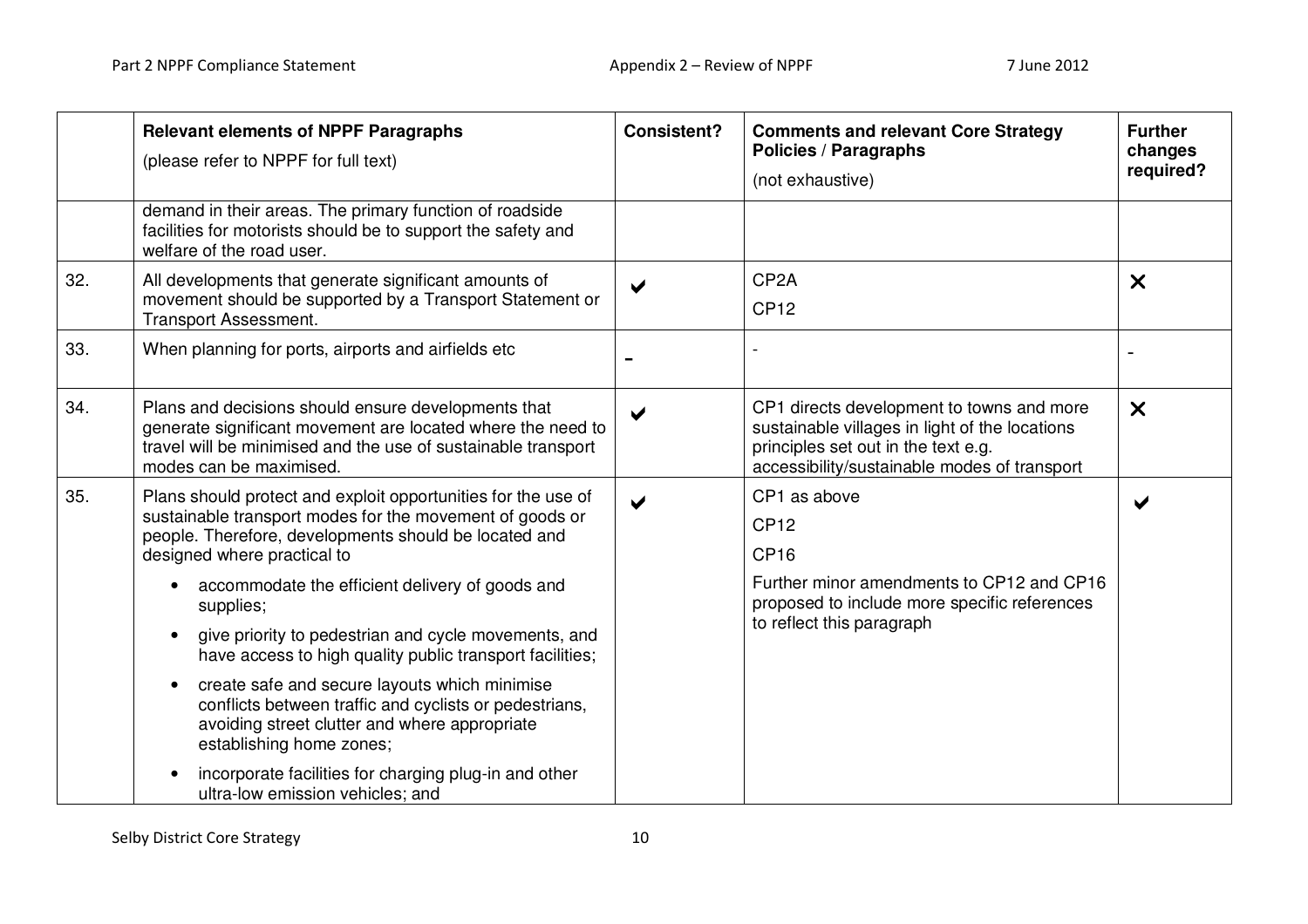|     | <b>Relevant elements of NPPF Paragraphs</b><br>(please refer to NPPF for full text)                                                                                                                                                                                                                                                                                                                        | <b>Consistent?</b>    | <b>Comments and relevant Core Strategy</b><br><b>Policies / Paragraphs</b><br>(not exhaustive)                                                                                                                                                                        | <b>Further</b><br>changes<br>required? |
|-----|------------------------------------------------------------------------------------------------------------------------------------------------------------------------------------------------------------------------------------------------------------------------------------------------------------------------------------------------------------------------------------------------------------|-----------------------|-----------------------------------------------------------------------------------------------------------------------------------------------------------------------------------------------------------------------------------------------------------------------|----------------------------------------|
|     | consider the needs of people with disabilities by all<br>modes of transport.                                                                                                                                                                                                                                                                                                                               |                       |                                                                                                                                                                                                                                                                       |                                        |
| 36. | A key tool to facilitate this will be a Travel Plan. All<br>developments which generate significant amounts of<br>movement should be required to provide a Travel Plan                                                                                                                                                                                                                                     |                       | <b>CP12</b>                                                                                                                                                                                                                                                           | $\boldsymbol{\mathsf{x}}$              |
| 37. | Planning policies should aim for a balance of land uses<br>within their area so that people can be encouraged to<br>minimise journey lengths for employment, shopping, leisure,<br>education and other activities.                                                                                                                                                                                         |                       | Objectives<br>CP1 - Housing and employment linked to<br>reduce out commuting / locating development<br>in towns and more sustainable villages                                                                                                                         | $\boldsymbol{\mathsf{x}}$              |
| 38. | For larger scale residential developments in particular,<br>planning policies should promote a mix of uses in order to<br>provide opportunities to undertake day-to-day activities<br>including work on site. Where practical, particularly within<br>large-scale developments, key facilities such as primary<br>schools and local shops should be located within walking<br>distance of most properties. | ✔                     | CP <sub>2</sub> A<br>Proposed amendments to CP16 include the<br>promotion of mixed uses.<br>Some elements not appropriate for strategic<br>level plan and will be taken into account in<br>further development management and / or site<br>specific parts of the plan | ✔                                      |
| 39. | If setting local parking standards for residential and non-<br>residential development, local planning authorities should<br>take into account: etc                                                                                                                                                                                                                                                        |                       |                                                                                                                                                                                                                                                                       |                                        |
| 40. | Local authorities should seek to improve the quality of<br>parking in town centres so that it is convenient, safe and<br>secure, including appropriate provision for motorcycles.                                                                                                                                                                                                                          | $\blacktriangleright$ | CP11 – effectively managing off-street parking<br>Some elements not appropriate for strategic<br>level plan and will be taken into account in<br>further development management and / or site<br>specific parts of the plan                                           | $\boldsymbol{\mathsf{x}}$              |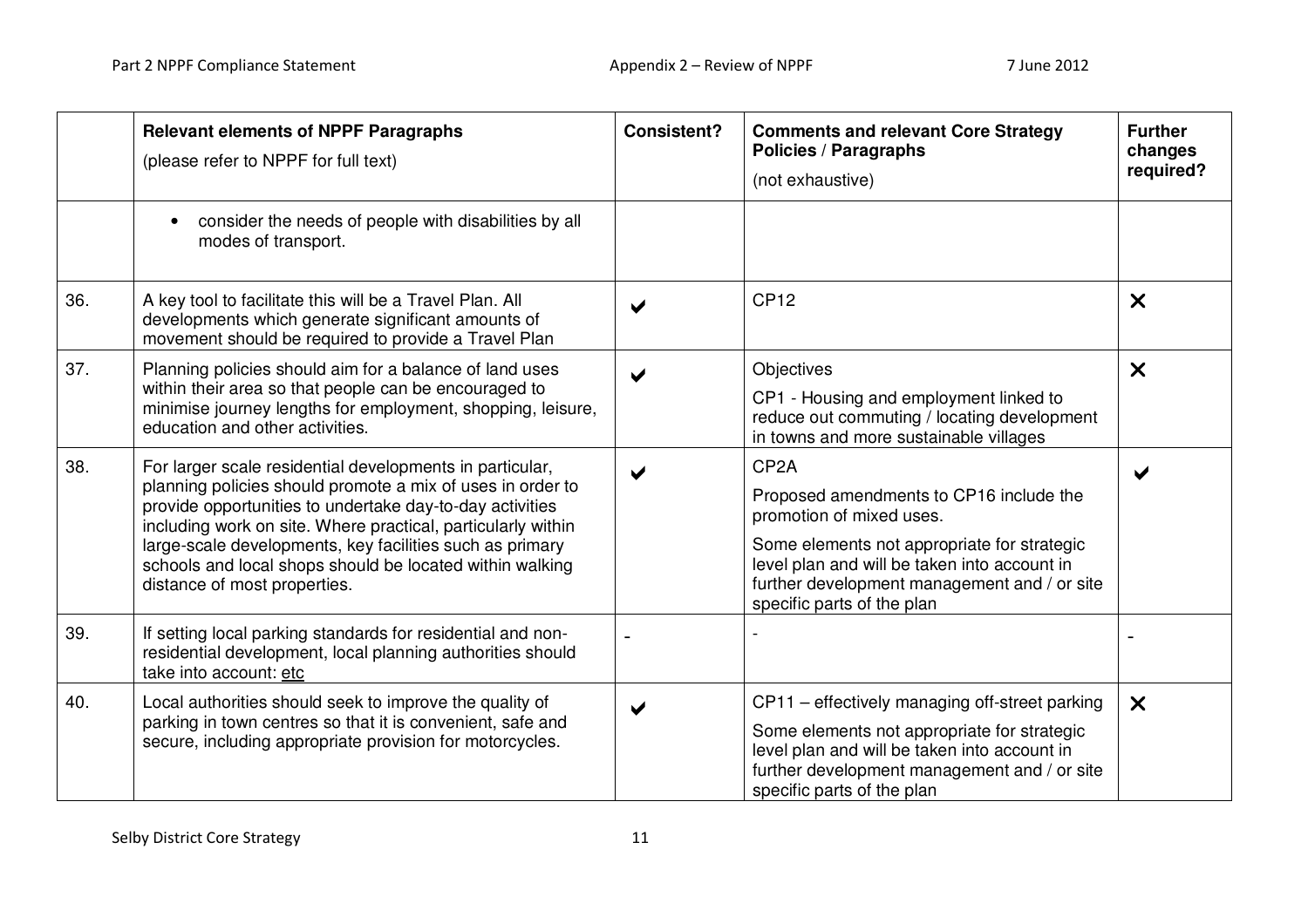|     | <b>Relevant elements of NPPF Paragraphs</b><br>(please refer to NPPF for full text)                                                                                                                                                                                                                | <b>Consistent?</b>    | <b>Comments and relevant Core Strategy</b><br><b>Policies / Paragraphs</b><br>(not exhaustive)                                                                                                                                               | <b>Further</b><br>changes<br>required? |
|-----|----------------------------------------------------------------------------------------------------------------------------------------------------------------------------------------------------------------------------------------------------------------------------------------------------|-----------------------|----------------------------------------------------------------------------------------------------------------------------------------------------------------------------------------------------------------------------------------------|----------------------------------------|
| 41. | Local planning authorities should identify and protect, where<br>there is robust evidence, sites and routes which could be                                                                                                                                                                         |                       | Site specific issue which is not necessarily an<br>issue for a strategic policy document.                                                                                                                                                    |                                        |
|     | critical in developing infrastructure to widen transport choice.                                                                                                                                                                                                                                   |                       | No specific infrastructure routes were identified<br>as part of Core Strategy process.                                                                                                                                                       |                                        |
|     |                                                                                                                                                                                                                                                                                                    |                       | [Note: propose to add text to para 5.126]<br>referring to cross-boundary infrastructure<br>requirements.]                                                                                                                                    |                                        |
|     | 5. Supporting high quality communications<br>infrastructure                                                                                                                                                                                                                                        |                       |                                                                                                                                                                                                                                              |                                        |
| 42. | Advanced, high quality communications infrastructure is<br>essential for sustainable economic growth. The development<br>of high speed broadband technology and other<br>communications networks also plays a vital role in enhancing<br>the provision of local community facilities and services. | $\blacktriangleright$ | The Core Strategy does not refer to the<br>specifics of high speed broadband but refers to<br>the need for communication technology at para<br>5.126 which is considered to be sufficiently<br>flexible to cover any form of new technology. | $\boldsymbol{\mathsf{x}}$              |
|     |                                                                                                                                                                                                                                                                                                    |                       | Objective 10 - infrastructure and enhancing<br>community facilities                                                                                                                                                                          |                                        |
|     |                                                                                                                                                                                                                                                                                                    |                       | Policy CP11 as amended covers supports new<br>local community services to serve day-to-day<br>needs.                                                                                                                                         |                                        |
|     |                                                                                                                                                                                                                                                                                                    |                       | Some elements not appropriate for strategic<br>level plan and will be taken into account in<br>further development management and / or site<br>specific parts of the plan                                                                    |                                        |
| 43  | Local Plans, should support the expansion of electronic<br>communications networks, and aim to keep the numbers of<br>radio and telecommunications masts and the sites for such                                                                                                                    |                       | As above                                                                                                                                                                                                                                     | $\boldsymbol{\mathsf{x}}$              |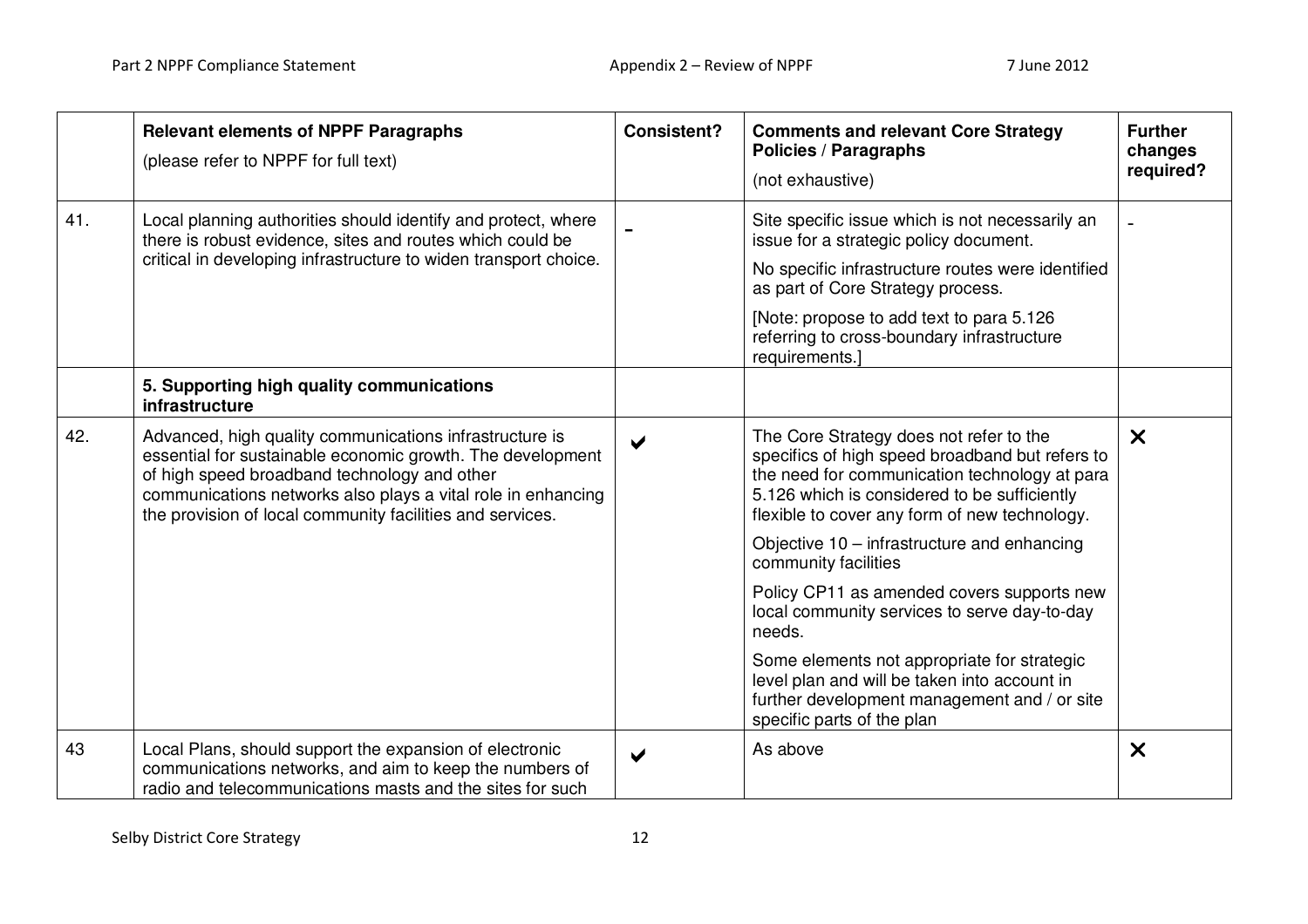|     | <b>Relevant elements of NPPF Paragraphs</b><br>(please refer to NPPF for full text)                                                                                                                                         | <b>Consistent?</b>    | <b>Comments and relevant Core Strategy</b><br><b>Policies / Paragraphs</b><br>(not exhaustive)                                                                                      | <b>Further</b><br>changes<br>required? |
|-----|-----------------------------------------------------------------------------------------------------------------------------------------------------------------------------------------------------------------------------|-----------------------|-------------------------------------------------------------------------------------------------------------------------------------------------------------------------------------|----------------------------------------|
|     | installations to a minimum etc                                                                                                                                                                                              |                       |                                                                                                                                                                                     |                                        |
| 44. | Local planning authorities should not impose a ban on new<br>telecommunications development in certain areas, impose<br>blanket Article 4 directions etc.                                                                   | $\blacktriangleright$ | Not contained for the Core Strategy.<br>Some elements not appropriate for strategic<br>level plan and will be taken into account in<br>further development management and / or site | $\boldsymbol{\mathsf{x}}$              |
|     |                                                                                                                                                                                                                             |                       | specific parts of the plan                                                                                                                                                          |                                        |
| 45. | Applications for telecommunications development (including<br>for prior approval under Part 24 of the General Permitted<br>Development Order) should be supported by the necessary<br>etc.                                  |                       | Development Management                                                                                                                                                              |                                        |
| 46. | Local planning authorities must determine applications on<br>planning grounds. etc.                                                                                                                                         |                       | Development Management                                                                                                                                                              |                                        |
|     | 6. Delivering a wide choice of high quality homes                                                                                                                                                                           |                       |                                                                                                                                                                                     |                                        |
| 47  | To boost significantly the supply of housing, local planning<br>authorities should:                                                                                                                                         |                       | Appropriate evidence base supports CP2 and<br>CP <sub>5</sub>                                                                                                                       |                                        |
|     | • use their evidence base to ensure that their Local                                                                                                                                                                        |                       | CP2A strategic site identified.                                                                                                                                                     |                                        |
|     | Plan meets the full, objectively assessed needs for<br>market and affordable housing in the housing market<br>area, as far as is consistent with the policies set out<br>in this Framework, including identifying key sites |                       | CP1, 2 and 3 being amended to strengthen<br>deliverability and need for phased additional<br>sites to provide contingency for Tadcaster.                                            |                                        |
|     | which are critical to the delivery of the housing<br>strategy over the plan period;                                                                                                                                         |                       | Text changes proposed to refer to monitoring<br>and relevant buffer                                                                                                                 |                                        |
|     | • identify and update annually a supply of specific<br>deliverable sites sufficient to provide five years worth                                                                                                             |                       | CP3 sets out the housing implementation<br>strategy                                                                                                                                 |                                        |
|     | of housing against their housing requirements with<br>an additional buffer of 5% (moved forward from later                                                                                                                  |                       | Figure 9 is a market housing trajectory and<br>proposed change to include an affordable                                                                                             |                                        |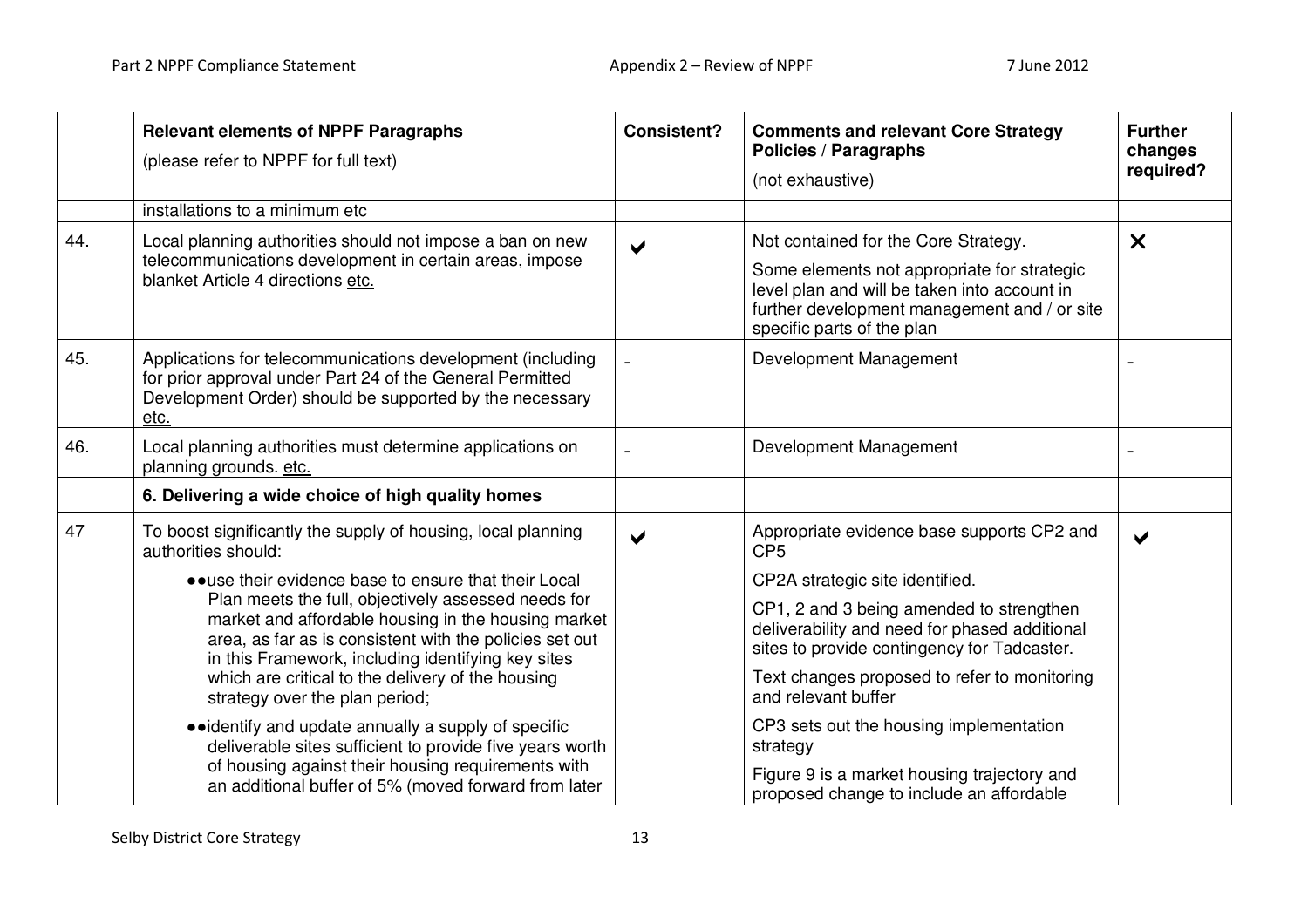|     | <b>Relevant elements of NPPF Paragraphs</b><br>(please refer to NPPF for full text)                                                                                                                                                                                                                                                                                                                                                                                                                                                                                                                                                                                                                                                                                                                                                                                                                                                                                                                              | <b>Consistent?</b> | <b>Comments and relevant Core Strategy</b><br><b>Policies / Paragraphs</b><br>(not exhaustive)                                                                                                                                                                                                                                                                | <b>Further</b><br>changes<br>required? |
|-----|------------------------------------------------------------------------------------------------------------------------------------------------------------------------------------------------------------------------------------------------------------------------------------------------------------------------------------------------------------------------------------------------------------------------------------------------------------------------------------------------------------------------------------------------------------------------------------------------------------------------------------------------------------------------------------------------------------------------------------------------------------------------------------------------------------------------------------------------------------------------------------------------------------------------------------------------------------------------------------------------------------------|--------------------|---------------------------------------------------------------------------------------------------------------------------------------------------------------------------------------------------------------------------------------------------------------------------------------------------------------------------------------------------------------|----------------------------------------|
|     | in the plan period) to ensure choice and competition<br>in the market for land. Where there has been a<br>record of persistent under delivery of housing, local<br>planning authorities should increase the buffer to<br>20% (moved forward from later in the plan period) to<br>provide a realistic prospect of achieving the planned<br>supply and to ensure choice and competition in the<br>market for land;<br>$\bullet$ identify a supply of specific, developable <sup>12</sup> sites or<br>broad locations for growth, for years 6-10 and,<br>where possible, for years 11-15;<br>for market and affordable housing, illustrate the<br>expected rate of housing delivery through a housing<br>trajectory for the plan period and set out a housing<br>implementation strategy for the full range of housing<br>describing how they will maintain delivery of a five-<br>year supply of housing land to meet their housing<br>target; and<br>• • set out their own approach to housing density to reflect |                    | housing trajectory.<br>Core Strategy sets out strategic approach to<br>density in CP16 and proposed revised text at<br>para 7.77 provides additional explanation of<br>approach.<br>Some elements not appropriate for strategic<br>level plan and will be taken into account in<br>further development management and / or site<br>specific parts of the plan |                                        |
|     | local circumstances.                                                                                                                                                                                                                                                                                                                                                                                                                                                                                                                                                                                                                                                                                                                                                                                                                                                                                                                                                                                             |                    |                                                                                                                                                                                                                                                                                                                                                               |                                        |
| 48. | Local planning authorities may make an allowance for<br>windfall sites in the five-year supply if they have compelling<br>evidence that such sites have consistently become available<br>in the local area and will continue to provide a reliable source<br>of supply. Any allowance should be realistic having regard to<br>the Strategic Housing Land Availability Assessment, historic<br>windfall delivery rates and expected future trends, and<br>should not include residential gardens.                                                                                                                                                                                                                                                                                                                                                                                                                                                                                                                 | ✔                  | Not an issue for Core Strategy housing target<br>but windfalls are taken into account in 5 year<br>supply.<br>Propose clarification of approach in amended<br>paragraph 5.28                                                                                                                                                                                  | $\blacktriangleright$                  |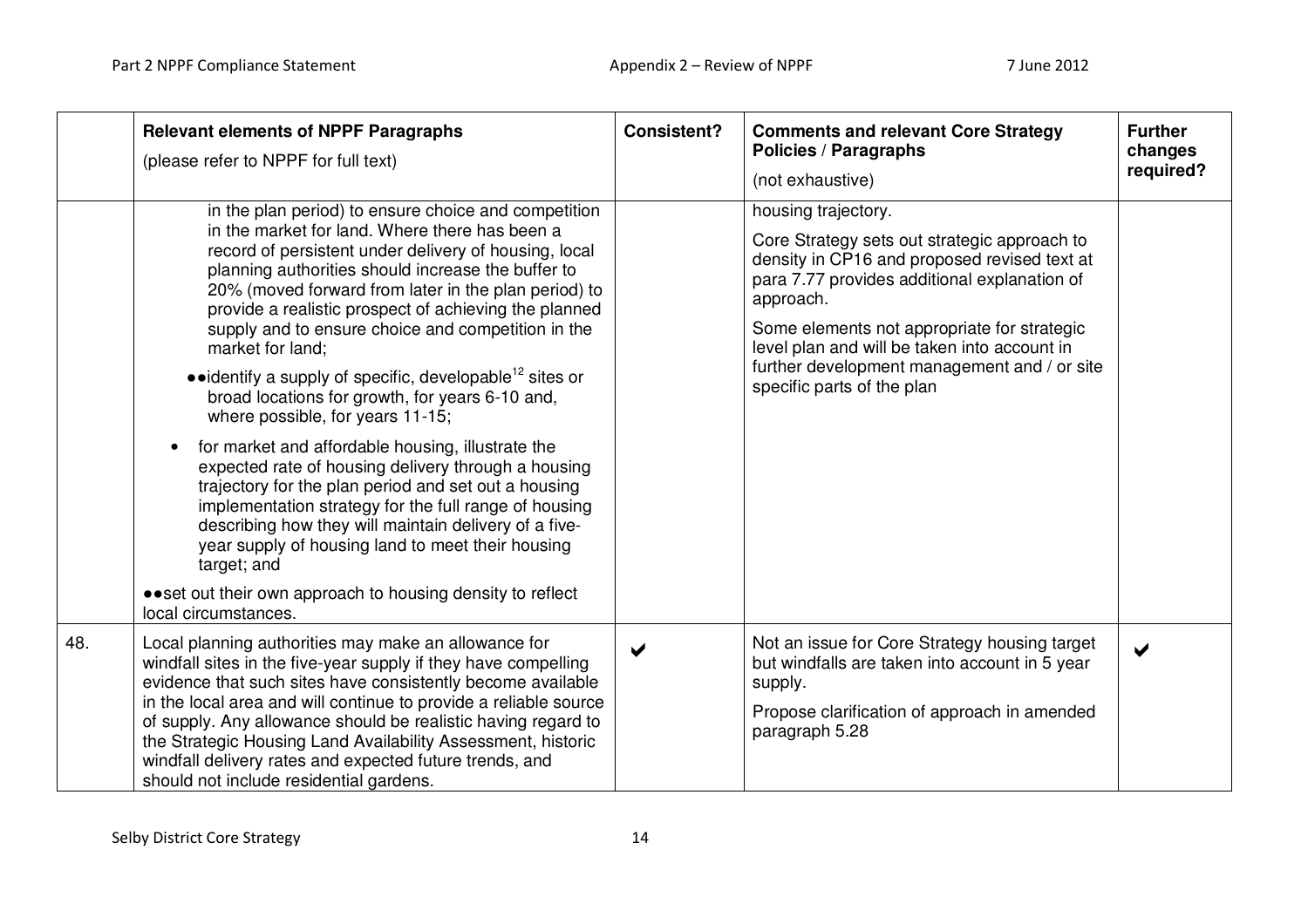|         | <b>Relevant elements of NPPF Paragraphs</b><br>(please refer to NPPF for full text)                                                                                                                                                                                                                                                                                                                                                                                                                                                            | <b>Consistent?</b>   | <b>Comments and relevant Core Strategy</b><br><b>Policies / Paragraphs</b><br>(not exhaustive) | <b>Further</b><br>changes<br>required? |
|---------|------------------------------------------------------------------------------------------------------------------------------------------------------------------------------------------------------------------------------------------------------------------------------------------------------------------------------------------------------------------------------------------------------------------------------------------------------------------------------------------------------------------------------------------------|----------------------|------------------------------------------------------------------------------------------------|----------------------------------------|
| 49.     | Housing applications should be considered in the context of<br>the presumption in favour of sustainable development.<br>Relevant policies for the supply of housing should not be<br>considered up-to-date if the local planning authority cannot<br>demonstrate a five-year supply of deliverable housing sites                                                                                                                                                                                                                               |                      | Not a Core Strategy issue                                                                      |                                        |
| 50.     | To deliver a wide choice of high quality homes, widen                                                                                                                                                                                                                                                                                                                                                                                                                                                                                          |                      | Vision and aims                                                                                | $\boldsymbol{\mathsf{x}}$              |
| should: | opportunities for home ownership and create sustainable,<br>inclusive and mixed communities, local planning authorities                                                                                                                                                                                                                                                                                                                                                                                                                        |                      | Objective 5                                                                                    |                                        |
|         |                                                                                                                                                                                                                                                                                                                                                                                                                                                                                                                                                |                      | CP2, CP4, CP5, CP6                                                                             |                                        |
|         | • • plan for a mix of housing based on current and future<br>demographic trends, market trends and the needs of<br>different groups in the community                                                                                                                                                                                                                                                                                                                                                                                           |                      | Supported by SHMA/NYSHMA                                                                       |                                        |
|         | • identify the size, type, tenure and range of housing that<br>is required in particular locations, reflecting local<br>demand; and                                                                                                                                                                                                                                                                                                                                                                                                            |                      |                                                                                                |                                        |
|         | • • where they have identified that affordable housing is<br>needed, set policies for meeting this need on site,<br>unless off-site provision or a financial contribution of<br>broadly equivalent value can be robustly justified (for<br>example to improve or make more effective use of the<br>existing housing stock) and the agreed approach<br>contributes to the objective of creating mixed and<br>balanced communities. Such policies should be<br>sufficiently flexible to take account of changing market<br>conditions over time. |                      |                                                                                                |                                        |
| 51.     | Local planning authorities should identify and bring back into<br>residential use empty housing and buildings in line with local<br>housing and empty homes strategies and, where                                                                                                                                                                                                                                                                                                                                                              | $\blacktriangledown$ | CP <sub>1</sub><br>CP <sub>1</sub> A                                                           | $\boldsymbol{\mathsf{x}}$              |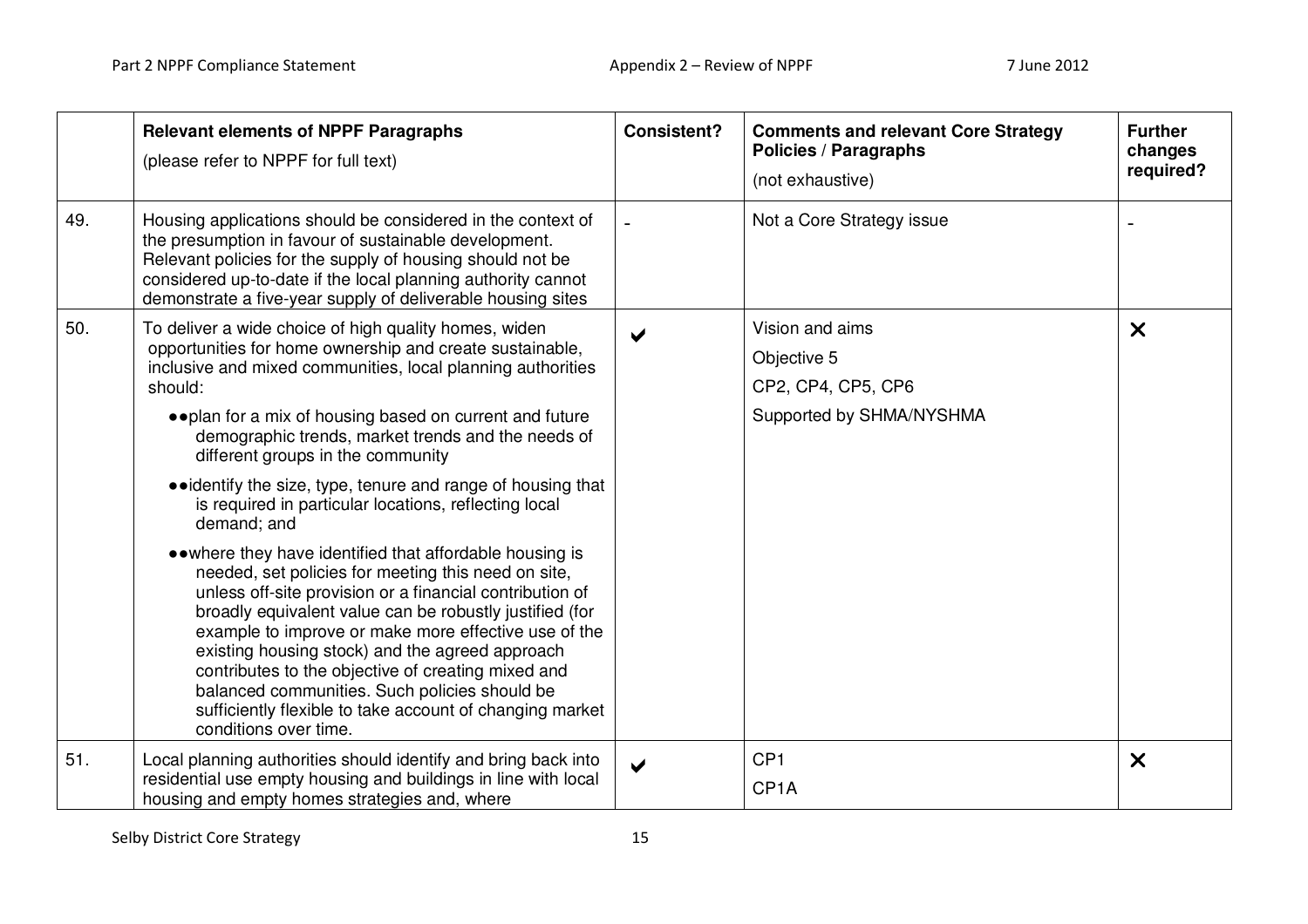|     | <b>Relevant elements of NPPF Paragraphs</b><br>(please refer to NPPF for full text)                                                                                                                                                                                                                                                                                                                                                                                                                                                | <b>Consistent?</b> | <b>Comments and relevant Core Strategy</b><br><b>Policies / Paragraphs</b><br>(not exhaustive)                                                                                                                                               | <b>Further</b><br>changes<br>required? |
|-----|------------------------------------------------------------------------------------------------------------------------------------------------------------------------------------------------------------------------------------------------------------------------------------------------------------------------------------------------------------------------------------------------------------------------------------------------------------------------------------------------------------------------------------|--------------------|----------------------------------------------------------------------------------------------------------------------------------------------------------------------------------------------------------------------------------------------|----------------------------------------|
|     | appropriate, acquire properties under compulsory purchase<br>powers. They should normally approve planning applications<br>for change to residential use and any associated<br>development from commercial buildings (currently in the B<br>use classes) where there is an identified need for additional<br>housing in that area, provided that there are not strong<br>economic reasons why such development would be<br>inappropriate.                                                                                          |                    | <b>CP12</b><br>Some elements not appropriate for strategic<br>level plan and will be taken into account in<br>further development management and / or site<br>specific parts of the plan                                                     |                                        |
| 52. | <b>Garden Cities</b>                                                                                                                                                                                                                                                                                                                                                                                                                                                                                                               |                    |                                                                                                                                                                                                                                              |                                        |
| 53. | Local planning authorities should consider the case for<br>setting out policies to resist inappropriate development of<br>residential gardens, for example where development would<br>cause harm to the local area                                                                                                                                                                                                                                                                                                                 |                    | CP <sub>1</sub> A<br>Propose minor amendments to supporting text<br>to clarify approach to garden land                                                                                                                                       |                                        |
| 54. | In rural areas, exercising the duty to cooperate with<br>neighbouring authorities, local planning authorities should be<br>responsive to local circumstances and plan housing<br>development to reflect local needs, particularly for affordable<br>housing, including through rural exception sites where<br>appropriate. Local planning authorities should in particular<br>consider whether allowing some market housing would<br>facilitate the provision of significant additional affordable<br>housing to meet local needs. |                    | CP6 only allows 100% Affordable Housing<br>Propose amendments to Para 5.97 to explain<br>council's approach to market housing on rural<br>exceptions sites and intention that will consider<br>detailed policy/site specifics in future DPD. | ✔                                      |
| 55. | To promote sustainable development in rural areas, housing<br>should be located where it will enhance or maintain the<br>vitality of rural communities. For example, where there are<br>groups of smaller settlements, development in one village<br>may support services in a village nearby. Local planning<br>authorities should avoid new isolated homes in the                                                                                                                                                                |                    | Spirit covered in CP1 but propose to amend<br>policy to refer to the specifics of this paragraph                                                                                                                                             | $\blacktriangleright$                  |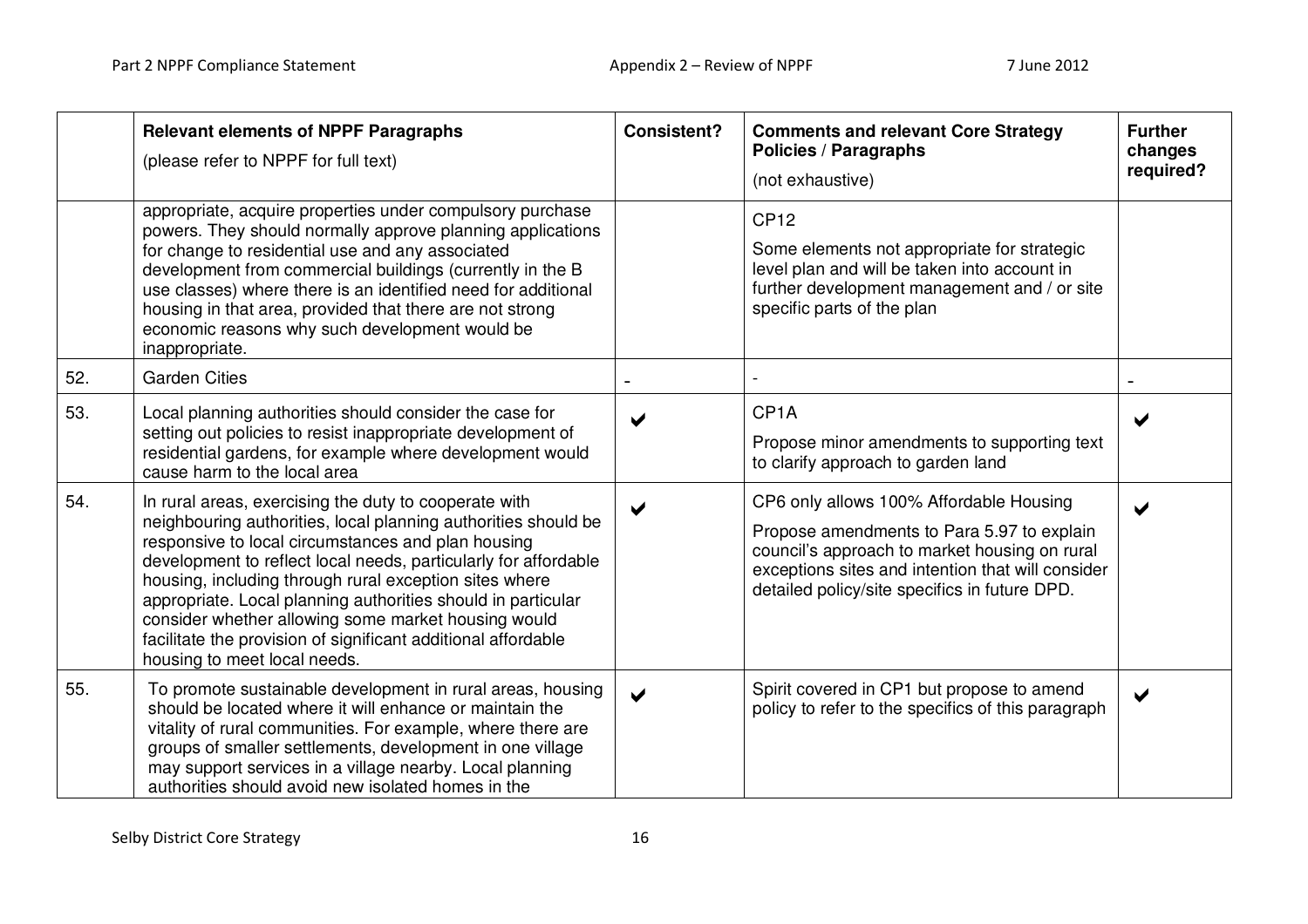|     | <b>Relevant elements of NPPF Paragraphs</b><br>(please refer to NPPF for full text)<br>countryside unless there are special circumstances etc.                                                                                                                                                                                                                                                                                                                                                                                                                                       | <b>Consistent?</b> | <b>Comments and relevant Core Strategy</b><br><b>Policies / Paragraphs</b><br>(not exhaustive)                                                                                                                                                                                                                                         | <b>Further</b><br>changes<br>required? |
|-----|--------------------------------------------------------------------------------------------------------------------------------------------------------------------------------------------------------------------------------------------------------------------------------------------------------------------------------------------------------------------------------------------------------------------------------------------------------------------------------------------------------------------------------------------------------------------------------------|--------------------|----------------------------------------------------------------------------------------------------------------------------------------------------------------------------------------------------------------------------------------------------------------------------------------------------------------------------------------|----------------------------------------|
|     | 7. Requiring good design                                                                                                                                                                                                                                                                                                                                                                                                                                                                                                                                                             |                    |                                                                                                                                                                                                                                                                                                                                        |                                        |
| 56. | The Government attaches great importance to the design of<br>the built environment. Good design is a key aspect of<br>sustainable development, is indivisible from good planning,<br>and should contribute positively to making places better for<br>people                                                                                                                                                                                                                                                                                                                          |                    | Aims<br>Objective 12<br>CP <sub>16</sub><br>Amendments to para 7.71 and 7.74 to ensure<br>more closely reflects NPPF                                                                                                                                                                                                                   | ✔                                      |
| 57. | It is important to plan positively for the achievement of high<br>quality and inclusive design for all development, including<br>individual buildings, public and private spaces and wider area<br>development schemes                                                                                                                                                                                                                                                                                                                                                               |                    | Aims<br>Objective 12<br>CP <sub>16</sub><br>Amendments to para 7.80 to ensure more<br>closely reflects NPPF                                                                                                                                                                                                                            |                                        |
| 58. | Local and neighbourhood plans should develop robust and<br>comprehensive policies that set out the quality of<br>development that will be expected for the area. Such policies<br>should be based on stated objectives for the future of the<br>area and an understanding and evaluation of its defining<br>characteristics. Planning policies and decisions should aim to<br>ensure that developments:<br>function well<br>$\bullet$<br>establish a strong sense of place<br>optimise the opportunities of the site to accommodate<br>development, create and sustain a mix of uses |                    | Aims<br>Objective 12<br>CP <sub>16</sub><br>Amendments to some paras in section 7 and<br>add more details to CP16 to ensure more<br>closely reflects NPPF<br>Some elements not appropriate for strategic<br>level plan and will be taken into account in<br>further development management and / or site<br>specific parts of the plan |                                        |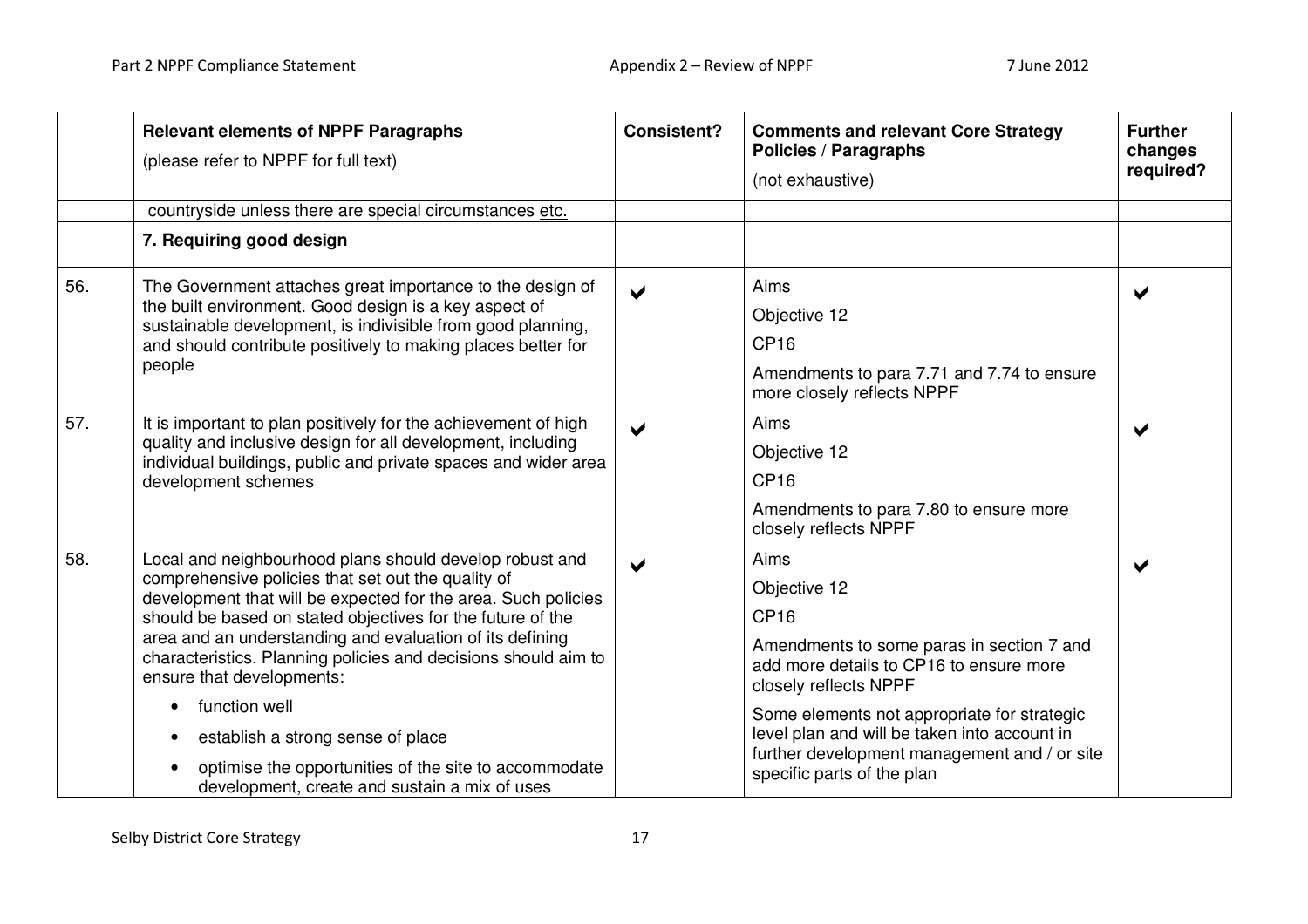|     | <b>Relevant elements of NPPF Paragraphs</b><br>(please refer to NPPF for full text)                                                                                                                                                                                                                                                                                                                                                                                                                                                                                                                                                                                                                                                                             | <b>Consistent?</b>    | <b>Comments and relevant Core Strategy</b><br><b>Policies / Paragraphs</b><br>(not exhaustive)                                                                                                                                                                                                                                                                                 | <b>Further</b><br>changes<br>required? |
|-----|-----------------------------------------------------------------------------------------------------------------------------------------------------------------------------------------------------------------------------------------------------------------------------------------------------------------------------------------------------------------------------------------------------------------------------------------------------------------------------------------------------------------------------------------------------------------------------------------------------------------------------------------------------------------------------------------------------------------------------------------------------------------|-----------------------|--------------------------------------------------------------------------------------------------------------------------------------------------------------------------------------------------------------------------------------------------------------------------------------------------------------------------------------------------------------------------------|----------------------------------------|
|     | respond to local character and history<br>and reflect density of local surroundings<br>create safe and accessible environments<br>are visually attractive, good architecture and<br>appropriate landscaping<br>59 - 68 Details / determining planning applications<br>8. Promoting healthy communities                                                                                                                                                                                                                                                                                                                                                                                                                                                          |                       | Not Core Strategy issues                                                                                                                                                                                                                                                                                                                                                       |                                        |
| 69. | The planning system can play an important role in facilitating<br>social interaction and creating healthy, inclusive<br>communities. - shared vision with communities - facilitate<br>neighbourhood planning. Planning policies and decisions, in<br>turn, should aim to achieve places which promote:<br>• • opportunities for meetings between members of the<br>community - mixed-use developments, strong<br>neighbourhood centres and active street frontages<br>• • safe and accessible environments where crime and<br>disorder, and the fear of crime etc.<br>• safe and accessible developments, containing clear and<br>legible pedestrian routes, and high quality public space,<br>which encourage the active and continual use of public<br>areas. | $\blacktriangleright$ | Vision, Aims and Objectives<br>Propose to add reference to neighbourhood<br>plans<br>Amend Objective 12 to add achieving places<br>that meets the needs of the community and<br>health and well-being /social interaction<br>Amend CP16 to include social well-being and<br>support community gatherings, mixed uses,<br>active frontages, safe and accessible to all<br>users | $\blacktriangleright$                  |
| 70. | To deliver the social, recreational and cultural facilities and<br>services the community needs, planning policies and                                                                                                                                                                                                                                                                                                                                                                                                                                                                                                                                                                                                                                          | ✔                     | CP1, CP8 and CP11<br>Propose changes to CP11 to support new                                                                                                                                                                                                                                                                                                                    |                                        |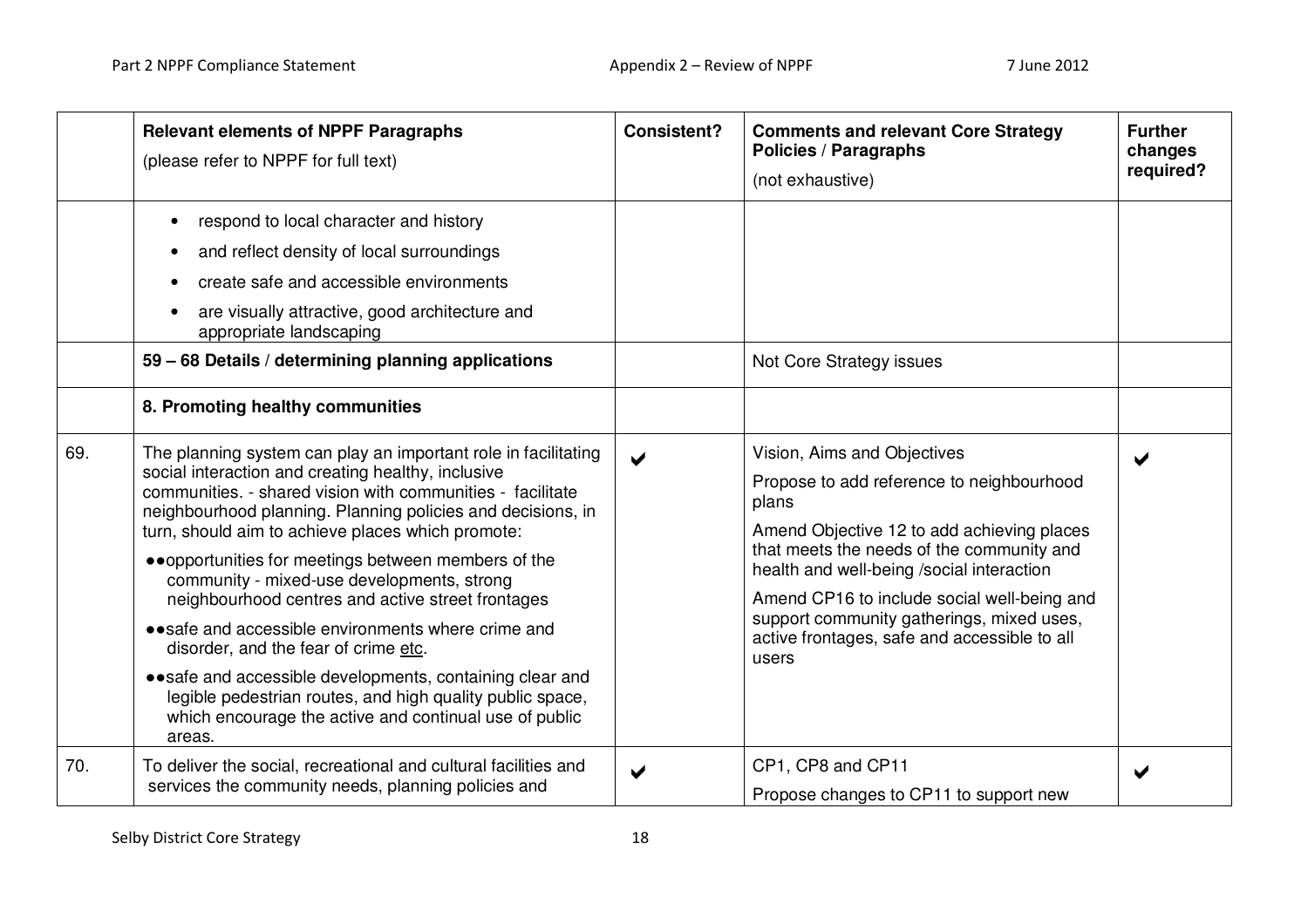|     | <b>Relevant elements of NPPF Paragraphs</b><br>(please refer to NPPF for full text)                                                                                                                                                                                                                                                                                                                                                            | <b>Consistent?</b>        | <b>Comments and relevant Core Strategy</b><br><b>Policies / Paragraphs</b><br>(not exhaustive)                                                                                                              | <b>Further</b><br>changes<br>required? |
|-----|------------------------------------------------------------------------------------------------------------------------------------------------------------------------------------------------------------------------------------------------------------------------------------------------------------------------------------------------------------------------------------------------------------------------------------------------|---------------------------|-------------------------------------------------------------------------------------------------------------------------------------------------------------------------------------------------------------|----------------------------------------|
|     | decisions should:                                                                                                                                                                                                                                                                                                                                                                                                                              |                           | facilities to serve day-to-day needs                                                                                                                                                                        |                                        |
|     | • • plan positively for the provision and use of shared space,<br>community facilities                                                                                                                                                                                                                                                                                                                                                         |                           | Propose changes to CP16 – open spaces and<br>community gatherings                                                                                                                                           |                                        |
|     | • guard against the unnecessary loss of valued facilities<br>and services, particularly where this would reduce the<br>community's ability to meet its day-to-day needs;                                                                                                                                                                                                                                                                       |                           |                                                                                                                                                                                                             |                                        |
|     | • • ensure that established shops, facilities and services are<br>able to develop and modernise                                                                                                                                                                                                                                                                                                                                                |                           |                                                                                                                                                                                                             |                                        |
|     | • ensure an integrated approach to considering the location<br>of housing, economic uses and community facilities and<br>services                                                                                                                                                                                                                                                                                                              |                           |                                                                                                                                                                                                             |                                        |
| 71. | Local planning authorities should take a positive and<br>collaborative approach to enable development to be brought<br>forward under a Community Right to Build Order                                                                                                                                                                                                                                                                          | $\boldsymbol{\mathsf{x}}$ | New text proposed to refer to Community Right<br>to Build Order,                                                                                                                                            | $\blacktriangleright$                  |
| 72. | The Government attaches great importance to ensuring that<br>a sufficient choice of school places is available to meet the<br>needs of existing and new communities. Local planning<br>authorities should take a proactive, positive and<br>collaborative approach to meeting this requirement, and to<br>development that will widen choice in education.                                                                                     | $\blacktriangleright$     | Issues and options and IDP evidence did not<br>identify need for specific new schools<br>CP2A requires school                                                                                               | $\boldsymbol{\mathsf{X}}$              |
| 73. | Planning policies should be based on robust and up-to-date<br>assessments of the needs for open space, sports and<br>recreation facilities and opportunities for new provision. The<br>assessments should identify specific needs and quantitative<br>or qualitative deficits or surpluses of open space, sports and<br>recreational facilities in the local area. Information gained<br>from the assessments should be used to determine what | ✔                         | ROS Strategy (and emerging Countryside and<br>Green Space Strategy)<br>Aims, Objectives 10, 13, 14, 17<br>CP8 - infrastructure requirements<br>Proposed changes to CP16 to promote access<br>to open spaces | $\blacktriangledown$                   |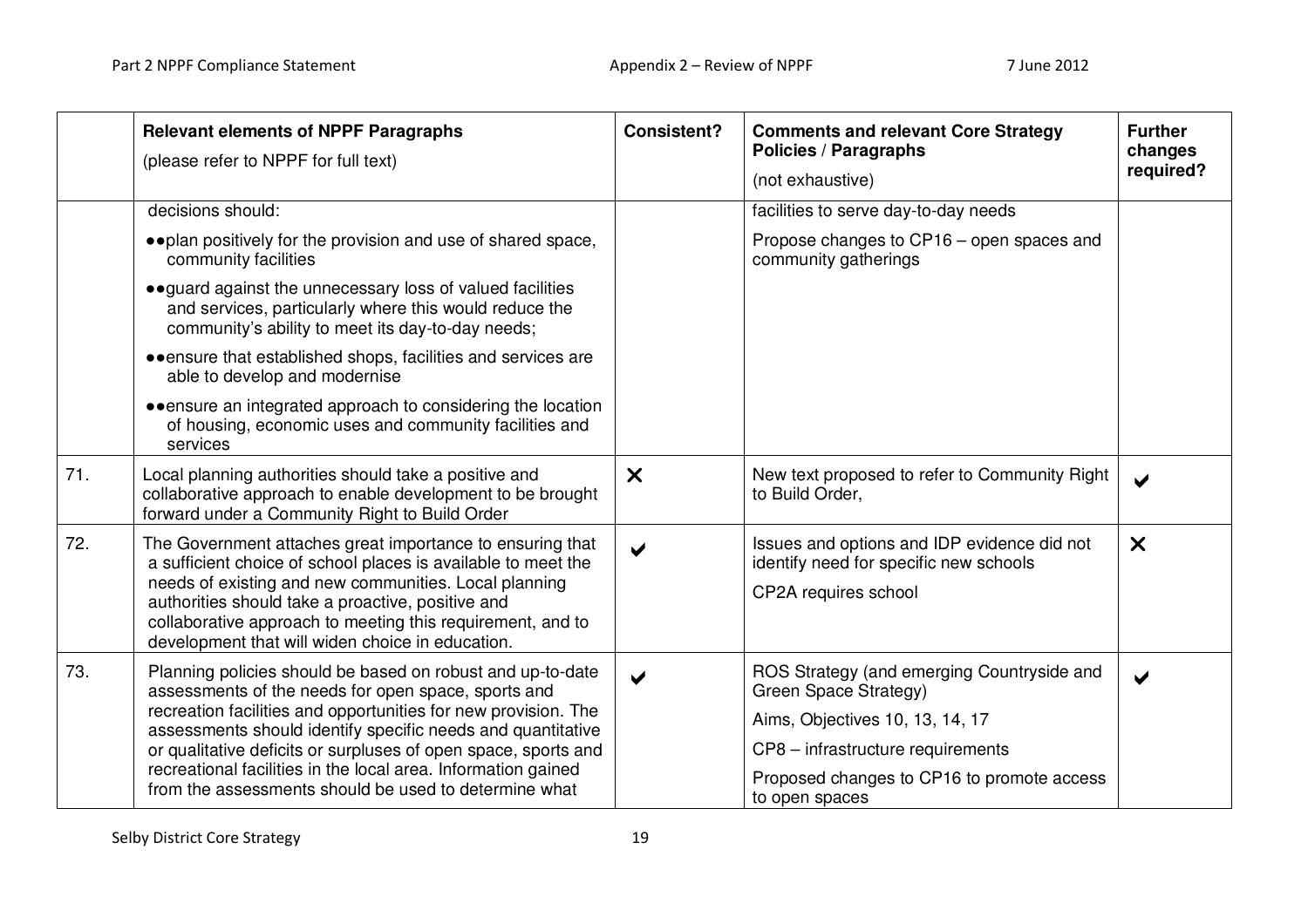|     | <b>Relevant elements of NPPF Paragraphs</b><br>(please refer to NPPF for full text)                                                                                                                    | <b>Consistent?</b>    | <b>Comments and relevant Core Strategy</b><br><b>Policies / Paragraphs</b><br>(not exhaustive)                                                                            | <b>Further</b><br>changes<br>required? |
|-----|--------------------------------------------------------------------------------------------------------------------------------------------------------------------------------------------------------|-----------------------|---------------------------------------------------------------------------------------------------------------------------------------------------------------------------|----------------------------------------|
|     | open space, sports and recreational provision is required.                                                                                                                                             |                       | Some elements not appropriate for strategic<br>level plan and will be taken into account in<br>further development management and / or site<br>specific parts of the plan |                                        |
| 74. | Existing open space, sports and recreational buildings and                                                                                                                                             |                       | Aims, Objectives 10, 13, 14, 17                                                                                                                                           | $\boldsymbol{\mathsf{X}}$              |
|     | land, including playing fields, should not be built on                                                                                                                                                 |                       | Some elements not appropriate for strategic<br>level plan and will be taken into account in<br>further development management and / or site<br>specific parts of the plan |                                        |
|     |                                                                                                                                                                                                        |                       | [NB existing SDLP policies protect and<br>promote recreation facilities]                                                                                                  |                                        |
| 75. | Planning policies should protect and enhance public rights of                                                                                                                                          | $\blacktriangleright$ | <b>CP15</b>                                                                                                                                                               |                                        |
|     | way and access. Local authorities should seek opportunities<br>to provide better facilities for users, for example by adding<br>links to existing rights of way networks including National<br>Trails. |                       | Proposed changes to CP16 - to<br>create/improve PROW                                                                                                                      |                                        |
| 76. | Local communities through local and neighbourhood plans<br>should be able to identify for special protection green areas<br>of particular importance to them.                                          |                       | Not a Core Strategy issue but propose to add<br>new text referring to scope of neighbourhood<br>plans including in respect of Local Green<br>Space                        |                                        |
| 77. | The Local Green Space designation will not be appropriate<br>for most green areas or open space.                                                                                                       |                       | As above                                                                                                                                                                  |                                        |
| 78  | Local policy for managing development within a Local Green<br>Space should be consistent with policy for Green Belts.                                                                                  |                       | <b>NA</b>                                                                                                                                                                 |                                        |
|     | 9. Protecting Green Belt land                                                                                                                                                                          |                       |                                                                                                                                                                           |                                        |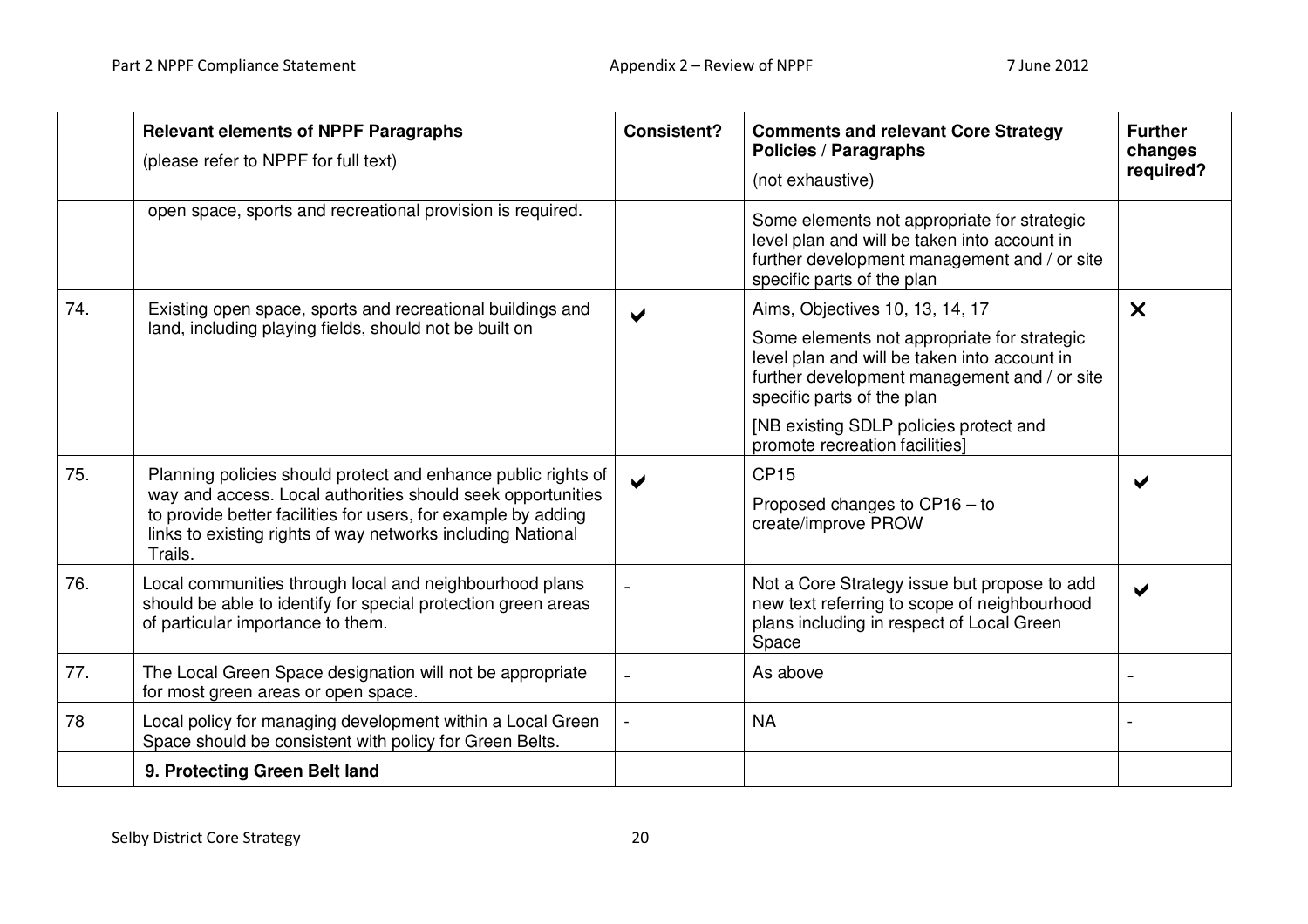|         | <b>Relevant elements of NPPF Paragraphs</b><br>(please refer to NPPF for full text)                                                                                                                                                                                                                       | <b>Consistent?</b>    | <b>Comments and relevant Core Strategy</b><br><b>Policies / Paragraphs</b><br>(not exhaustive)                                                                                                                                            | <b>Further</b><br>changes<br>required? |
|---------|-----------------------------------------------------------------------------------------------------------------------------------------------------------------------------------------------------------------------------------------------------------------------------------------------------------|-----------------------|-------------------------------------------------------------------------------------------------------------------------------------------------------------------------------------------------------------------------------------------|----------------------------------------|
| 79 - 89 | The Government attaches great importance to Green Belts.                                                                                                                                                                                                                                                  | $\blacktriangledown$  | <b>CPXX</b>                                                                                                                                                                                                                               | $\boldsymbol{\mathsf{x}}$              |
| 90.     | Certain other forms of development are also not<br>inappropriate in Green Belt provided they preserve the<br>openness of the Green Belt and do not conflict with the<br>purposes of including land in Green Belt.                                                                                         |                       | CPXX and the reasoned justification refer to<br>the NPPF.<br>[NB relates to renewable energy whilst para<br>90 refers to minerals extraction but that is more                                                                             | $\boldsymbol{\mathsf{X}}$              |
|         |                                                                                                                                                                                                                                                                                                           |                       | appropriate for Minerals Planning Authority]                                                                                                                                                                                              |                                        |
| 91.     | When located in the Green Belt, elements of many<br>renewable energy projects will comprise inappropriate<br>development. In such cases developers will need to<br>demonstrate very special circumstances if projects are to<br>proceed.                                                                  |                       | CPXX and the reasoned justification refer to<br>the NPPF<br>Proposed change to CP14 adds reference to<br>the need for applicants to demonstrate very<br>special circumstances for projects in Green<br>Belt in line with national policy. | ✔                                      |
| 92.     | <b>Community Forests</b>                                                                                                                                                                                                                                                                                  |                       | NA - Already established around England's<br>larger towns and cities.                                                                                                                                                                     |                                        |
|         | 10. Meeting the challenge of climate change, flooding<br>and coastal change                                                                                                                                                                                                                               |                       |                                                                                                                                                                                                                                           |                                        |
| 93.     | Planning plays a key role in helping shape places to secure<br>radical reductions in greenhouse gas emissions, minimising<br>vulnerability and providing resilience to the impacts of<br>climate change, and supporting the delivery of renewable<br>and low carbon energy and associated infrastructure. | $\blacktriangleright$ | <b>Vision and Aims</b><br>Objectives 7, 8, 15, 16, 17<br>CP12, CP13, CP16                                                                                                                                                                 | $\boldsymbol{\mathsf{x}}$              |
| 94.     | Local planning authorities should adopt proactive strategies<br>to mitigate and adapt to climate change, taking full account<br>of flood risk, coastal change and water supply and demand<br>considerations.                                                                                              | ✔                     | Aims<br>Objectives 6, 17<br>CP12, CP13, CP15, CP16                                                                                                                                                                                        | $\boldsymbol{\mathsf{x}}$              |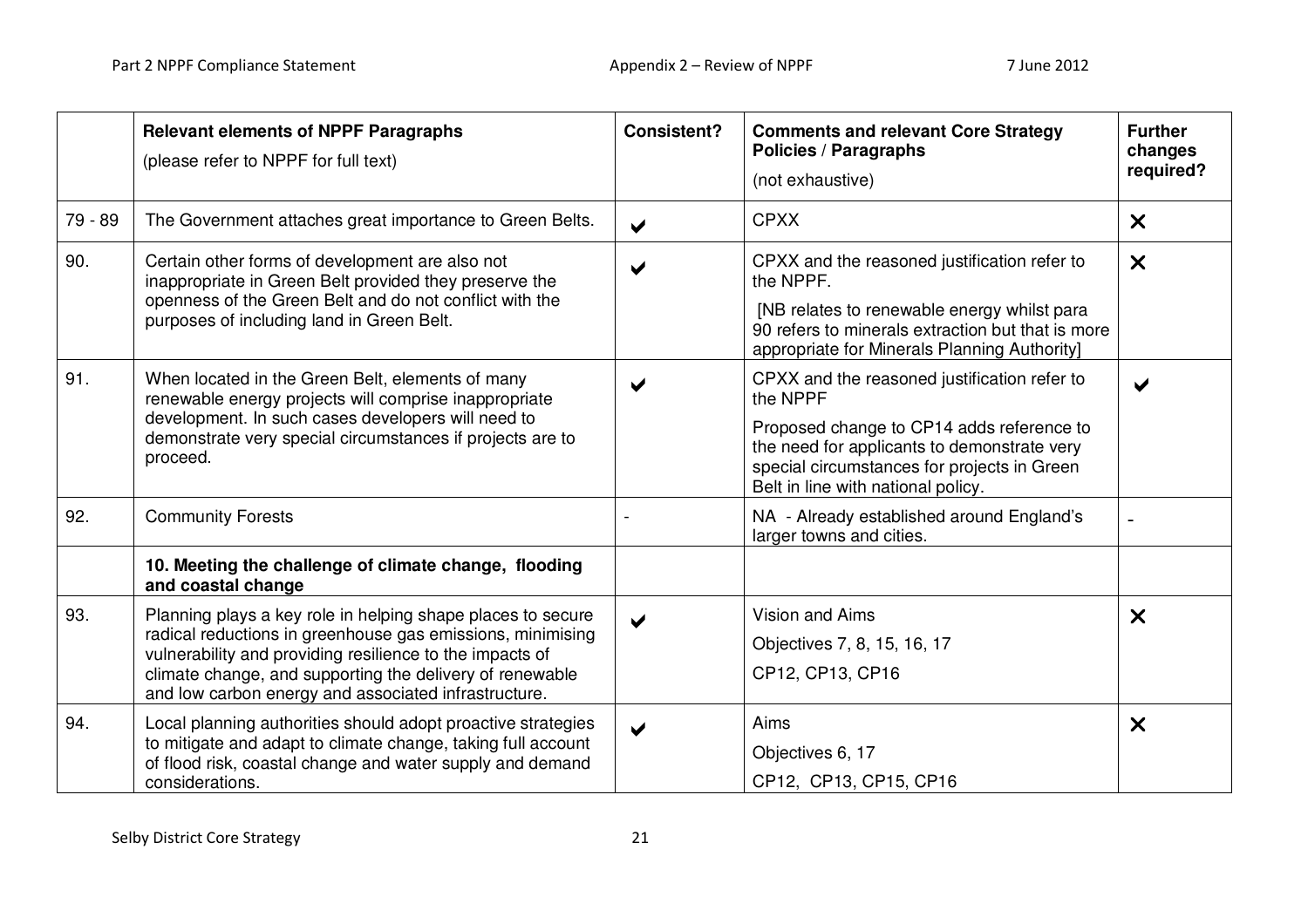|     | <b>Relevant elements of NPPF Paragraphs</b><br>(please refer to NPPF for full text)                                                                                                                                                                                                                                                                                                                                                                                                                                                                                                                                                                                                     | <b>Consistent?</b>   | <b>Comments and relevant Core Strategy</b><br><b>Policies / Paragraphs</b><br>(not exhaustive)                                                                                                                                                                                                                    | <b>Further</b><br>changes<br>required? |
|-----|-----------------------------------------------------------------------------------------------------------------------------------------------------------------------------------------------------------------------------------------------------------------------------------------------------------------------------------------------------------------------------------------------------------------------------------------------------------------------------------------------------------------------------------------------------------------------------------------------------------------------------------------------------------------------------------------|----------------------|-------------------------------------------------------------------------------------------------------------------------------------------------------------------------------------------------------------------------------------------------------------------------------------------------------------------|----------------------------------------|
| 95. | To support the move to a low carbon future, local planning<br>authorities should:<br>• plan for new development in locations and ways which<br>reduce greenhouse gas emissions;<br>• actively support energy efficiency improvements to<br>existing buildings; and<br>• when setting any local requirement for a buildings<br>sustainability, do so in a way consistent with the<br>Governments zero carbon buildings policy and adopt<br>nationally described standards.                                                                                                                                                                                                               | ✔                    | <b>Vision and Aims</b><br>Objectives 7, 8, 15, 16, 17<br>CP1, CP2<br>CP13, CP12, CP13, CP16<br>Some elements not appropriate for strategic<br>level plan and will be taken into account in<br>further development management and / or site<br>specific parts of the plan                                          | $\boldsymbol{\mathsf{x}}$              |
| 96. | In determining planning applications, local planning<br>authorities should expect new development to etc.                                                                                                                                                                                                                                                                                                                                                                                                                                                                                                                                                                               |                      | Development Management                                                                                                                                                                                                                                                                                            |                                        |
| 97. | To help increase the use and supply of renewable and low<br>carbon energy, local planning authorities should recognise<br>the responsibility on all communities to contribute to energy<br>generation from renewable or low carbon sources. They<br>should:<br>have a positive strategy to promote energy from<br>renewable and low carbon sources;<br>design their policies to maximise renewable and low<br>carbon energy development while ensuring that adverse<br>impacts are addressed satisfactorily, including cumulative<br>landscape and visual impacts;<br>consider identifying suitable areas for renewable and low<br>carbon energy sources, and supporting infrastructure | $\blacktriangledown$ | <b>Vision and Aims</b><br>CP <sub>2</sub> A<br>CP12, CP13, CP14<br>Proposed changes to amend text (para 7.56)<br>to refer to future site specific issues / consider<br>identifying suitable areas for RLCE sources.<br>References to opportunities highlighted in new<br>text in Chapter 1 on neighbourhood plans |                                        |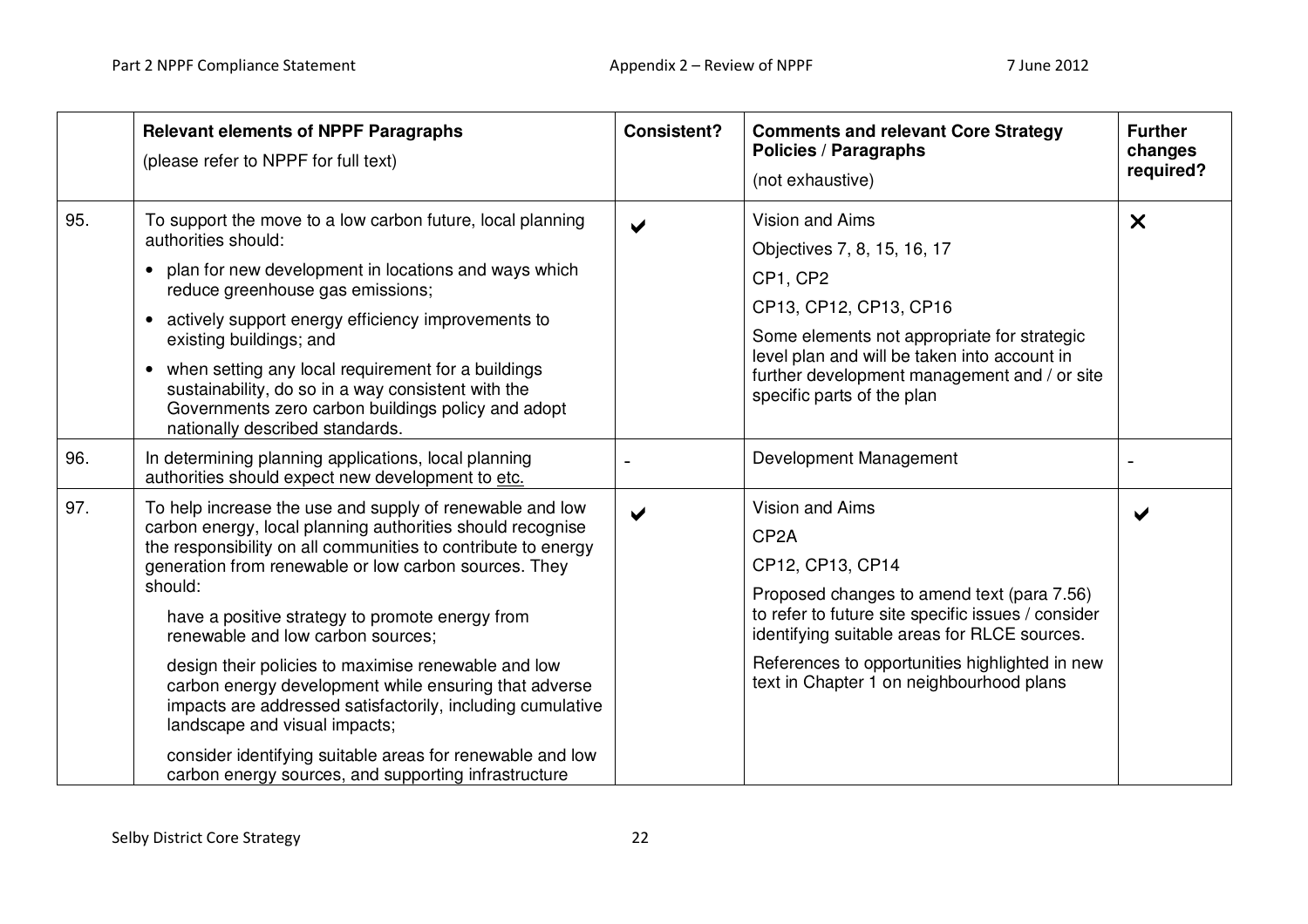|      | <b>Relevant elements of NPPF Paragraphs</b><br>(please refer to NPPF for full text)                                                                                                                                                                                                                                                                                                                                                                                                                                                                                    | <b>Consistent?</b>    | <b>Comments and relevant Core Strategy</b><br><b>Policies / Paragraphs</b><br>(not exhaustive)            | <b>Further</b><br>changes<br>required? |
|------|------------------------------------------------------------------------------------------------------------------------------------------------------------------------------------------------------------------------------------------------------------------------------------------------------------------------------------------------------------------------------------------------------------------------------------------------------------------------------------------------------------------------------------------------------------------------|-----------------------|-----------------------------------------------------------------------------------------------------------|----------------------------------------|
|      | support community-led initiatives for renewable and low<br>carbon energy, including developments outside such<br>areas being taken forward through neighbourhood<br>planning; and<br>identify opportunities where development can draw its<br>energy supply from decentralised, renewable or low<br>carbon energy supply systems and for co-locating<br>potential heat customers and suppliers.                                                                                                                                                                        |                       |                                                                                                           |                                        |
| 98.  | When determining planning applications, local planning<br>authorities should: etc.                                                                                                                                                                                                                                                                                                                                                                                                                                                                                     |                       | Development Management                                                                                    |                                        |
| 99.  | Local Plans should take account of climate change over the<br>longer term, including factors such as flood risk, coastal<br>change, water supply and changes to biodiversity and<br>landscape. New development should be planned to avoid<br>increased vulnerability to the range of impacts arising from<br>climate change. When new development is brought forward<br>in areas which are vulnerable, care should be taken to<br>ensure that risks can be managed through suitable<br>adaptation measures, including through the planning of<br>green infrastructure. | $\blacktriangleright$ | Aims<br>Objectives 6, 14, 16<br>CP1, CP12, CP15                                                           | $\boldsymbol{\mathsf{x}}$              |
| 100. | Inappropriate development in areas at risk of flooding should<br>be avoided by directing development away from areas at<br>highest risk, but where development is necessary, making it<br>safe without increasing flood risk elsewhere. Local Plans<br>should be supported by Strategic Flood Risk Assessment<br>and develop policies to manage flood risk from all sources,                                                                                                                                                                                           | $\blacktriangleright$ | Core Strategy underpinned by SFRA<br>Aims<br>Objectives 6, 14, 16<br>CP1, CP12, CP15<br>CP <sub>2</sub> A | X                                      |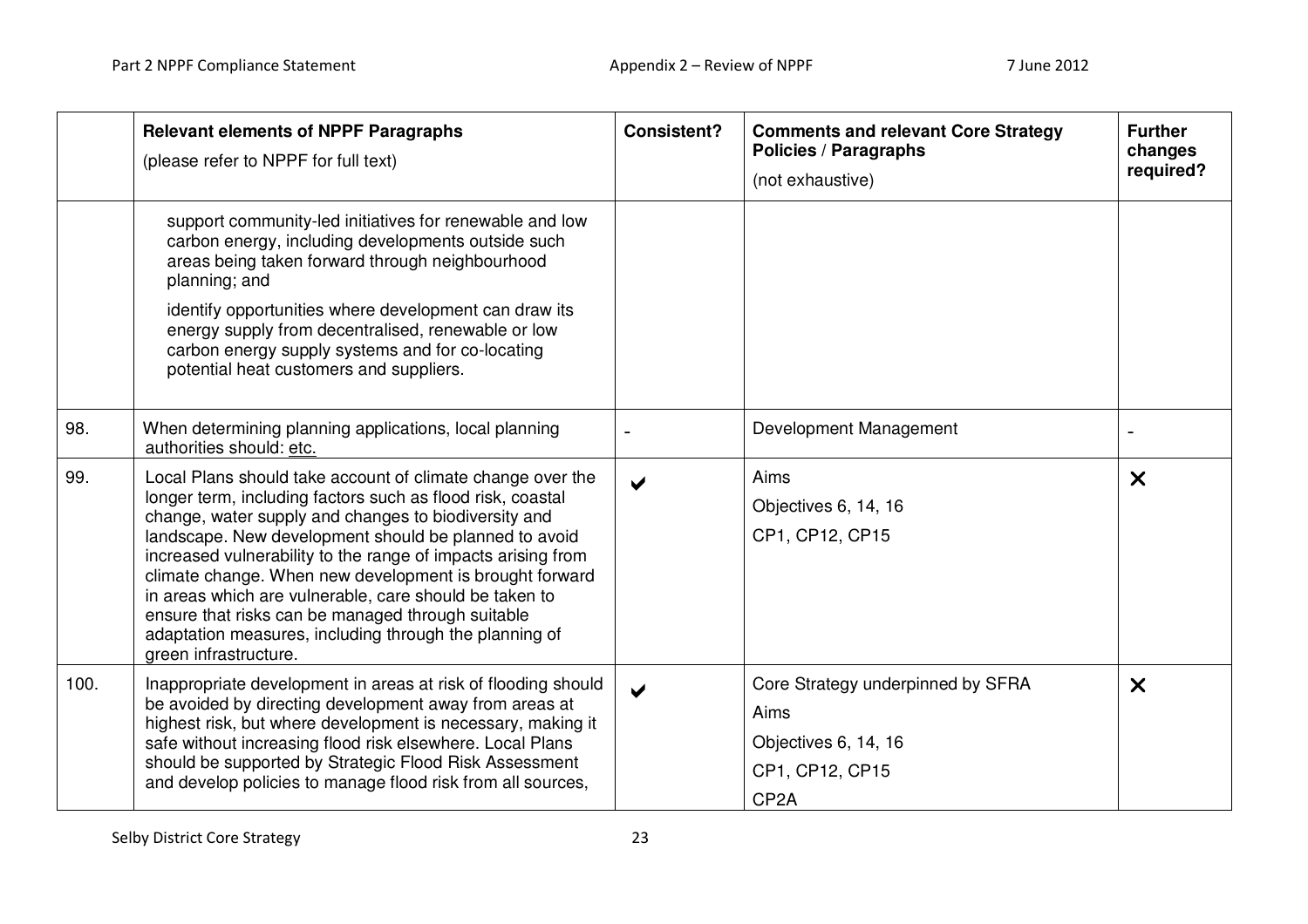|                | <b>Relevant elements of NPPF Paragraphs</b><br>(please refer to NPPF for full text)                                                                                                                                                                                                                                                                                           | <b>Consistent?</b>    | <b>Comments and relevant Core Strategy</b><br><b>Policies / Paragraphs</b><br>(not exhaustive)                     | <b>Further</b><br>changes<br>required? |
|----------------|-------------------------------------------------------------------------------------------------------------------------------------------------------------------------------------------------------------------------------------------------------------------------------------------------------------------------------------------------------------------------------|-----------------------|--------------------------------------------------------------------------------------------------------------------|----------------------------------------|
|                | taking account of advice from relevant agencies<br>Local Plans should apply a sequential, risk-based approach<br>to the location of development to avoid where possible flood<br>risk to people and property and manage any residual risk,<br>taking account of the impacts of climate change                                                                                 |                       |                                                                                                                    |                                        |
| 101.           | Sequential Test etc.                                                                                                                                                                                                                                                                                                                                                          |                       | As above<br>Development Management                                                                                 | $\boldsymbol{\mathsf{x}}$              |
| 102.           | Sequential Test etc                                                                                                                                                                                                                                                                                                                                                           | ✔                     | As above                                                                                                           | $\boldsymbol{\mathsf{x}}$              |
| 103.           | When determining planning applications, local planning<br>authorities should ensure flood risk is not increased<br>elsewhere and only consider development appropriate in<br>areas at risk of flooding where, informed by a site-specific<br>flood risk assessment following the Sequential Test, and if<br>required the Exception Test, it can be demonstrated that:<br>etc. |                       | Development Management<br>(and as above)                                                                           |                                        |
| 104.           | Sequential Test etc [applicants]                                                                                                                                                                                                                                                                                                                                              |                       | Development Management<br>(and as above)                                                                           |                                        |
| $105 -$<br>108 | <b>COASTAL AREAS</b>                                                                                                                                                                                                                                                                                                                                                          |                       | <b>NA</b>                                                                                                          |                                        |
|                | 11. Conserving and enhancing the natural environment                                                                                                                                                                                                                                                                                                                          |                       |                                                                                                                    |                                        |
| 109.           | The planning system should contribute to and enhance the<br>natural and local environment by:<br>protecting and enhancing valued landscapes, geological<br>conservation interests and soils;                                                                                                                                                                                  | $\blacktriangleright$ | Aims<br>Objectives 14,16,17<br>Proposed changes to Objective 16 to add<br>references to noise/light/soil pollution |                                        |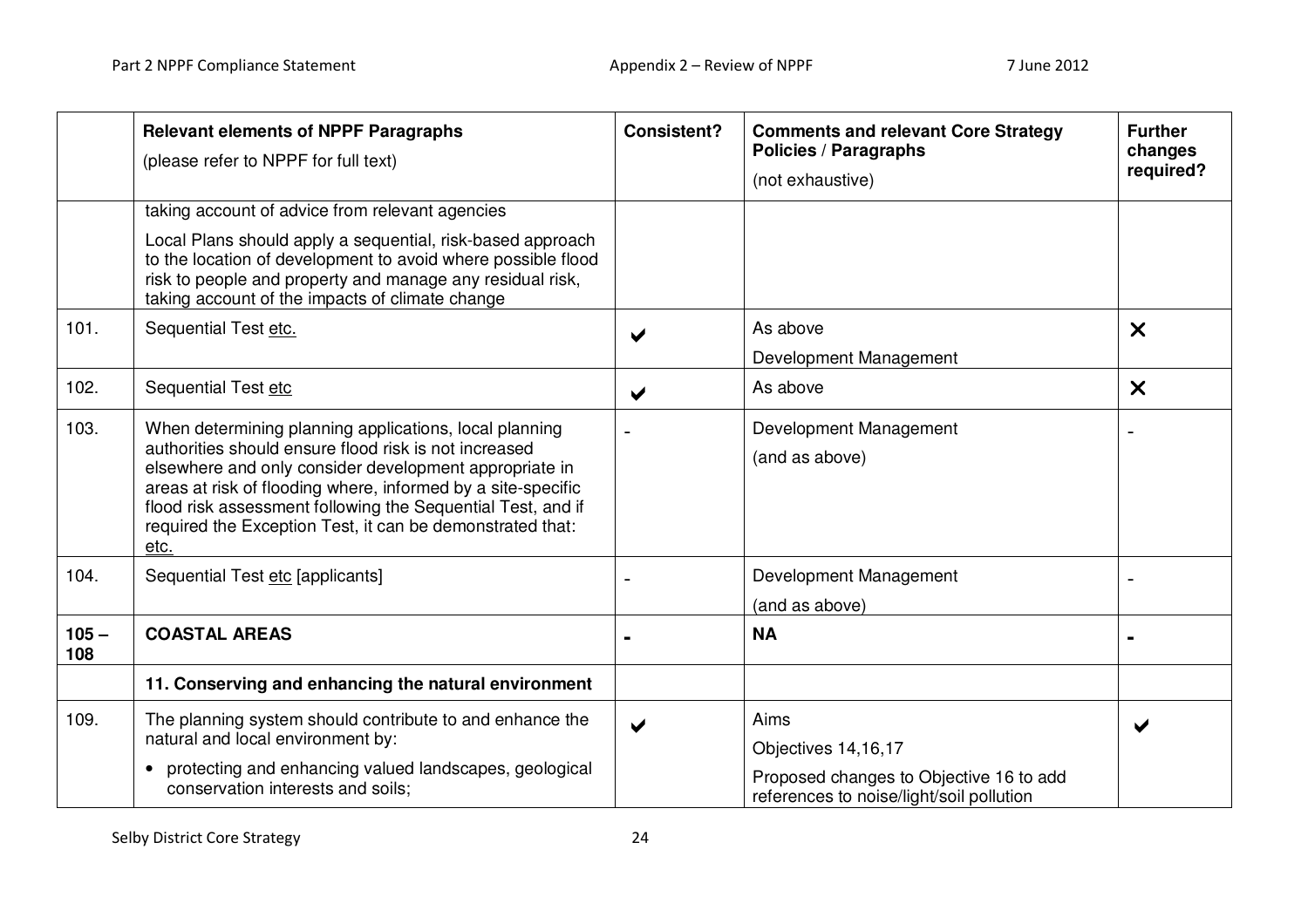|      | <b>Relevant elements of NPPF Paragraphs</b><br>(please refer to NPPF for full text)                                                                                                                                                                                                                                                                                                                                                                                                                                                                                                                                                                                                                                                                               | <b>Consistent?</b> | <b>Comments and relevant Core Strategy</b><br><b>Policies / Paragraphs</b><br>(not exhaustive)                                                                                             | <b>Further</b><br>changes<br>required? |
|------|-------------------------------------------------------------------------------------------------------------------------------------------------------------------------------------------------------------------------------------------------------------------------------------------------------------------------------------------------------------------------------------------------------------------------------------------------------------------------------------------------------------------------------------------------------------------------------------------------------------------------------------------------------------------------------------------------------------------------------------------------------------------|--------------------|--------------------------------------------------------------------------------------------------------------------------------------------------------------------------------------------|----------------------------------------|
|      | recognising the wider benefits of ecosystem services;<br>$\bullet$<br>minimising impacts on biodiversity and providing net gains<br>in biodiversity where possible, contributing to the<br>Government's commitment to halt the overall decline in<br>biodiversity, including by establishing coherent ecological<br>networks that are more resilient to current and future<br>pressures;<br>preventing both new and existing development from<br>contributing to or being put at unacceptable risk from, or<br>being adversely affected by unacceptable levels of soil,<br>air, water or noise pollution or land instability; and<br>remediating and mitigating despoiled, degraded, derelict,<br>$\bullet$<br>contaminated and unstable land, where appropriate. |                    | CP15 and proposed changes to CP15<br>regarding all types of pollution<br>Proposed change to CP16 to add references to<br>pollution/land instability                                        |                                        |
| 110. | In preparing plans to meet development needs, the aim<br>should be to minimise pollution and other adverse effects on<br>the local and natural environment. Plans should allocate land<br>with the least environmental or amenity value, where<br>consistent with other policies in this Framework.                                                                                                                                                                                                                                                                                                                                                                                                                                                               |                    | As above<br>Objective 16<br>Proposed change to CP1 to refer to land with<br>the least environmental or amenity value<br>Proposed changes to CP15 to protect from all<br>types of pollution |                                        |
| 111. | Planning policies and decisions should encourage the<br>effective use of land by re-using land that has been<br>previously developed (brownfield land), provided that it is not<br>of high environmental value. Local planning authorities may<br>continue to consider the case for setting a locally appropriate<br>target for the use of brownfield land                                                                                                                                                                                                                                                                                                                                                                                                        |                    | Objective 7<br>CP1, CP12<br>Proposed change to CP1 and CP3 (and<br>consequential changes to text) to remove the<br>target of 40%                                                           |                                        |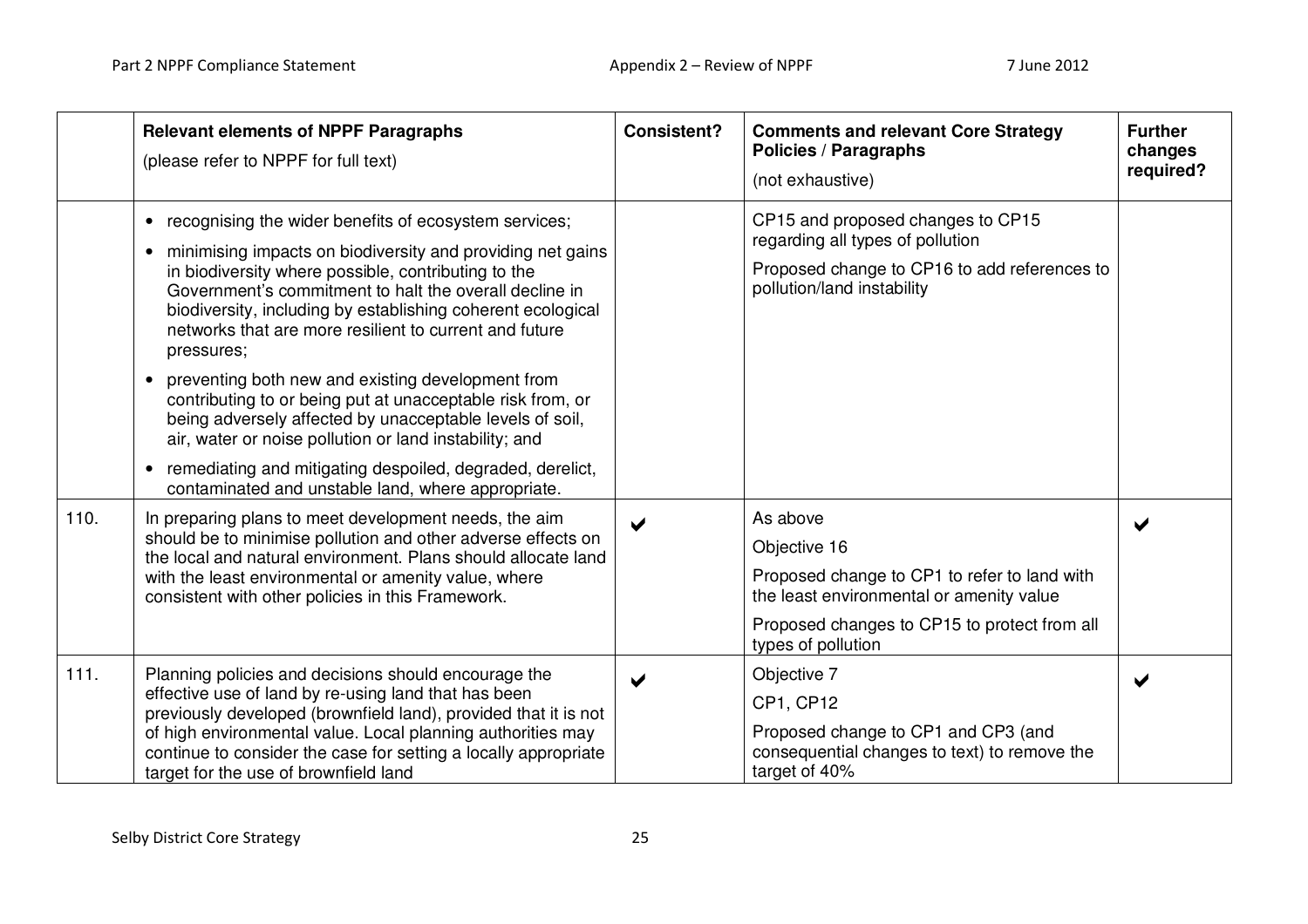|                                                                                                                                                                               | <b>Relevant elements of NPPF Paragraphs</b><br>(please refer to NPPF for full text)                                                                                                                                                                                                                                                                                                                                                                                                                           | <b>Consistent?</b>                                                                                                                                                        | <b>Comments and relevant Core Strategy</b><br><b>Policies / Paragraphs</b><br>(not exhaustive)                                                                                                                                      | <b>Further</b><br>changes<br>required? |
|-------------------------------------------------------------------------------------------------------------------------------------------------------------------------------|---------------------------------------------------------------------------------------------------------------------------------------------------------------------------------------------------------------------------------------------------------------------------------------------------------------------------------------------------------------------------------------------------------------------------------------------------------------------------------------------------------------|---------------------------------------------------------------------------------------------------------------------------------------------------------------------------|-------------------------------------------------------------------------------------------------------------------------------------------------------------------------------------------------------------------------------------|----------------------------------------|
| 112.                                                                                                                                                                          | Local planning authorities should take into account the<br>economic and other benefits of the best and most versatile<br>agricultural land. Where significant development of                                                                                                                                                                                                                                                                                                                                  | $\boldsymbol{\mathsf{x}}$                                                                                                                                                 | Proposed changes to Objective 17 to add<br>reference to protecting the best and most<br>versatile agricultural land.                                                                                                                |                                        |
| agricultural land is demonstrated to be necessary, local<br>planning authorities should seek to use areas of poorer<br>quality land in preference to that of a higher quality |                                                                                                                                                                                                                                                                                                                                                                                                                                                                                                               | Some elements not appropriate for strategic<br>level plan and will be taken into account in<br>further development management and / or site<br>specific parts of the plan |                                                                                                                                                                                                                                     |                                        |
| 113.                                                                                                                                                                          | Local planning authorities should set criteria based policies<br>against which proposals for any development on or affecting<br>protected wildlife or geodiversity sites or landscape areas will<br>be judged. Distinctions should be made between the<br>hierarchy of international, national and locally designated<br>sites, so that protection is commensurate with their status<br>and gives appropriate weight to their importance and the<br>contribution that they make to wider ecological networks. |                                                                                                                                                                           | CP15 provides an appropriate strategic level<br>policy<br>Some elements not appropriate for strategic<br>level plan and will be taken into account in<br>further development management and / or site<br>specific parts of the plan | $\boldsymbol{\times}$                  |
| 114.                                                                                                                                                                          | Local planning authorities should:<br>• Set out a strategic approach in their Local Plans, planning<br>positively for the creation, protection, enhancement and<br>management of networks of biodiversity and green<br>infrastructure; and<br>Maintain the character of the undeveloped coast,<br>$\bullet$<br>protecting and enhancing its distinctive landscapes,<br>particularly in areas defined as Heritage Coast, and<br>improve public access to and enjoyment of the coast.                           | ✔                                                                                                                                                                         | Objective 14<br>CP12, CP15, CP16                                                                                                                                                                                                    | $\boldsymbol{\mathsf{x}}$              |
| $115. -$<br>116                                                                                                                                                               | National Parks, the Broads and Areas of Outstanding Natural<br>Beauty etc.                                                                                                                                                                                                                                                                                                                                                                                                                                    |                                                                                                                                                                           | <b>NA</b>                                                                                                                                                                                                                           |                                        |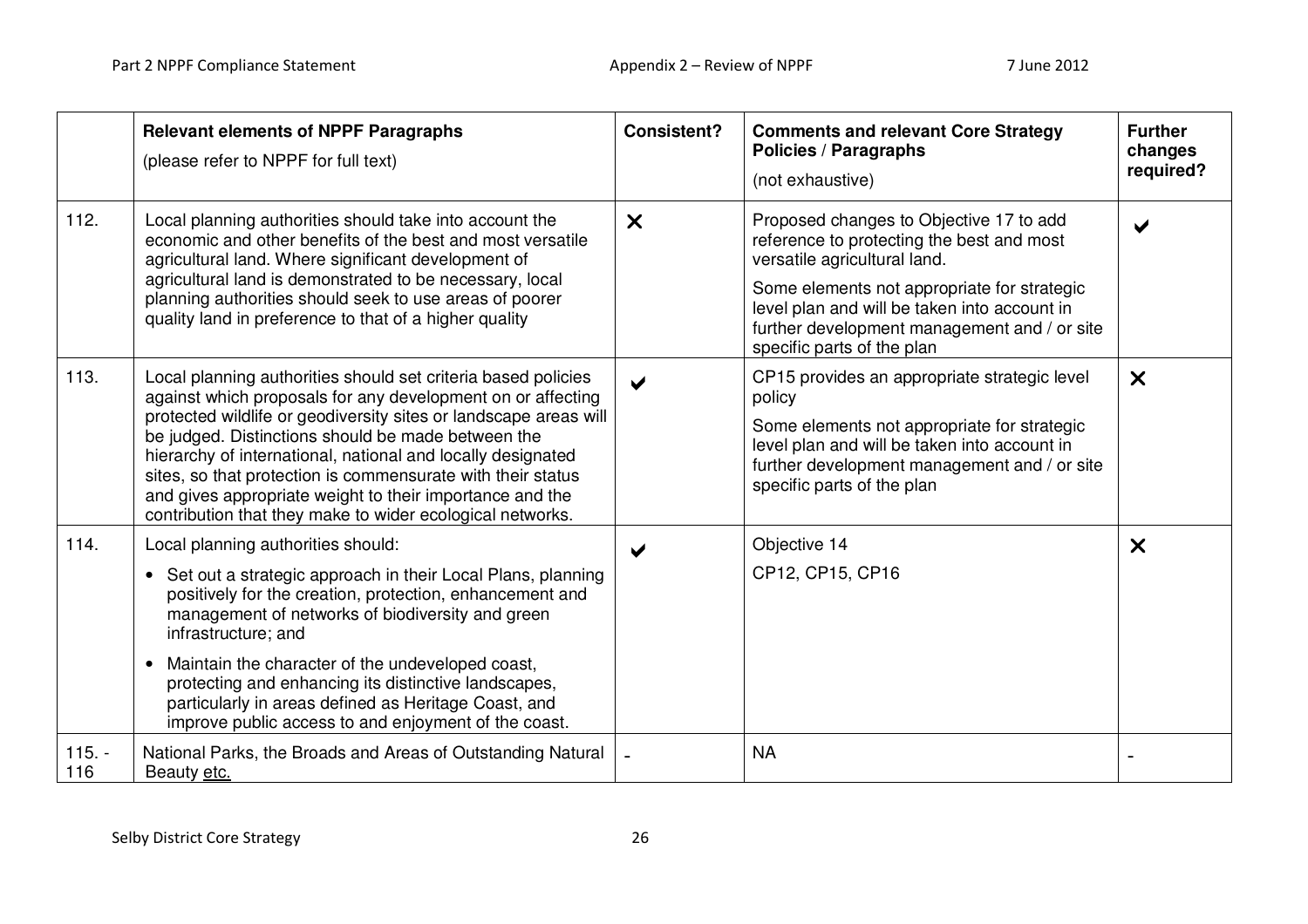|      | <b>Relevant elements of NPPF Paragraphs</b><br>(please refer to NPPF for full text)                                                                                                                                                                                                                                                                                                                                                                                                                                                                                                                                                                                                                                                                                                                                                                                                                                       | <b>Consistent?</b> | <b>Comments and relevant Core Strategy</b><br>Policies / Paragraphs<br>(not exhaustive)                                        | <b>Further</b><br>changes<br>required? |
|------|---------------------------------------------------------------------------------------------------------------------------------------------------------------------------------------------------------------------------------------------------------------------------------------------------------------------------------------------------------------------------------------------------------------------------------------------------------------------------------------------------------------------------------------------------------------------------------------------------------------------------------------------------------------------------------------------------------------------------------------------------------------------------------------------------------------------------------------------------------------------------------------------------------------------------|--------------------|--------------------------------------------------------------------------------------------------------------------------------|----------------------------------------|
| 117. | To minimise impacts on biodiversity and geodiversity,<br>planning policies should:<br>plan for biodiversity at a landscape-scale across local<br>$\bullet$<br>authority boundaries;<br>identify and map components of the local ecological<br>$\bullet$<br>networks, including the hierarchy of international,<br>national and locally designated sites of importance for<br>biodiversity, wildlife corridors and stepping stones that<br>connect them and areas identified by local<br>partnerships for habitat restoration or creation;<br>promote the preservation, restoration and re-creation<br>$\bullet$<br>of priority habitats, ecological networks and the<br>protection and recovery of priority species<br>populations, linked to national and local targets, and<br>identify suitable indicators for monitoring biodiversity<br>in the plan;<br>aim to prevent harm to geological conservation<br>interests: |                    | <b>CP12</b><br><b>CP15</b><br>Map 8 - Environmental and cultural assets<br>Selby and other local BAPs                          | $\boldsymbol{\mathsf{x}}$              |
| 118. | When determining planning applications, local planning<br>authorities should aim to conserve and enhance biodiversity<br>by applying the following principles: etc.                                                                                                                                                                                                                                                                                                                                                                                                                                                                                                                                                                                                                                                                                                                                                       |                    | Development Management                                                                                                         |                                        |
| 119. | The presumption in favour of sustainable development<br>(paragraph 14) does not apply where development requiring<br>appropriate assessment under the Birds or Habitats<br>Directives is being considered, planned or determined                                                                                                                                                                                                                                                                                                                                                                                                                                                                                                                                                                                                                                                                                          |                    | Development Management issue but proposed<br>new LP1 Policy to be added and supporting<br>text to refer to these requirements. | ✔                                      |
| 120. | To prevent unacceptable risks from pollution and land                                                                                                                                                                                                                                                                                                                                                                                                                                                                                                                                                                                                                                                                                                                                                                                                                                                                     |                    | Aims                                                                                                                           |                                        |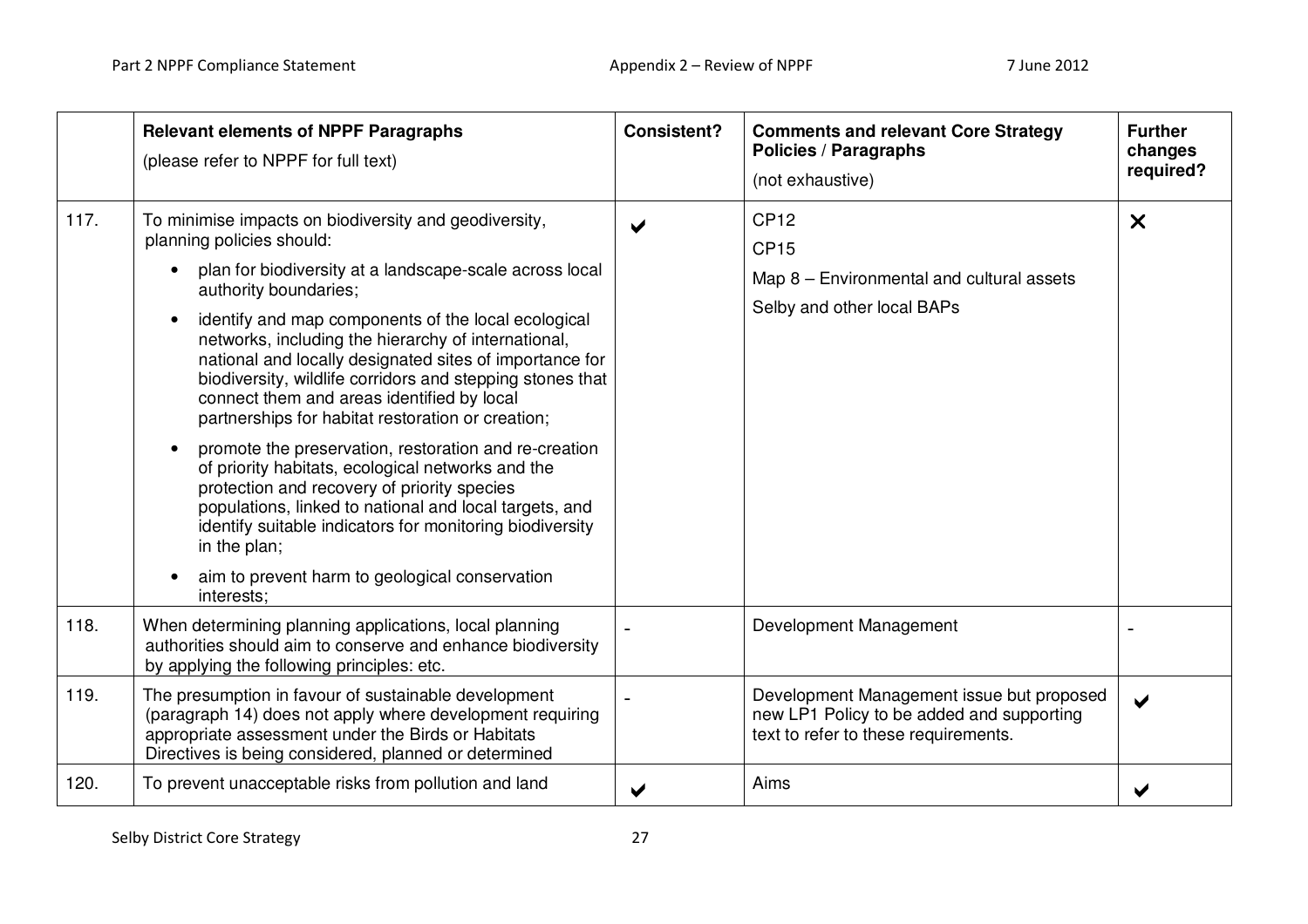|      | <b>Relevant elements of NPPF Paragraphs</b><br>(please refer to NPPF for full text)                                                                                                                                                                                                                                                                                                                                                                                                                                                                      | <b>Consistent?</b>    | <b>Comments and relevant Core Strategy</b><br><b>Policies / Paragraphs</b><br>(not exhaustive)                                                                                         | <b>Further</b><br>changes<br>required? |
|------|----------------------------------------------------------------------------------------------------------------------------------------------------------------------------------------------------------------------------------------------------------------------------------------------------------------------------------------------------------------------------------------------------------------------------------------------------------------------------------------------------------------------------------------------------------|-----------------------|----------------------------------------------------------------------------------------------------------------------------------------------------------------------------------------|----------------------------------------|
|      | instability, planning policies and decisions should ensure that<br>new development is appropriate for its location. The effects<br>(including cumulative effects) of pollution on health, the<br>natural environment or general amenity, and the potential<br>sensitivity of the area or proposed development to adverse<br>effects from pollution, should be taken into account. Where a<br>site is affected by contamination or land stability issues,<br>responsibility for securing a safe development rests with the<br>developer and/or landowner. |                       | Objectives 16<br>Proposed changes to CP12 regarding stability /<br>pollution.<br>Proposed changes to CP15 regarding pollution<br>Development Management issues                         |                                        |
| 121. | Planning policies and decisions should also ensure that: a<br>site is suitable for its new use taking account of ground<br>conditions and land instability, including from natural hazards<br>or former activities such as mining, pollution arising from<br>previous uses and any proposals for mitigation including land<br>remediation or impacts on the natural environment arising<br>from that remediation; etc.                                                                                                                                   |                       | As above                                                                                                                                                                               |                                        |
| 122. | In doing so, local planning authorities should focus on<br>whether the development itself is an acceptable use of the<br>land, etc.                                                                                                                                                                                                                                                                                                                                                                                                                      |                       | Development Management                                                                                                                                                                 |                                        |
| 123. | Planning policies and decisions should aim to:<br>avoid noise from giving rise to significant adverse impacts<br>$\bullet$<br>on health and quality of life as a result of new<br>development;<br>mitigate and reduce to a minimum other adverse impacts<br>$\bullet$<br>on health and quality of life arising from noise from new                                                                                                                                                                                                                       | $\blacktriangleright$ | Aims<br>Objectives 16<br>Proposed changes to CP12 regarding stability /<br>pollution.<br>Proposed changes to CP15 regarding pollution<br>and adding reference to areas of tranquillity |                                        |
|      | development, including through the use of conditions;<br>recognise that development will often create some noise;<br>$\bullet$                                                                                                                                                                                                                                                                                                                                                                                                                           |                       | Proposed changes to CP16 regarding pollution<br>instability                                                                                                                            |                                        |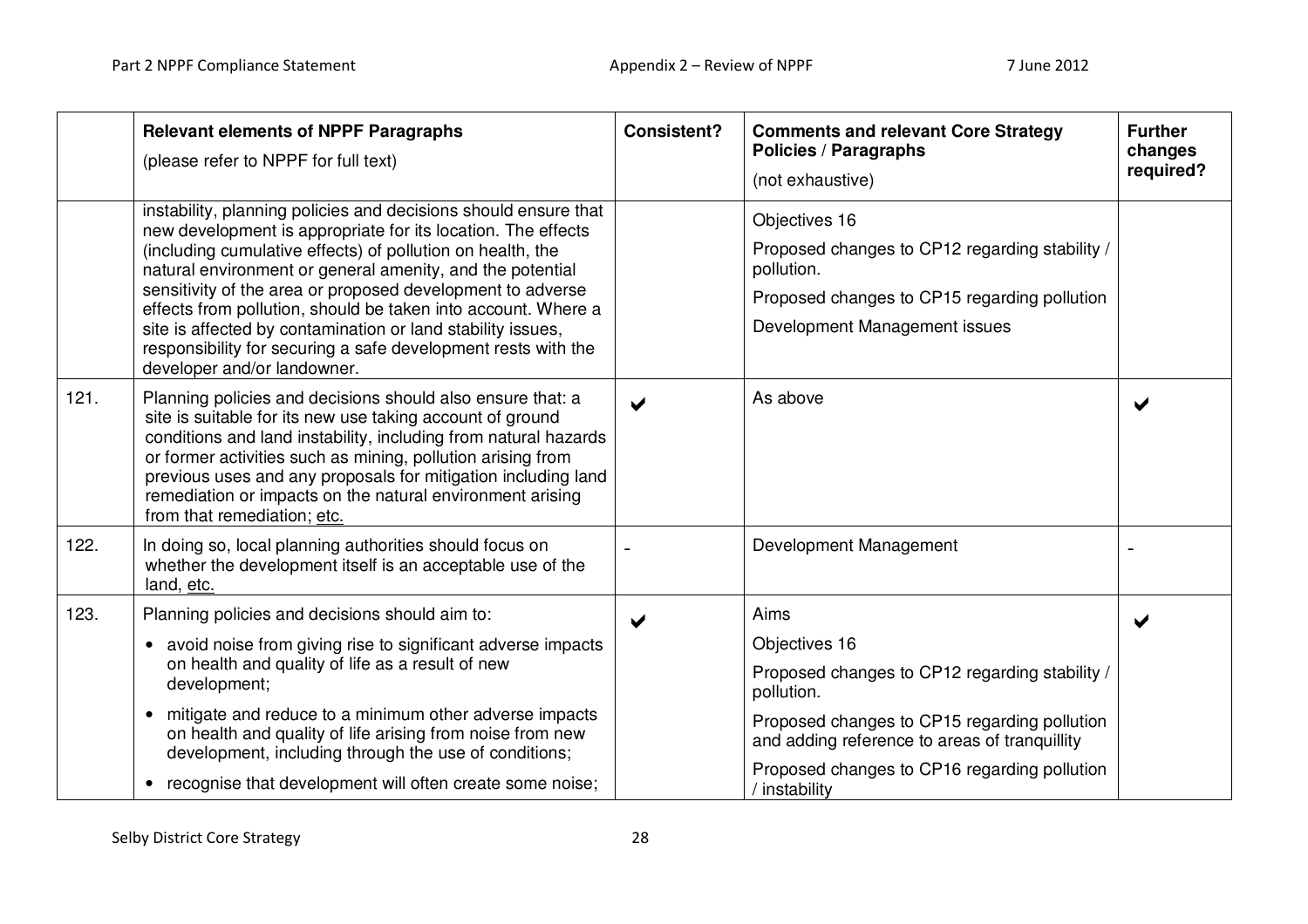|      | <b>Relevant elements of NPPF Paragraphs</b><br>(please refer to NPPF for full text)                                                                                                                            | <b>Consistent?</b>    | <b>Comments and relevant Core Strategy</b><br><b>Policies / Paragraphs</b><br>(not exhaustive)                                                                                                                                                                                                                                   | <b>Further</b><br>changes<br>required? |
|------|----------------------------------------------------------------------------------------------------------------------------------------------------------------------------------------------------------------|-----------------------|----------------------------------------------------------------------------------------------------------------------------------------------------------------------------------------------------------------------------------------------------------------------------------------------------------------------------------|----------------------------------------|
|      | and<br>identify and protect areas of tranquillity which have<br>remained relatively undisturbed by noise and are prized<br>for their recreational and amenity value for this reason.                           |                       | Development Management issues<br>Some elements not appropriate for strategic<br>level plan and will be taken into account in<br>further development management and / or site<br>specific parts of the plan                                                                                                                       |                                        |
| 124. | Planning policies should sustain compliance with and<br>contribute towards EU limit values or national objectives for<br>pollutants, etc.                                                                      |                       | Too detailed for strategic level plan and will be<br>taken into account in further development<br>management and / or site specific parts of the<br>plan                                                                                                                                                                         |                                        |
| 125. | By encouraging good design, planning policies and decisions<br>should limit the impact of light pollution from artificial light on<br>local amenity, intrinsically dark landscapes and nature<br>conservation. | ✔                     | Objectives 16, 17<br>Proposed amendment to CP15 includes 'all<br>types' of pollution which would encompass<br>light pollution                                                                                                                                                                                                    |                                        |
|      | 12. Conserving and enhancing the historic environment                                                                                                                                                          |                       |                                                                                                                                                                                                                                                                                                                                  |                                        |
| 126. | Local planning authorities should set out in their Local Plan a<br>positive strategy for the conservation and enjoyment of the<br>historic environment, including heritage assets etc.                         | $\blacktriangleright$ | Aim<br>Objectives 11, 12<br>CP15, CP16<br>The Core Strategy provides appropriate<br>strategic level policies which are consistent<br>with the NPPF.<br>Some elements not appropriate for strategic<br>level plan and will be taken into account in<br>further development management and / or site<br>specific parts of the plan | $\boldsymbol{\mathsf{x}}$              |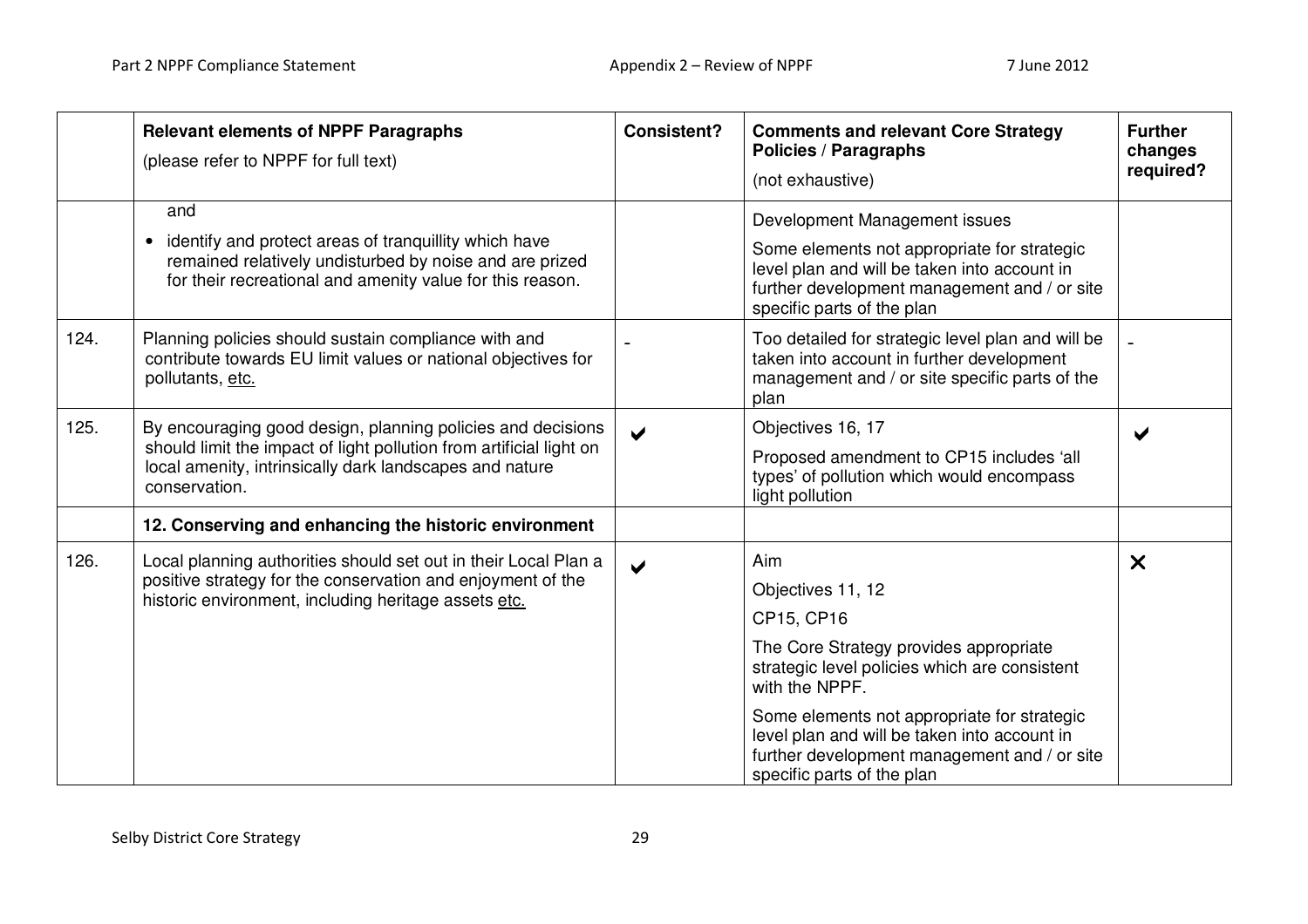|                 | <b>Relevant elements of NPPF Paragraphs</b><br>(please refer to NPPF for full text)                                                                                                                                     | <b>Consistent?</b> | <b>Comments and relevant Core Strategy</b><br><b>Policies / Paragraphs</b><br>(not exhaustive)              | <b>Further</b><br>changes<br>required? |
|-----------------|-------------------------------------------------------------------------------------------------------------------------------------------------------------------------------------------------------------------------|--------------------|-------------------------------------------------------------------------------------------------------------|----------------------------------------|
| 127.            | When considering the designation of conservation areas, etc.                                                                                                                                                            |                    | <b>NA</b>                                                                                                   |                                        |
| $128. -$<br>129 | In determining applications, local planning authorities should<br>etc.                                                                                                                                                  |                    | Development Management                                                                                      |                                        |
| 130.            | Where there is evidence of deliberate neglect etc.                                                                                                                                                                      |                    | Not a Core Strategy issue                                                                                   |                                        |
| $131. -$<br>138 | In determining planning applications, local planning<br>authorities should take account of the desirability of<br>sustaining and enhancing the significance of heritage assets<br>etc.                                  |                    | Development Management                                                                                      |                                        |
| 139.            | Non-designated heritage assets of archaeological interest<br>that are demonstrably of equivalent significance to<br>scheduled monuments, should be considered subject to the<br>policies for designated heritage assets |                    | <b>CP15</b><br>Development Management                                                                       | $\boldsymbol{\mathsf{x}}$              |
| 140.            | Local planning authorities should assess whether the<br>benefits of a proposal for enabling development, etc                                                                                                            |                    | Development Management                                                                                      |                                        |
| 141.            | Local planning authorities should make information about the<br>significance of the historic environment gathered as part of<br>plan-making or Development Management publicly<br>accessible etc.                       |                    | Not a Core Strategy issue                                                                                   |                                        |
|                 | 13. Facilitating the sustainable use of minerals                                                                                                                                                                        |                    |                                                                                                             |                                        |
| 142.            | Minerals are essential to support sustainable economic<br>growth and our quality of life. , it is important to make<br>best use of them to secure their long-term conservation.                                         |                    | Para 7.65 and CP15 $(7)$ – minimising use of<br>non-renewable resources and the amount of<br>waste material |                                        |
|                 |                                                                                                                                                                                                                         |                    | Proposed change to Objective 15 to protect<br>natural resources and minerals resources                      |                                        |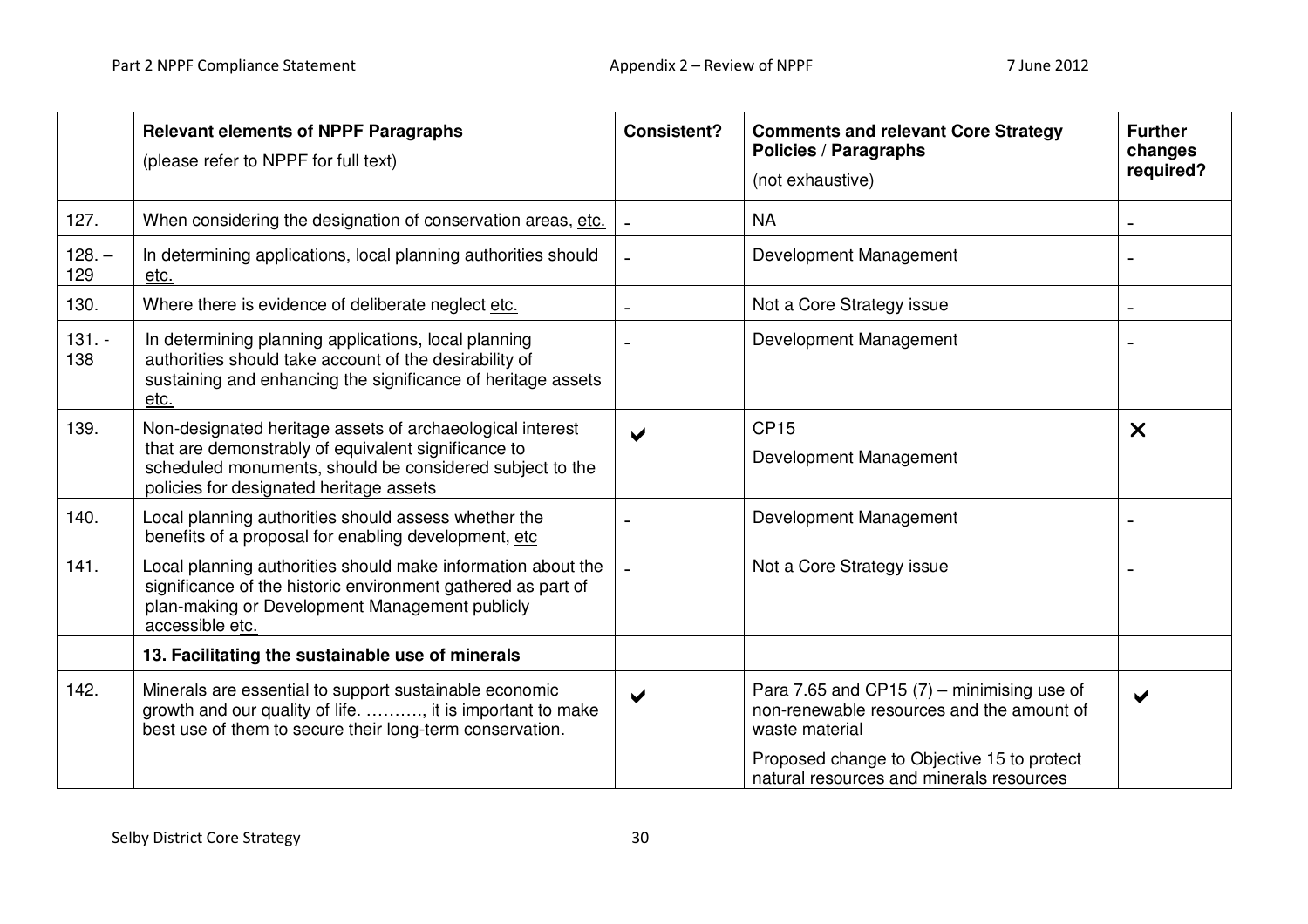|      | <b>Relevant elements of NPPF Paragraphs</b><br>(please refer to NPPF for full text)                                                                                                                                                                                                                                                                                                                                                                                                                                                                                                                                                                                                                                                                                                                                                                                                                                                                                                                                                                                                                                                                                                    | <b>Consistent?</b>    | <b>Comments and relevant Core Strategy</b><br><b>Policies / Paragraphs</b><br>(not exhaustive)                                                                                                                                                                                                                                                                                                                                                                                                                                                                            | <b>Further</b><br>changes<br>required? |
|------|----------------------------------------------------------------------------------------------------------------------------------------------------------------------------------------------------------------------------------------------------------------------------------------------------------------------------------------------------------------------------------------------------------------------------------------------------------------------------------------------------------------------------------------------------------------------------------------------------------------------------------------------------------------------------------------------------------------------------------------------------------------------------------------------------------------------------------------------------------------------------------------------------------------------------------------------------------------------------------------------------------------------------------------------------------------------------------------------------------------------------------------------------------------------------------------|-----------------------|---------------------------------------------------------------------------------------------------------------------------------------------------------------------------------------------------------------------------------------------------------------------------------------------------------------------------------------------------------------------------------------------------------------------------------------------------------------------------------------------------------------------------------------------------------------------------|----------------------------------------|
| 143. | In preparing Local Plans, local planning authorities should:<br>• identify and include policies for extraction of mineral<br>resource of local and national importance;<br>• so far as practicable, take account of the contribution that<br>substitute or secondary and recycled materials and minerals<br>waste would make to the supply of materials, before<br>considering extraction of primary materials, whilst aiming to<br>source minerals supplies indigenously;<br>• define Minerals Safeguarding Areas and adopt<br>appropriate policies;<br>• safeguard:<br>- existing, planned and potential rail heads, rail links to<br>quarries, wharfage - for the bulk transport; and<br>- concrete batching, - recycled and secondary aggregate<br>material.<br>• set out policies to encourage the prior extraction of<br>minerals;<br>• set out environmental criteria,<br>• when developing noise limits etc., and<br>• put in place policies to ensure worked land is reclaimed /<br>that high quality restoration and aftercare of mineral sites<br>takes place, - for agriculture / geodiversity, biodiversity,<br>native woodland, the historic environment and recreation. | $\blacktriangleright$ | As above<br>CP12 and CP16 adopt sustainable<br>construction techniques.<br>CP12 – reuse and recycling of secondary<br>aggregates and other building materials and<br>use of locally sourced materials<br>Some elements not appropriate for strategic<br>level plan and will be taken into account in<br>further development management and / or site<br>specific parts of the plan<br>[NB SEL/7 - Special Policy Area - safeguards<br>port and transshipment opportunities]<br>Some elements more appropriate for Minerals<br>Local Plan - NYCC<br>Development Management | $\boldsymbol{\times}$                  |
| 144. | When determining planning applications, local planning<br>authorities should: etc                                                                                                                                                                                                                                                                                                                                                                                                                                                                                                                                                                                                                                                                                                                                                                                                                                                                                                                                                                                                                                                                                                      |                       | Development Management                                                                                                                                                                                                                                                                                                                                                                                                                                                                                                                                                    |                                        |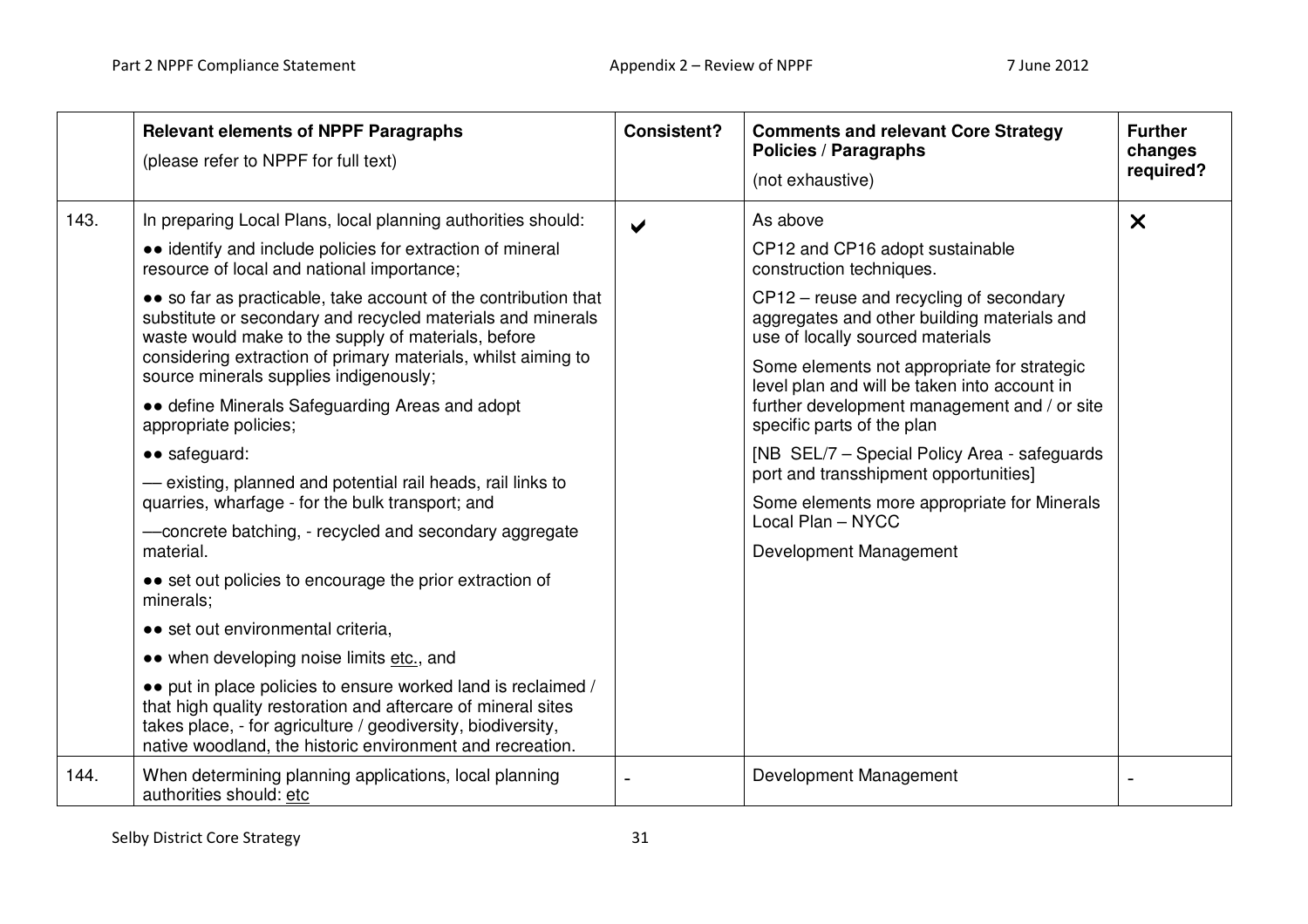|                | <b>Relevant elements of NPPF Paragraphs</b><br>(please refer to NPPF for full text)                                                                                                                                                                                                                                                                                  | <b>Consistent?</b>   | <b>Comments and relevant Core Strategy</b><br><b>Policies / Paragraphs</b><br>(not exhaustive)                                                                                                                                                                                | <b>Further</b><br>changes<br>required? |
|----------------|----------------------------------------------------------------------------------------------------------------------------------------------------------------------------------------------------------------------------------------------------------------------------------------------------------------------------------------------------------------------|----------------------|-------------------------------------------------------------------------------------------------------------------------------------------------------------------------------------------------------------------------------------------------------------------------------|----------------------------------------|
|                |                                                                                                                                                                                                                                                                                                                                                                      |                      | Some elements not appropriate for strategic<br>level plan and will be taken into account in<br>further development management and / or site<br>specific parts of the plan                                                                                                     |                                        |
| $145 -$<br>149 | <b>Minerals planning authority</b>                                                                                                                                                                                                                                                                                                                                   |                      | <b>NA</b>                                                                                                                                                                                                                                                                     |                                        |
|                | <b>Plan making</b>                                                                                                                                                                                                                                                                                                                                                   |                      |                                                                                                                                                                                                                                                                               |                                        |
|                | <b>Local Plans</b>                                                                                                                                                                                                                                                                                                                                                   |                      |                                                                                                                                                                                                                                                                               |                                        |
| 150.           | Local Plans are the key to delivering sustainable<br>development that reflects the vision and aspirations of local<br>communities.                                                                                                                                                                                                                                   |                      | Not a Core Strategy issue                                                                                                                                                                                                                                                     |                                        |
| 151.           | Local Plans must be prepared with the objective of<br>contributing to the achievement of sustainable development.<br>To this end, they should be consistent with the principles and<br>policies set out in this Framework, including the presumption<br>in favour of sustainable development.                                                                        |                      | Core Strategy as a whole consistent as<br>established above                                                                                                                                                                                                                   |                                        |
| 152.           | Local planning authorities should seek opportunities to<br>achieve each of the economic, social and environmental<br>dimensions of sustainable development, and net gains<br>across all three.                                                                                                                                                                       |                      | Core Strategy as a whole consistent as<br>established above                                                                                                                                                                                                                   |                                        |
| 153.           | Each local planning authority should produce a Local Plan for<br>its area. This can be reviewed in whole or in part to respond<br>flexibly to changing circumstances. Any additional<br>development plan documents should only be used where<br>clearly justified. Supplementary planning documents should<br>be used where they can help applicants make successful | $\blacktriangledown$ | The Core Strategy forms the strategic element<br>of the new Local Plan and cleary set out<br>requirements. Future Site Allocations DPD will<br>provide the site specific policies and<br>Development Management DPD will include<br>any necessary detailed and criteria based | $\boldsymbol{\times}$                  |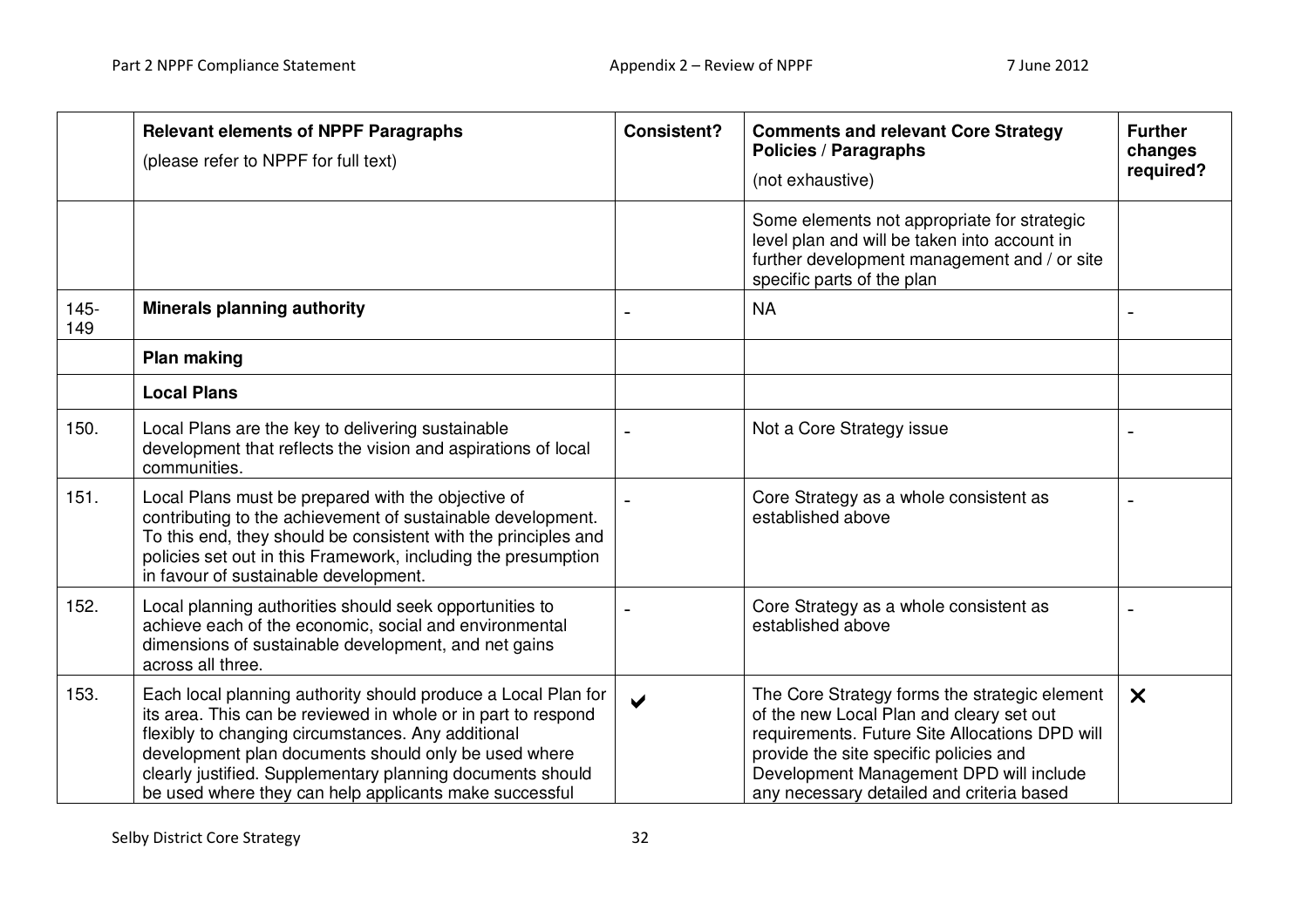|      | <b>Relevant elements of NPPF Paragraphs</b><br>(please refer to NPPF for full text)                                                                                                                                                                                                                                                                                                                                                          | <b>Consistent?</b>    | <b>Comments and relevant Core Strategy</b><br><b>Policies / Paragraphs</b><br>(not exhaustive)                                                                                                                     | <b>Further</b><br>changes<br>required? |
|------|----------------------------------------------------------------------------------------------------------------------------------------------------------------------------------------------------------------------------------------------------------------------------------------------------------------------------------------------------------------------------------------------------------------------------------------------|-----------------------|--------------------------------------------------------------------------------------------------------------------------------------------------------------------------------------------------------------------|----------------------------------------|
|      | applications or aid infrastructure delivery, and should not be<br>used to add unnecessarily to the financial burdens on<br>development.                                                                                                                                                                                                                                                                                                      |                       | policies to assist in planning decisions.<br>Supplementary Planning Documents are only<br>proposed for specific purposes e.g. affordable<br>housing in order to assist the implementation<br>of relevant policies. |                                        |
| 154. | Local Plans should be aspirational but realistic. They should<br>address the spatial implications of economic, social and<br>environmental change. Local Plans should set out the<br>opportunities for development and clear policies on what will<br>or will not be permitted and where. Only policies that provide<br>a clear indication of how a decision maker should react to a<br>development proposal should be included in the plan. | $\blacktriangleright$ | All Core Strategy policies meet this criteria                                                                                                                                                                      | $\boldsymbol{\mathsf{X}}$              |
| 155. | Early and meaningful engagement and collaboration with<br>neighbourhoods, local organisations and businesses is<br>essential. A wide section of the community should be<br>proactively engaged.                                                                                                                                                                                                                                              | $\blacktriangleright$ | The Core Strategy has fulfilled this<br>requirement. See consultation statement                                                                                                                                    | $\boldsymbol{\mathsf{x}}$              |
| 156. | Local planning authorities should set out the strategic<br>priorities for the area in the Local Plan. This should include<br>strategic policies to deliver:                                                                                                                                                                                                                                                                                  |                       | Vision, Aims and Objectives and policies in the<br>Core Strategy meet these requirements.                                                                                                                          | $\boldsymbol{\mathsf{x}}$              |
|      | the homes and jobs needed in the area;<br>$\bullet$<br>the provision of retail, leisure and other commercial<br>$\bullet$<br>development;                                                                                                                                                                                                                                                                                                    |                       |                                                                                                                                                                                                                    |                                        |
|      | the provision of infrastructure / the provision of health,<br>$\bullet$<br>security, community and cultural infrastructure and<br>other local facilities; and                                                                                                                                                                                                                                                                                |                       |                                                                                                                                                                                                                    |                                        |
|      | climate change mitigation and adaptation,<br>conservation and enhancement of the natural and                                                                                                                                                                                                                                                                                                                                                 |                       |                                                                                                                                                                                                                    |                                        |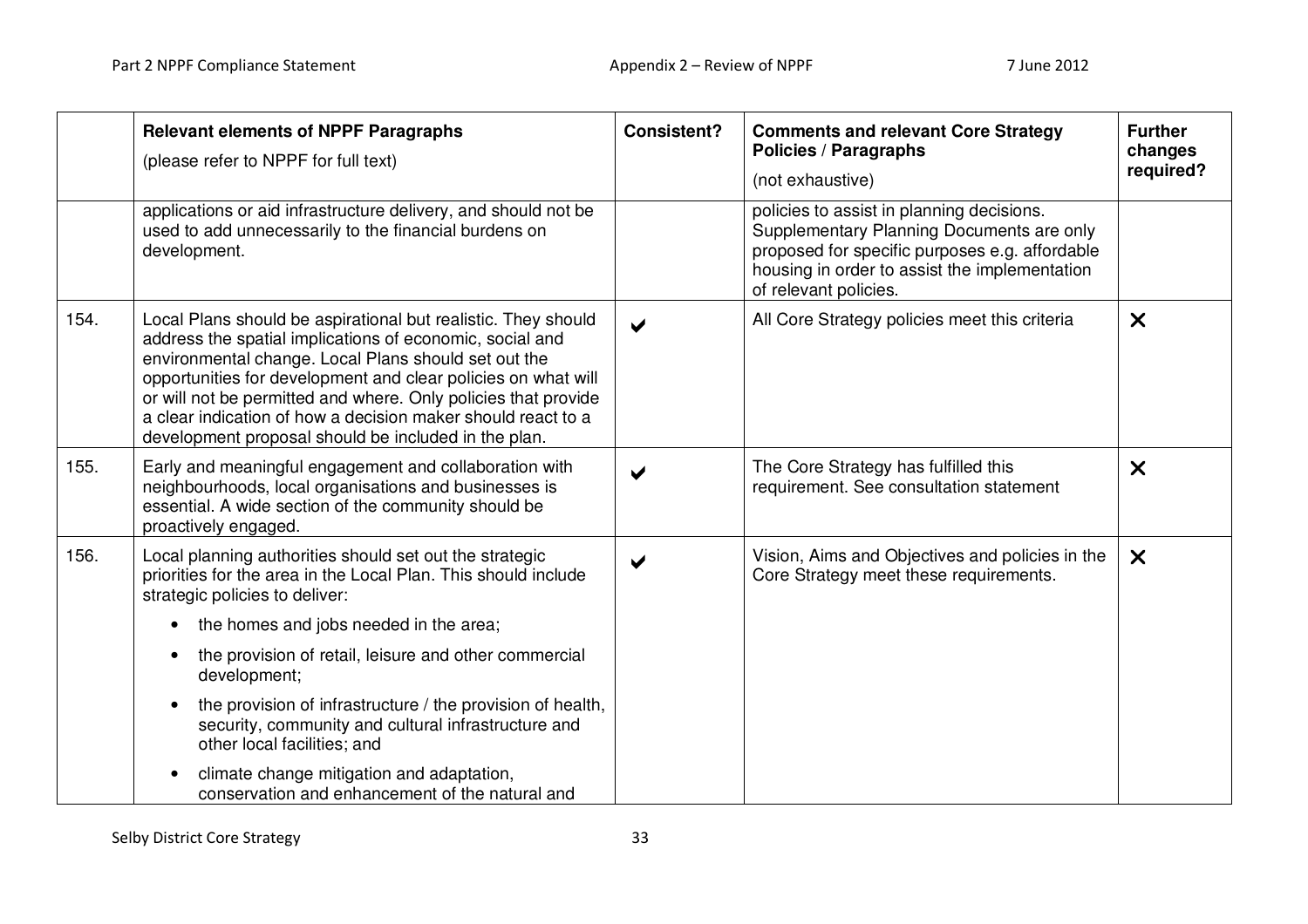|      | <b>Relevant elements of NPPF Paragraphs</b><br>(please refer to NPPF for full text)                                                                                                                           | <b>Consistent?</b>    | <b>Comments and relevant Core Strategy</b><br><b>Policies / Paragraphs</b><br>(not exhaustive)                                                                            | <b>Further</b><br>changes<br>required? |
|------|---------------------------------------------------------------------------------------------------------------------------------------------------------------------------------------------------------------|-----------------------|---------------------------------------------------------------------------------------------------------------------------------------------------------------------------|----------------------------------------|
|      | historic environment, including landscape.                                                                                                                                                                    |                       |                                                                                                                                                                           |                                        |
| 157. | Crucially, Local Plans should plan positively for the<br>development and infrastructure required in the area to meet<br>the objectives, principles and policies of this Framework;                            | $\blacktriangleright$ | The Core Strategy provides for the strategic<br>elements of these requirements and sets the<br>clear framework for future DPDs.                                           | $\boldsymbol{\times}$                  |
|      | • • be drawn up over an appropriate time scale, preferably a<br>15-year time horizon, take account of longer term<br>requirements, and be kept up to date;                                                    |                       | Based on RSS as the regional mechanism for<br>cross boundary cooperation. Core Strategy<br>subject to full consultation.                                                  |                                        |
|      | • • be based on co-operation with neighbouring authorities,<br>public, voluntary and private sector organisations;                                                                                            |                       | Core Strategy includes the Key Diagram and<br>relevant amendments to the existing Proposals                                                                               |                                        |
|      | • indicate broad locations for strategic development on a<br>key diagram and land-use designations on a proposals<br>map;                                                                                     |                       | Map (e.g. CP2A)<br>CP2, CP9<br>CP1, CP1A, CP15                                                                                                                            |                                        |
|      | • allocate sites to promote development and flexible use of<br>land, bringing forward new land where necessary, and<br>provide detail on form, scale, access and quantum of<br>development where appropriate; |                       | Some elements not appropriate for strategic<br>level plan and will be taken into account in<br>further development management and / or site<br>specific parts of the plan |                                        |
|      | • identify areas where it may be necessary to limit freedom<br>to change the uses of buildings, and support such<br>restrictions with a clear explanation;                                                    |                       |                                                                                                                                                                           |                                        |
|      | • identify land where development would be inappropriate,<br>for instance because of its environmental or historic<br>significance; and                                                                       |                       |                                                                                                                                                                           |                                        |
|      | • contain a clear strategy for enhancing the natural, built<br>and historic environment, and supporting Nature<br>Improvement Areas where they have been identified.                                          |                       |                                                                                                                                                                           |                                        |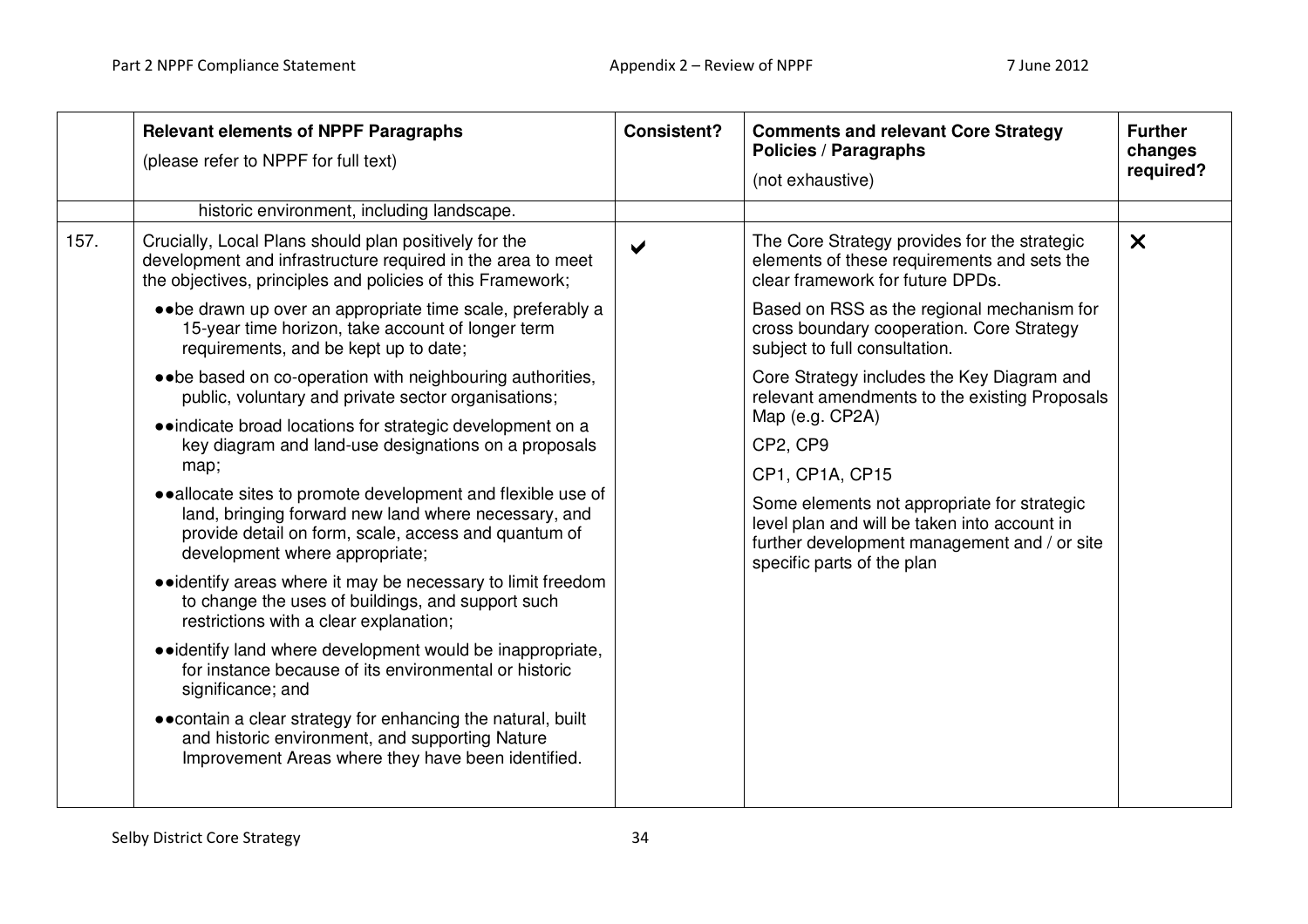|      | <b>Relevant elements of NPPF Paragraphs</b><br>(please refer to NPPF for full text)                                                                                                                                                                                                                                                                                                                                                                                                                                                                                                                                                                                                                                                                                                                                                                           | <b>Consistent?</b>    | <b>Comments and relevant Core Strategy</b><br><b>Policies / Paragraphs</b><br>(not exhaustive)                             | <b>Further</b><br>changes<br>required? |
|------|---------------------------------------------------------------------------------------------------------------------------------------------------------------------------------------------------------------------------------------------------------------------------------------------------------------------------------------------------------------------------------------------------------------------------------------------------------------------------------------------------------------------------------------------------------------------------------------------------------------------------------------------------------------------------------------------------------------------------------------------------------------------------------------------------------------------------------------------------------------|-----------------------|----------------------------------------------------------------------------------------------------------------------------|----------------------------------------|
|      | Using a proportionate evidence base                                                                                                                                                                                                                                                                                                                                                                                                                                                                                                                                                                                                                                                                                                                                                                                                                           |                       |                                                                                                                            |                                        |
| 158. | Each local planning authority should ensure that the Local<br>Plan is based on adequate, up-to-date and relevant evidence<br>about the economic, social and environmental characteristics<br>and prospects of the area. Local planning authorities should<br>ensure that their assessment of and strategies for housing,<br>employment and other uses are integrated, and that they<br>take full account of relevant market and economic signals.                                                                                                                                                                                                                                                                                                                                                                                                             | $\blacktriangleright$ | Core Strategy evidence base is consistent with<br>this requirement                                                         | $\boldsymbol{\times}$                  |
|      | <b>Housing</b>                                                                                                                                                                                                                                                                                                                                                                                                                                                                                                                                                                                                                                                                                                                                                                                                                                                |                       |                                                                                                                            |                                        |
| 159. | Local planning authorities should have a clear understanding<br>of housing needs in their area. They should:<br>prepare a Strategic Housing Market Assessment to<br>assess their full housing needs, working with<br>neighbouring authorities where housing market areas<br>cross administrative boundaries. The Strategic<br>Housing Market Assessment should identify the scale<br>and mix of housing and the range of tenures that the<br>local population is likely to need over the plan period<br>which:<br>meets household and population projections, taking account<br>of migration and demographic change;<br>addresses the need for all types of housing, including<br>affordable housing and the needs of different groups in the<br>community and<br>caters for housing demand and the scale of housing supply<br>necessary to meet this demand; | $\blacktriangleright$ | SHMA / NYSHMA, further housing target work<br>since submission.<br><b>SHLAA 2011</b><br>CP <sub>2</sub><br>CP <sub>3</sub> | $\boldsymbol{\times}$                  |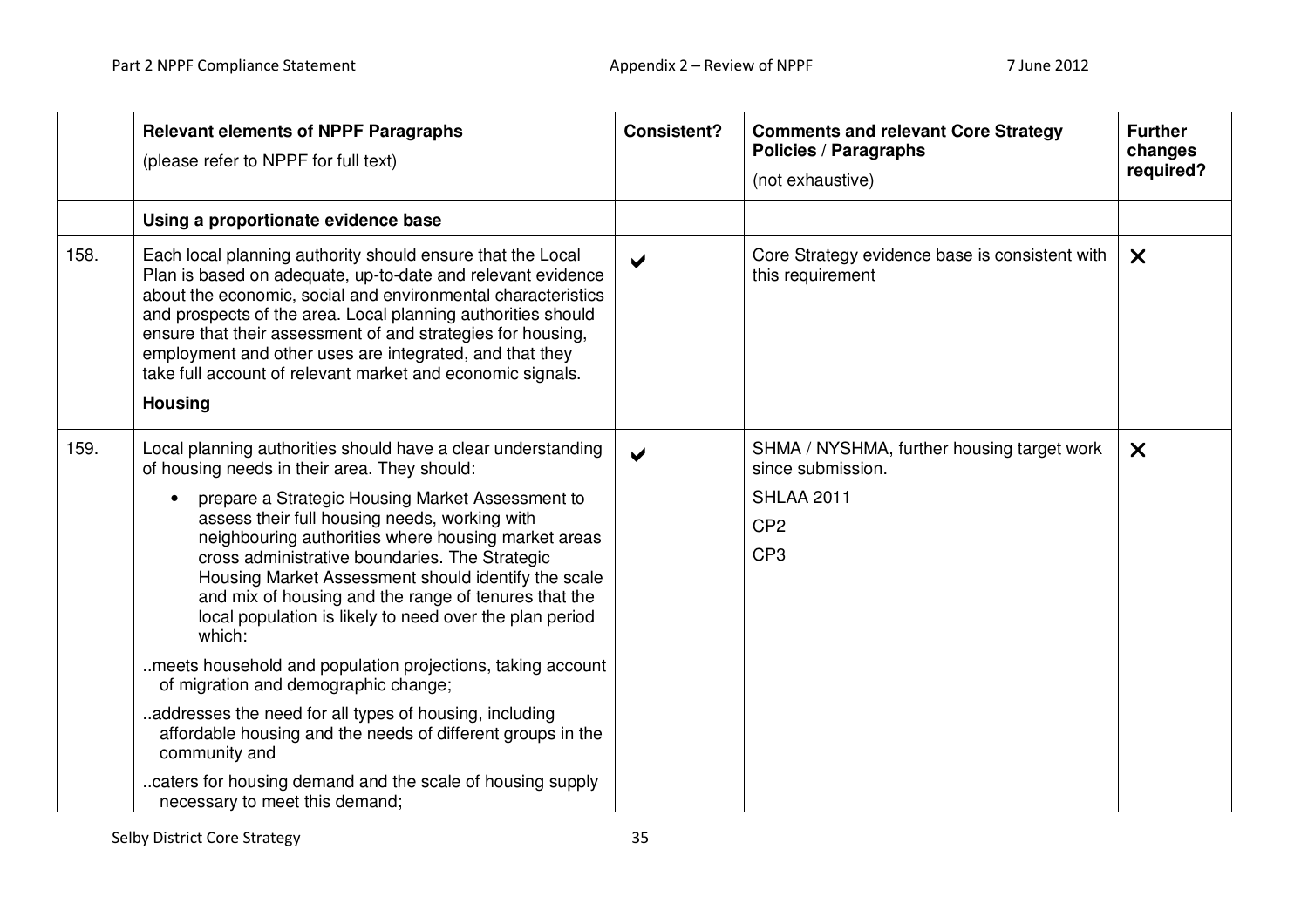|      | <b>Relevant elements of NPPF Paragraphs</b><br>(please refer to NPPF for full text)                                                                                                                                                                                                                                                                                                                                                                | <b>Consistent?</b>    | <b>Comments and relevant Core Strategy</b><br><b>Policies / Paragraphs</b><br>(not exhaustive)                                                                                                                                                                                                         | <b>Further</b><br>changes<br>required? |
|------|----------------------------------------------------------------------------------------------------------------------------------------------------------------------------------------------------------------------------------------------------------------------------------------------------------------------------------------------------------------------------------------------------------------------------------------------------|-----------------------|--------------------------------------------------------------------------------------------------------------------------------------------------------------------------------------------------------------------------------------------------------------------------------------------------------|----------------------------------------|
|      | prepare a Strategic Housing Land Availability Assessment to<br>establish realistic assumptions about the availability,<br>suitability and the likely economic viability of land to meet<br>the identified need for housing over the plan period.                                                                                                                                                                                                   |                       |                                                                                                                                                                                                                                                                                                        |                                        |
|      | <b>Business</b>                                                                                                                                                                                                                                                                                                                                                                                                                                    |                       |                                                                                                                                                                                                                                                                                                        |                                        |
| 160. | Local planning authorities should have a clear understanding<br>of business needs within the economic markets operating in<br>and across their area. To achieve this, they should:                                                                                                                                                                                                                                                                 | $\blacktriangleright$ | The Council fulfil this requirement in<br>undertaking ongoing evidence gathering.                                                                                                                                                                                                                      | $\boldsymbol{\mathsf{x}}$              |
|      | • • work together with county and neighbouring authorities<br>and with Local Enterprise Partnerships to prepare and<br>maintain a robust evidence base to understand both<br>existing business needs and likely changes in the market;<br>and<br>• work closely with the business community to understand<br>their changing needs and identify and address barriers to<br>investment, including a lack of housing, infrastructure or<br>viability. |                       | For example, specific evidence base covers<br><b>Employment Land Study and Employment</b><br>Land Refresh which involve stakeholders<br>working groups.<br>Member of Leeds City Region Board and Local<br>Enterprise Partnership to ensure cross<br>boundary/wider than local issues are<br>addressed. |                                        |
| 161. | Local planning authorities should use this evidence base to<br>assess:<br>• the needs for land or floorspace for economic<br>development, including both the quantitative and<br>qualitative needs for all foreseeable types of economic<br>activity over the plan period, including for retail and leisure<br>development;                                                                                                                        | $\blacktriangleright$ | Figure 12 and Policy CP9 (as emended) set<br>out appropriate strategic level employment<br>land policies.<br>Some elements not appropriate for strategic<br>level plan and will be taken into account in<br>further development management and / or site<br>specific parts of the plan.                | $\boldsymbol{\mathsf{x}}$              |
|      | • • the existing and future supply of land available for<br>economic development and its sufficiency and suitability to                                                                                                                                                                                                                                                                                                                            |                       | <b>Employment Land Study and Employment</b><br>Land Refresh assessed employment land                                                                                                                                                                                                                   |                                        |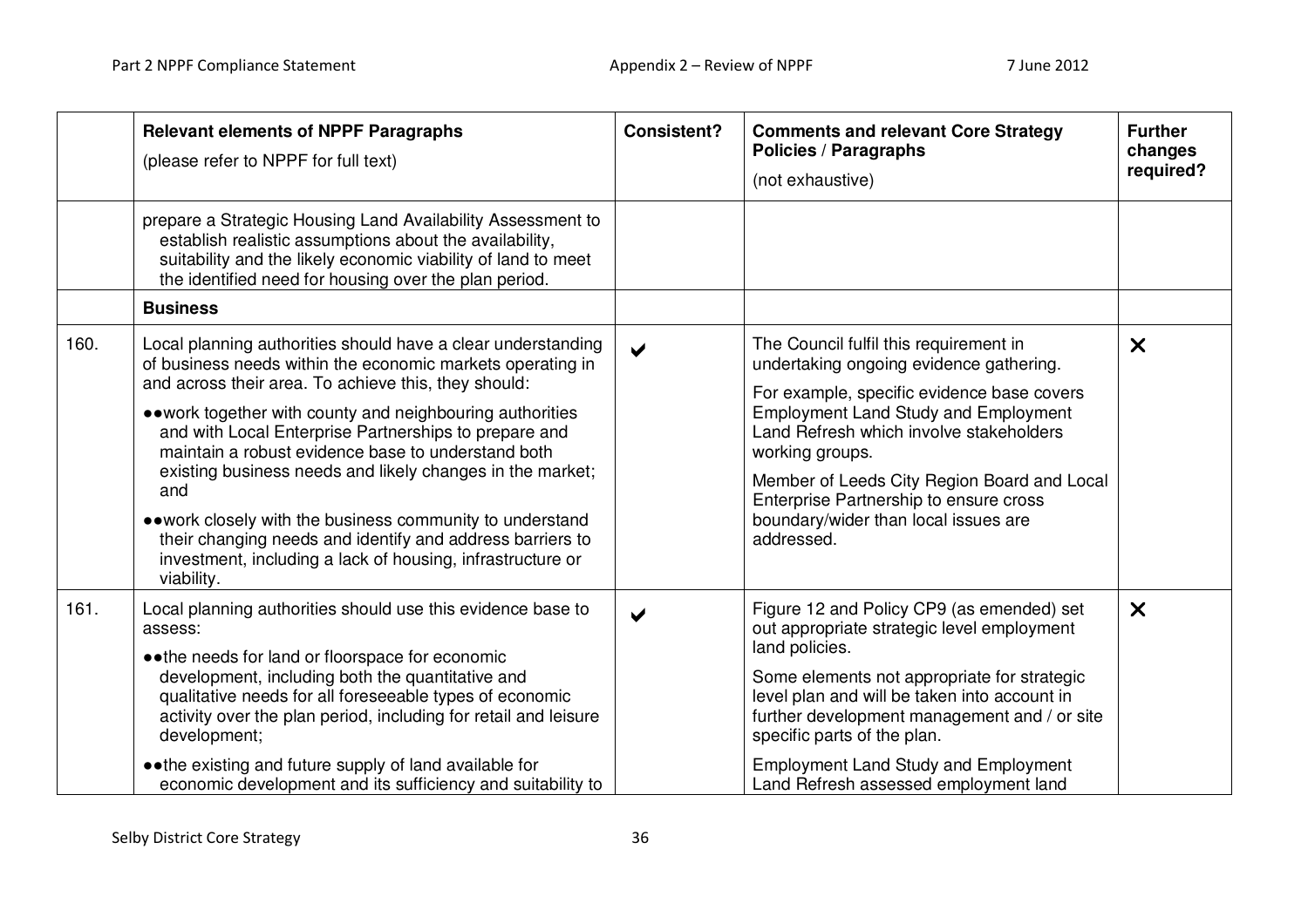|      | <b>Relevant elements of NPPF Paragraphs</b><br>(please refer to NPPF for full text)                                                                                                                                                                                                                                                                                                                                                                                                                                                                                                                                                                                           | <b>Consistent?</b>    | <b>Comments and relevant Core Strategy</b><br>Policies / Paragraphs<br>(not exhaustive)                                                                                                                                                                                                                                                                                                                                                             | <b>Further</b><br>changes<br>required? |
|------|-------------------------------------------------------------------------------------------------------------------------------------------------------------------------------------------------------------------------------------------------------------------------------------------------------------------------------------------------------------------------------------------------------------------------------------------------------------------------------------------------------------------------------------------------------------------------------------------------------------------------------------------------------------------------------|-----------------------|-----------------------------------------------------------------------------------------------------------------------------------------------------------------------------------------------------------------------------------------------------------------------------------------------------------------------------------------------------------------------------------------------------------------------------------------------------|----------------------------------------|
|      | meet the identified needs. Reviews of land available for<br>economic development should be undertaken at the same<br>time as, or combined with, Strategic Housing Land<br>Availability Assessments and should include a reappraisal<br>of the suitability of previously allocated land;<br>• • the role and function of town centres and the relationship<br>between them, including any trends in the performance of<br>centres:<br>• • the capacity of existing centres to accommodate new town<br>centre development;<br>• locations of deprivation which may benefit from planned<br>remedial action; and<br>• the needs of the food production industry and any barriers |                       | supply. Planned Joint SHLAA and Employment<br>LAA will inform scale and location of<br>allocations in SADPD.<br>Retail, Commercial and Leisure Study 2009<br>has informed Objectives and CP1, CP9, CP11<br>and this, with any future updates will inform<br>more detailed elements for SADPD/DMDPD                                                                                                                                                  |                                        |
|      | to investment that planning can resolve.<br><b>Infrastructure</b>                                                                                                                                                                                                                                                                                                                                                                                                                                                                                                                                                                                                             |                       |                                                                                                                                                                                                                                                                                                                                                                                                                                                     |                                        |
| 162. | Local planning authorities should work with other authorities<br>and providers to:<br>assess the quality and capacity of infrastructure for<br>transport, water supply, wastewater and its treatment,<br>energy (including heat), telecommunications, utilities,<br>waste, health, social care, education, flood risk and<br>coastal change management, and its ability to meet<br>forecast demands; and<br>take account of the need for strategic infrastructure<br>$\bullet$<br>including nationally significant infrastructure within<br>their areas.                                                                                                                      | $\blacktriangleright$ | Core Strategy is based on a sound<br>understanding of infrastructure requirements.<br>Consultation on Issues and Options and at<br>each stage of plan preparation with<br>stakeholders.<br>Infrastructure Delivery Plan informs the Core<br>Strategy and will be continually updated -<br>involves cross boundary stakeholders.<br>Involved in various cross boundary working<br>groups for example on infrastructure and CIL in<br>the sub-region. | $\boldsymbol{\times}$                  |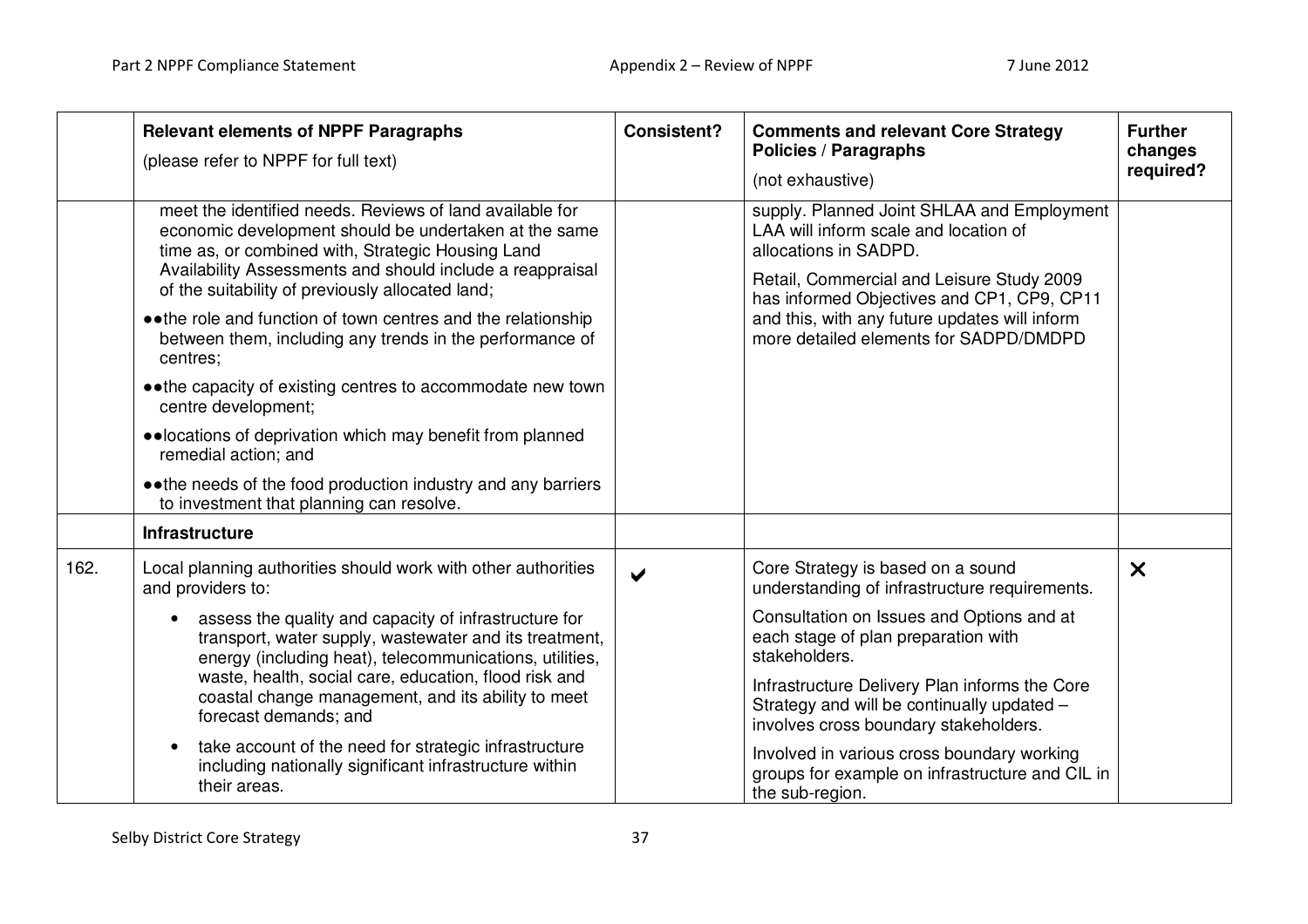|      | <b>Relevant elements of NPPF Paragraphs</b><br>(please refer to NPPF for full text)                                                                                                                                                                                                                                                                                                                                                                                                                                                                                                                                                                                                                    | <b>Consistent?</b>    | <b>Comments and relevant Core Strategy</b><br><b>Policies / Paragraphs</b><br>(not exhaustive)                                                                                                         | <b>Further</b><br>changes<br>required? |
|------|--------------------------------------------------------------------------------------------------------------------------------------------------------------------------------------------------------------------------------------------------------------------------------------------------------------------------------------------------------------------------------------------------------------------------------------------------------------------------------------------------------------------------------------------------------------------------------------------------------------------------------------------------------------------------------------------------------|-----------------------|--------------------------------------------------------------------------------------------------------------------------------------------------------------------------------------------------------|----------------------------------------|
|      | <b>Minerals</b>                                                                                                                                                                                                                                                                                                                                                                                                                                                                                                                                                                                                                                                                                        |                       |                                                                                                                                                                                                        |                                        |
| 163. | Minerals planning authorities should work with other relevant<br>organisations etc.                                                                                                                                                                                                                                                                                                                                                                                                                                                                                                                                                                                                                    |                       | NA (NYCC)                                                                                                                                                                                              |                                        |
|      | Defence, national security, counter-terrorism and<br>resilience                                                                                                                                                                                                                                                                                                                                                                                                                                                                                                                                                                                                                                        |                       |                                                                                                                                                                                                        |                                        |
| 164. | Local planning authorities should: work with the Ministry of<br>Defence Strategic Planning Team etc.                                                                                                                                                                                                                                                                                                                                                                                                                                                                                                                                                                                                   |                       | NA - This has not been identified as an issue in<br>Selby although the Police are consultees.                                                                                                          |                                        |
|      | <b>Environment</b>                                                                                                                                                                                                                                                                                                                                                                                                                                                                                                                                                                                                                                                                                     |                       |                                                                                                                                                                                                        |                                        |
| 165. | Planning policies and decisions should be based on up-to<br>date information about the natural environment and other<br>characteristics of the area including drawing, for example,<br>from River Basin Management Plans. Working with Local<br>Nature Partnerships where appropriate, this should include<br>an assessment of existing and potential components of<br>ecological networks. A sustainability appraisal which meets<br>the requirements of the European Directive on strategic<br>environmental assessment should be an integral part of the<br>plan preparation process, and should consider all the likely<br>significant effects on the environment, economic and social<br>factors. | ✔                     | The development of the Core Strategy has met<br>these requirements through SA / SEA and for<br>example Selby BAP and working with Natural<br>England, Yorkshire Wildlife Trust, Environment<br>Agency. | $\boldsymbol{\mathsf{x}}$              |
| 166. | Local Plans may require a variety of other environmental<br>assessments, including under the Habitats Regulations<br>where there is a likely significant effect on a European wildlife<br>site (which may not necessarily be within the same local<br>authority area), Strategic Flood Risk Assessment and<br>assessments of the physical constraints on land use.                                                                                                                                                                                                                                                                                                                                     | $\blacktriangleright$ | Core Strategy informed by HRA and SFRA<br>supported by assessments as appropriate and<br>further detailed documents will be assessed as<br>and when required                                           | $\boldsymbol{\times}$                  |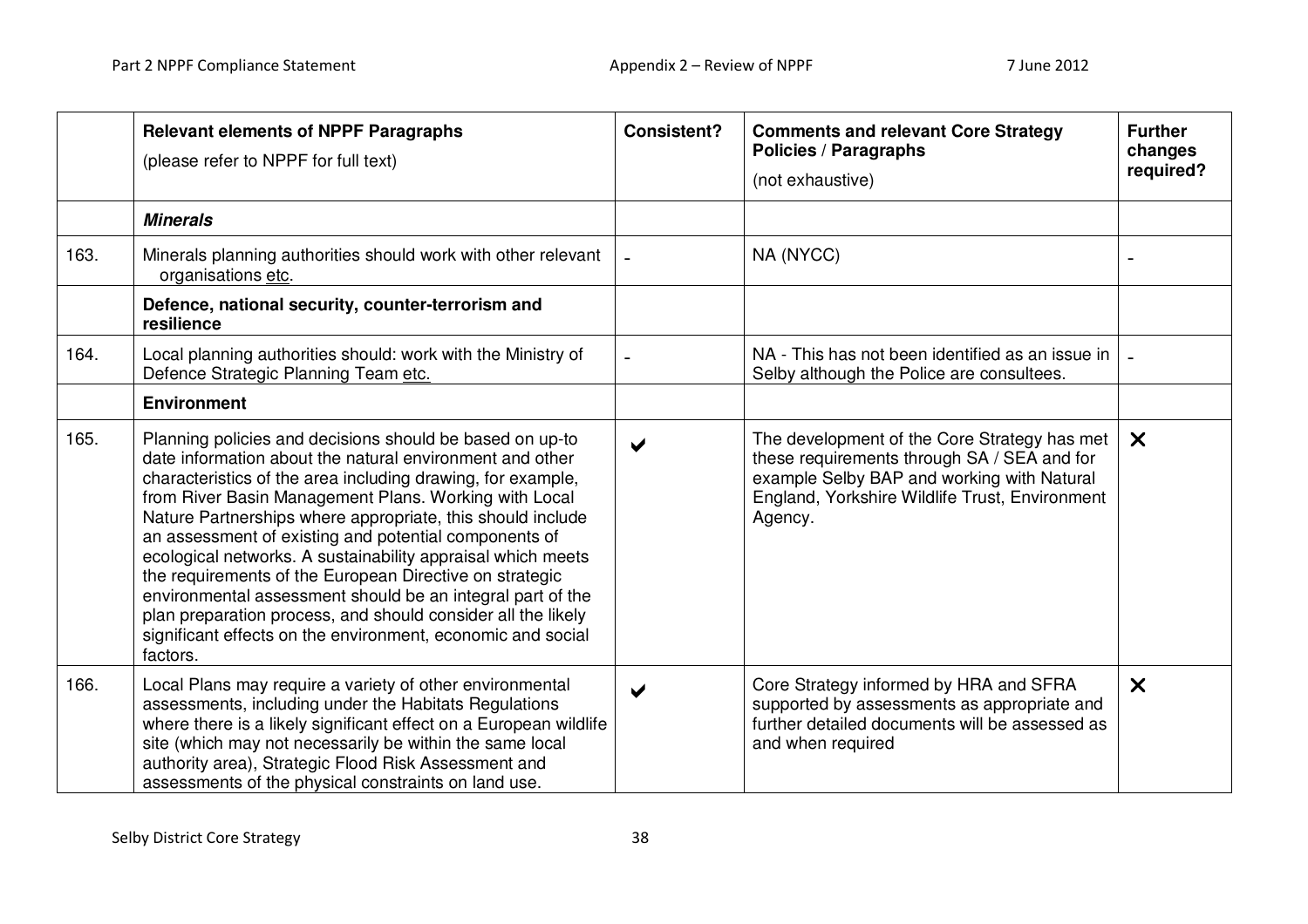|      | <b>Relevant elements of NPPF Paragraphs</b><br>(please refer to NPPF for full text)                                                                                                                                                                                                                                                                                                                                                                                                                                                           | <b>Consistent?</b>    | <b>Comments and relevant Core Strategy</b><br><b>Policies / Paragraphs</b><br>(not exhaustive)                                                                                                                                                                                                                                   | <b>Further</b><br>changes<br>required? |
|------|-----------------------------------------------------------------------------------------------------------------------------------------------------------------------------------------------------------------------------------------------------------------------------------------------------------------------------------------------------------------------------------------------------------------------------------------------------------------------------------------------------------------------------------------------|-----------------------|----------------------------------------------------------------------------------------------------------------------------------------------------------------------------------------------------------------------------------------------------------------------------------------------------------------------------------|----------------------------------------|
| 167. | Assessments should be proportionate, and should not repeat<br>policy assessment that has already been undertaken.<br>Wherever possible the local planning authority should<br>consider how the preparation of any assessment will<br>contribute to the plans evidence base. The process should<br>be started early in the plan-making process and key<br>stakeholders should be consulted in identifying the issues<br>that the assessment must cover.                                                                                        | $\blacktriangleright$ | As above                                                                                                                                                                                                                                                                                                                         | $\boldsymbol{\mathsf{X}}$              |
| 168. | Shoreline Management Plans etc.                                                                                                                                                                                                                                                                                                                                                                                                                                                                                                               |                       | N/A                                                                                                                                                                                                                                                                                                                              |                                        |
|      | <b>Historic environment</b>                                                                                                                                                                                                                                                                                                                                                                                                                                                                                                                   |                       |                                                                                                                                                                                                                                                                                                                                  |                                        |
| 169. | Local planning authorities should have up-to-date evidence<br>about the historic environment in their area and use it to<br>assess the significance of heritage assets and the<br>contribution they make to their environment. They should<br>also use it to predict the likelihood that currently unidentified<br>heritage assets, particularly sites of historic and<br>archaeological interest, will be discovered in the future. Local<br>planning authorities should either maintain or have access to<br>a historic environment record. |                       | Core Strategy based on up-to-date information<br>and English Heritage involved at each stage of<br>preparation process.<br>Some elements not appropriate for strategic<br>level plan and will be taken into account in<br>further development management and / or site<br>specific parts of the plan.<br>Development Management. | $\boldsymbol{\mathsf{x}}$              |
| 170. | Where appropriate, landscape character assessments should<br>also be prepared, integrated with assessment of historic<br>landscape character, and for areas where there are major<br>expansion options assessments of landscape sensitivity.                                                                                                                                                                                                                                                                                                  | $\blacktriangleright$ | Landscape Character Assessment prepared<br>with the guidance of Natural England for<br>settlements identified to accommodate<br>development in the Core Strategy.                                                                                                                                                                | $\boldsymbol{\times}$                  |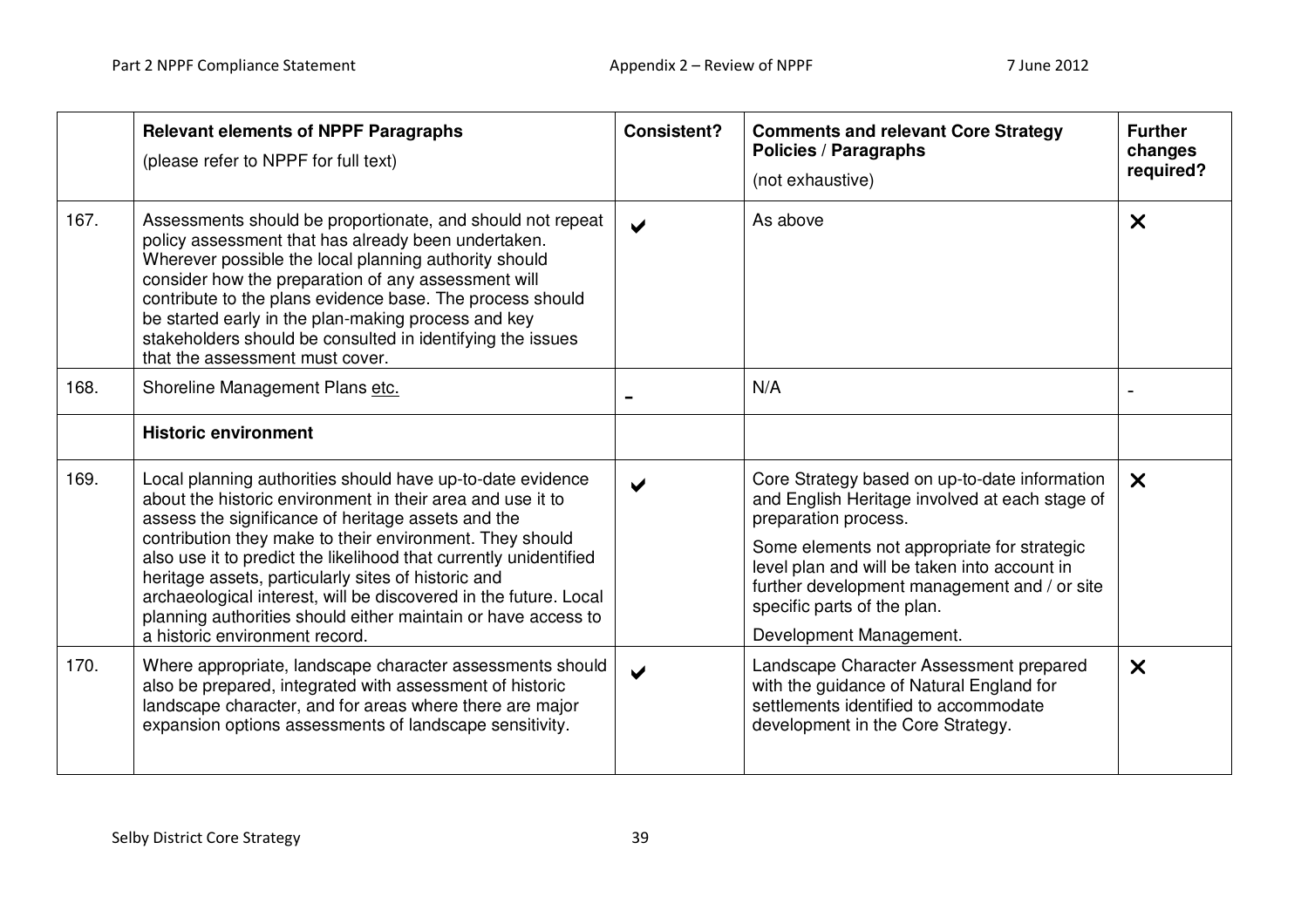|      | <b>Relevant elements of NPPF Paragraphs</b><br>(please refer to NPPF for full text)                                                                                                                                                                                                                                                                                                                                                                                                                                                                                                                                                                                                                                                                                     | <b>Consistent?</b>    | <b>Comments and relevant Core Strategy</b><br><b>Policies / Paragraphs</b><br>(not exhaustive)                                                                                                                                                                                                                                                                                                                                                                                            | <b>Further</b><br>changes<br>required? |
|------|-------------------------------------------------------------------------------------------------------------------------------------------------------------------------------------------------------------------------------------------------------------------------------------------------------------------------------------------------------------------------------------------------------------------------------------------------------------------------------------------------------------------------------------------------------------------------------------------------------------------------------------------------------------------------------------------------------------------------------------------------------------------------|-----------------------|-------------------------------------------------------------------------------------------------------------------------------------------------------------------------------------------------------------------------------------------------------------------------------------------------------------------------------------------------------------------------------------------------------------------------------------------------------------------------------------------|----------------------------------------|
|      | <b>Health and well-being</b>                                                                                                                                                                                                                                                                                                                                                                                                                                                                                                                                                                                                                                                                                                                                            |                       |                                                                                                                                                                                                                                                                                                                                                                                                                                                                                           |                                        |
| 171. | Local planning authorities should work with public health<br>leads and health organisations to understand and take<br>account of the health status and needs of the local<br>population (such as for sports, recreation and places of<br>worship), including expected future changes, and any<br>information about relevant barriers to improving health and<br>well-being.                                                                                                                                                                                                                                                                                                                                                                                             | $\blacktriangledown$  | Ongoing consultation with relevant health<br>authorities and service providers including<br>membership of the IDP group as appropriate.                                                                                                                                                                                                                                                                                                                                                   | $\boldsymbol{\mathsf{x}}$              |
|      | <b>Public safety from major accidents</b>                                                                                                                                                                                                                                                                                                                                                                                                                                                                                                                                                                                                                                                                                                                               |                       |                                                                                                                                                                                                                                                                                                                                                                                                                                                                                           |                                        |
| 172. | Planning policies should be based on up-to-date information<br>on the location of major hazards and on the mitigation of the<br>consequences of major accidents.                                                                                                                                                                                                                                                                                                                                                                                                                                                                                                                                                                                                        |                       | N/A                                                                                                                                                                                                                                                                                                                                                                                                                                                                                       |                                        |
|      | <b>Ensuring viability and deliverability</b>                                                                                                                                                                                                                                                                                                                                                                                                                                                                                                                                                                                                                                                                                                                            |                       |                                                                                                                                                                                                                                                                                                                                                                                                                                                                                           |                                        |
| 173. | Pursuing sustainable development requires careful attention<br>to viability and costs in plan-making and decision-taking.<br>Plans should be deliverable. Therefore, the sites and the<br>scale of development identified in the plan should not be<br>subject to such a scale of obligations and policy burdens that<br>their ability to be developed viably is threatened. To ensure<br>viability, the costs of any requirements likely to be applied to<br>development, such as requirements for affordable housing,<br>standards, infrastructure contributions or other requirements<br>should, when taking account of the normal cost of<br>development and mitigation, provide competitive returns to a<br>willing land owner and willing developer to enable the | $\blacktriangleright$ | The Core Strategy provides the framework for<br>ensuring that requirements as a result of new<br>development are deliverable and ensure that<br>viability is not threatened.<br>Affordable Housing policy underpinned by<br>viability study and CP5 provides flexibility to<br>ensure specifics are to be determined through<br>negotiation having regard to economic viability<br>and further guidance to be provided through<br>SPD.<br>CP8 provides for further obligations and refers | $\boldsymbol{\times}$                  |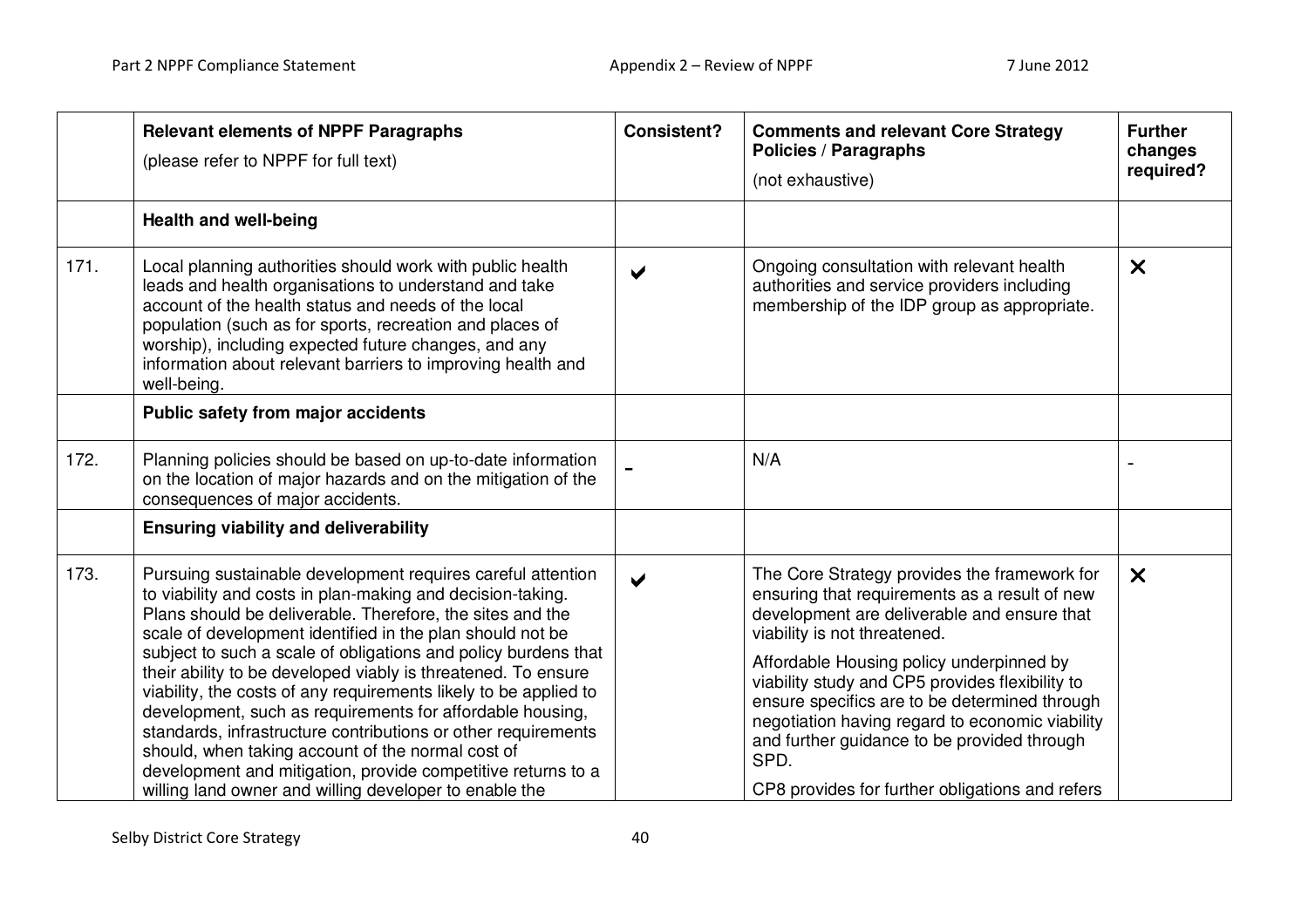|      | <b>Relevant elements of NPPF Paragraphs</b><br>(please refer to NPPF for full text)<br>development to be deliverable.                                                                                                                                                                                                                                                                                                                                                                                                                                                                                                                                                                                                                                       | <b>Consistent?</b>   | <b>Comments and relevant Core Strategy</b><br><b>Policies / Paragraphs</b><br>(not exhaustive)<br>to the development of a charging mechanism -                                                       | <b>Further</b><br>changes<br>required? |
|------|-------------------------------------------------------------------------------------------------------------------------------------------------------------------------------------------------------------------------------------------------------------------------------------------------------------------------------------------------------------------------------------------------------------------------------------------------------------------------------------------------------------------------------------------------------------------------------------------------------------------------------------------------------------------------------------------------------------------------------------------------------------|----------------------|------------------------------------------------------------------------------------------------------------------------------------------------------------------------------------------------------|----------------------------------------|
|      |                                                                                                                                                                                                                                                                                                                                                                                                                                                                                                                                                                                                                                                                                                                                                             |                      | that will be subject to economic viability testing<br>Various policies for example CP13 includes a                                                                                                   |                                        |
|      |                                                                                                                                                                                                                                                                                                                                                                                                                                                                                                                                                                                                                                                                                                                                                             |                      | viability test.                                                                                                                                                                                      |                                        |
| 174. | Local planning authorities should set out their policy on local<br>standards in the Local Plan, including requirements for<br>affordable housing. They should assess the likely cumulative<br>impacts on development in their area of all existing and<br>proposed local standards, supplementary planning<br>documents and policies that support the development plan,<br>when added to nationally required standards. In order to be<br>appropriate, the cumulative impact of these standards and<br>policies should not put implementation of the plan at serious<br>risk, and should facilitate development throughout the<br>economic cycle. Evidence supporting the assessment should<br>be proportionate, using only appropriate available evidence. | $\blacktriangledown$ | As above                                                                                                                                                                                             | $\boldsymbol{\mathsf{x}}$              |
| 175. | Where practical, Community Infrastructure Levy charges<br>should be worked up and tested alongside the Local Plan.<br>The Community Infrastructure Levy should support and<br>incentivise new development, particularly by placing control<br>over a meaningful proportion of the funds raised with the<br>neighbourhoods where development takes place                                                                                                                                                                                                                                                                                                                                                                                                     |                      | CP8 refers to charging mechanism (SDC<br>currently working on developing the CIL)                                                                                                                    | $\boldsymbol{\mathsf{X}}$              |
| 176. | Where safeguards are necessary to make a particular<br>development acceptable in planning terms (such as<br>environmental mitigation or compensation), the development<br>should not be approved if the measures required cannot be<br>secured through appropriate conditions or agreements etc.                                                                                                                                                                                                                                                                                                                                                                                                                                                            |                      | Some elements not appropriate for strategic<br>level plan and will be taken into account in<br>further development management and / or site<br>specific parts of the plan.<br>Development Management |                                        |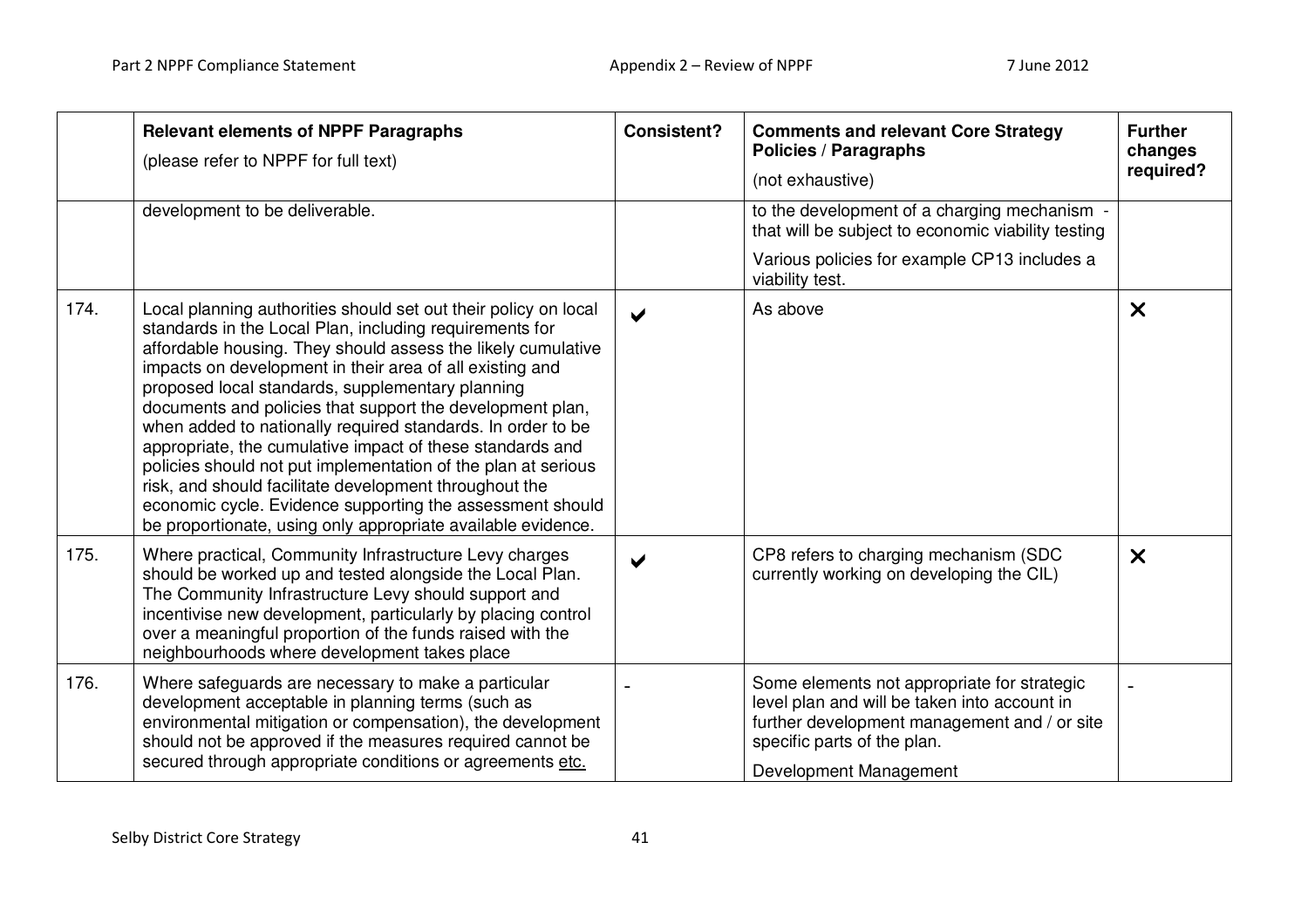|                | <b>Relevant elements of NPPF Paragraphs</b><br>(please refer to NPPF for full text)                                                                                                                                                                                                                                                                                                                                                                                                                                                                                                                                                                                                                  | <b>Consistent?</b>    | <b>Comments and relevant Core Strategy</b><br><b>Policies / Paragraphs</b><br>(not exhaustive)                                                                                                                                                                                                                                                                                                                                    | <b>Further</b><br>changes<br>required? |
|----------------|------------------------------------------------------------------------------------------------------------------------------------------------------------------------------------------------------------------------------------------------------------------------------------------------------------------------------------------------------------------------------------------------------------------------------------------------------------------------------------------------------------------------------------------------------------------------------------------------------------------------------------------------------------------------------------------------------|-----------------------|-----------------------------------------------------------------------------------------------------------------------------------------------------------------------------------------------------------------------------------------------------------------------------------------------------------------------------------------------------------------------------------------------------------------------------------|----------------------------------------|
| 177.           | It is equally important to ensure that there is a reasonable<br>prospect that planned infrastructure is deliverable in a timely<br>fashion. To facilitate this, it is important that local planning<br>authorities understand district-wide development costs at the<br>time Local Plans are drawn up. For this reason, infrastructure<br>and development policies should be planned at the same<br>time, in the Local Plan. Any affordable housing or local<br>standards requirements that may be applied to development<br>should be assessed at the plan-making stage, where<br>possible, and kept under review.                                                                                  | $\blacktriangleright$ | IDP – strategic level for the IDP and this will<br>continue and inform future DPDs.<br>CP8 refers to charging mechanism (SDC<br>currently working on developing the CIL)                                                                                                                                                                                                                                                          | $\boldsymbol{\times}$                  |
| $178 -$<br>181 | Planning strategically across local boundaries                                                                                                                                                                                                                                                                                                                                                                                                                                                                                                                                                                                                                                                       | $\blacktriangleright$ | See also 'duty to cooperate' (DTC) statement.<br>Further text proposed to be added to Core<br>Strategy to demonstrate consistency.                                                                                                                                                                                                                                                                                                | ✔                                      |
|                | <b>Examining Local Plans</b>                                                                                                                                                                                                                                                                                                                                                                                                                                                                                                                                                                                                                                                                         |                       |                                                                                                                                                                                                                                                                                                                                                                                                                                   |                                        |
| 182.           | The Local Plan will be examined by an independent<br>inspector whose role is to assess whether the plan has been<br>prepared in accordance with the Duty to Cooperate, legal<br>and procedural requirements, and whether it is sound. A<br>local planning authority should submit a plan for examination<br>which it considers is "sound" - namely that it is:<br>•• Positively prepared – the plan should be prepared<br>based on a strategy which seeks to meet objectively<br>assessed development and infrastructure<br>requirements, including unmet requirements from<br>neighbouring authorities where it is reasonable to do<br>so and consistent with achieving sustainable<br>development; |                       | The submitted plan with proposed changes is<br>considered sound.<br>It has been positively prepared<br>Core Strategy takes into account cross-<br>boundary issues - new text in Chapter 2 sets<br>out wider cooperation issues.<br>Based on objectively assessed evidence no<br>unmet requirements from neighbouring<br>authorities have been identified (and it would<br>not be considered reasonable at this stage to<br>do so) |                                        |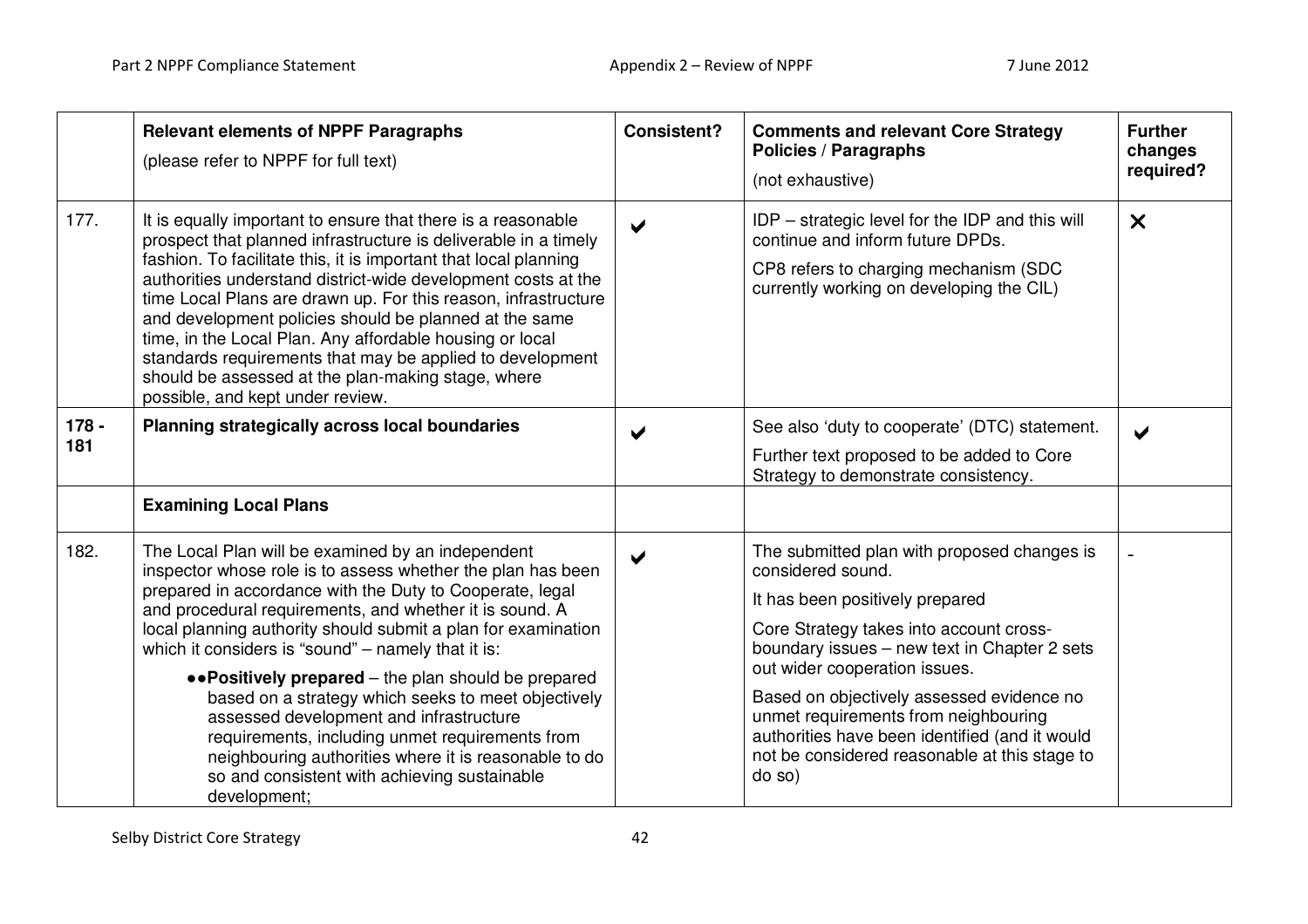|                | <b>Relevant elements of NPPF Paragraphs</b><br>(please refer to NPPF for full text)                                                                                                                                                                                            | <b>Consistent?</b> | <b>Comments and relevant Core Strategy</b><br><b>Policies / Paragraphs</b><br>(not exhaustive)                                                                                                                                         | <b>Further</b><br>changes<br>required? |
|----------------|--------------------------------------------------------------------------------------------------------------------------------------------------------------------------------------------------------------------------------------------------------------------------------|--------------------|----------------------------------------------------------------------------------------------------------------------------------------------------------------------------------------------------------------------------------------|----------------------------------------|
|                | • Justified – the plan should be the most appropriate<br>strategy, when considered against the reasonable<br>alternatives, based on proportionate evidence;<br>•• Effective – the plan should be deliverable over its<br>period and based on effective joint working on cross- |                    | Vision, aims and objectives and strategic<br>policies including CP1, CP2 and CP9 are<br>justified based on proportionate evidence base<br>and consideration of options and taking into<br>account views of local community.            |                                        |
|                | boundary strategic priorities; and<br>•• Consistent with national policy – the plan should<br>enable the delivery of sustainable development in<br>accordance with the policies in the Framework.                                                                              |                    | The Plan is effective, taking into account cross-<br>boundary strategic objectives (RSS and Interim<br>Spatial Strategy) and policies are deliverable.<br>SDCS and Proposed changes are consistent<br>with up-to-date national policy. |                                        |
| $183 -$<br>185 | <b>Neighbourhood plans</b>                                                                                                                                                                                                                                                     |                    | Not a Core Strategy issue but text added to<br>Chapter 1 to highlight opportunities                                                                                                                                                    | ✔                                      |
| $186 -$<br>187 | <b>Decision-taking</b>                                                                                                                                                                                                                                                         |                    | Development Management                                                                                                                                                                                                                 |                                        |
| $188 -$<br>195 | Pre-application engagement and front loading                                                                                                                                                                                                                                   |                    | Development Management                                                                                                                                                                                                                 |                                        |
| 196 -<br>198   | <b>Determining applications</b>                                                                                                                                                                                                                                                |                    | Development Management                                                                                                                                                                                                                 |                                        |
|                | Tailoring planning controls to local circumstances                                                                                                                                                                                                                             |                    |                                                                                                                                                                                                                                        |                                        |
| 199.           | Local planning authorities should consider using Local<br><b>Development Orders</b>                                                                                                                                                                                            |                    | Not a Core Strategy issue                                                                                                                                                                                                              |                                        |
| 200.           | The use of Article 4 directions                                                                                                                                                                                                                                                |                    | Not a Core Strategy issue                                                                                                                                                                                                              |                                        |
| 201.           | Communities can use Neighbourhood Development Orders<br>and Community Right to Build Orders to grant planning                                                                                                                                                                  |                    | Not a Core Strategy issue but text added to<br>Chapter 1 to highlight opportunities                                                                                                                                                    | ✔                                      |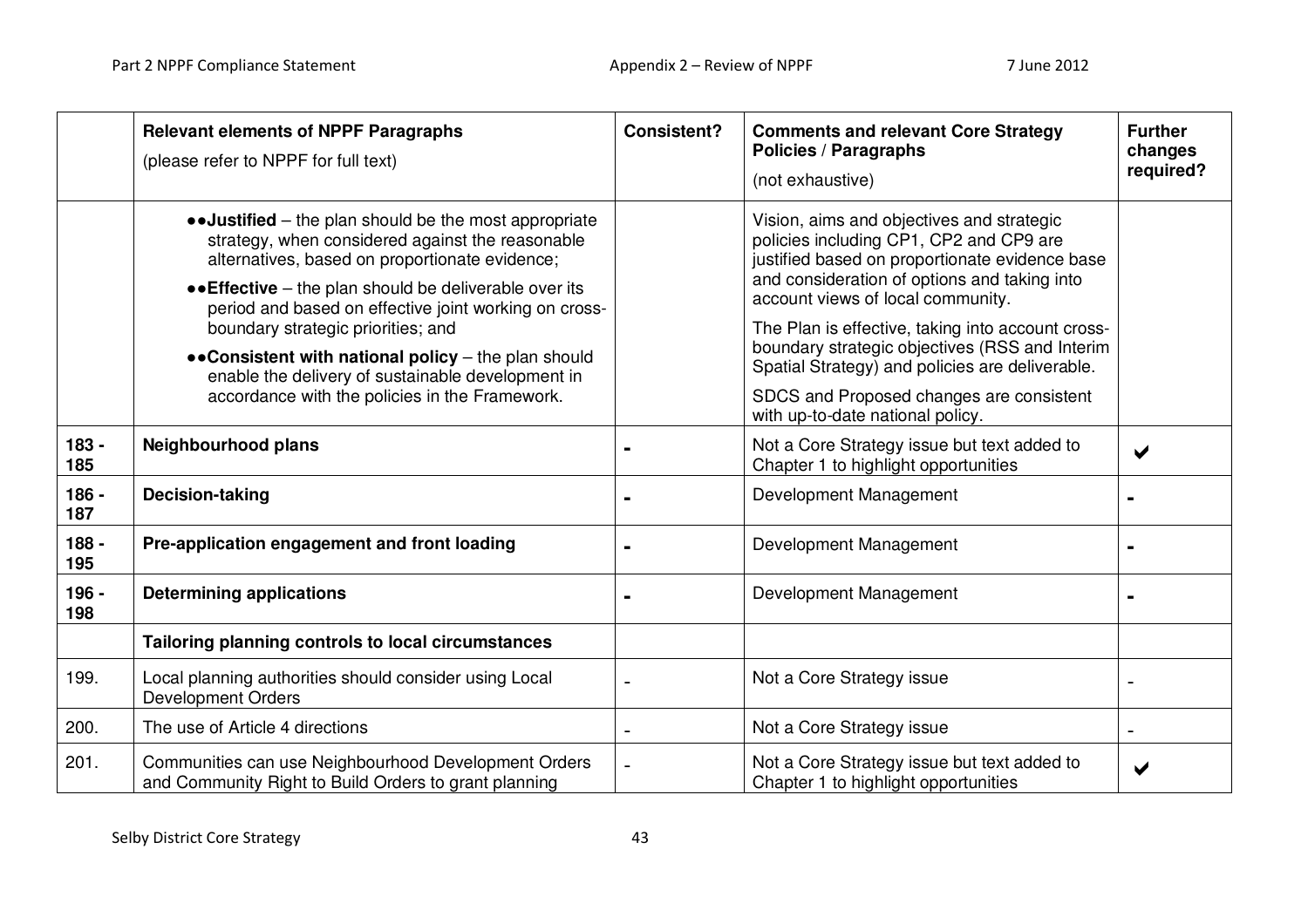|                     | <b>Relevant elements of NPPF Paragraphs</b><br>(please refer to NPPF for full text)                                                                                                                                                                                                                                                                                                                                                                                      | <b>Consistent?</b>    | <b>Comments and relevant Core Strategy</b><br><b>Policies / Paragraphs</b><br>(not exhaustive)                                   | <b>Further</b><br>changes<br>required? |
|---------------------|--------------------------------------------------------------------------------------------------------------------------------------------------------------------------------------------------------------------------------------------------------------------------------------------------------------------------------------------------------------------------------------------------------------------------------------------------------------------------|-----------------------|----------------------------------------------------------------------------------------------------------------------------------|----------------------------------------|
|                     | permission. Where such an order is in, no further planning<br>permission is required for development which falls within its<br>scope.                                                                                                                                                                                                                                                                                                                                    |                       |                                                                                                                                  |                                        |
| 202.                | Neighbourhood Development Orders and Community Right<br>to Build Orders                                                                                                                                                                                                                                                                                                                                                                                                  | $\boldsymbol{\times}$ |                                                                                                                                  |                                        |
| $203 -$<br>206      | <b>Planning conditions and obligations</b>                                                                                                                                                                                                                                                                                                                                                                                                                               |                       | Development Management                                                                                                           |                                        |
| 207                 | <b>Enforcement</b>                                                                                                                                                                                                                                                                                                                                                                                                                                                       |                       | Development Management                                                                                                           |                                        |
|                     | <b>Annex 1: Implementation</b>                                                                                                                                                                                                                                                                                                                                                                                                                                           |                       |                                                                                                                                  |                                        |
| $208. -$<br>$217 -$ | [Transitional arrangements]                                                                                                                                                                                                                                                                                                                                                                                                                                              |                       |                                                                                                                                  |                                        |
| 218.                | Where it would be appropriate and assist the process of<br>preparing or amending Local Plans, regional strategy<br>policies can be reflected in Local Plans by undertaking a<br>partial review focusing on the specific issues involved. Local<br>planning authorities may also continue to draw on evidence<br>that informed the preparation of regional strategies to<br>support Local Plan policies, supplemented as needed by up-<br>to-date, robust local evidence. |                       | Core Strategy based on appropriate evidence<br>and has reviewed housing requirements taking<br>into account up-to-date evidence. |                                        |
| 219.                | This Framework has been drafted to reflect the law following<br>the implementation of the Localism Act 2011, so, where<br>appropriate, policies will apply only when the relevant<br>legislation is in force.                                                                                                                                                                                                                                                            |                       | Not a Core Strategy issue but proposed<br>change to text to refer to new legislation                                             |                                        |
|                     | <b>Annex 2: Glossary</b>                                                                                                                                                                                                                                                                                                                                                                                                                                                 |                       |                                                                                                                                  |                                        |